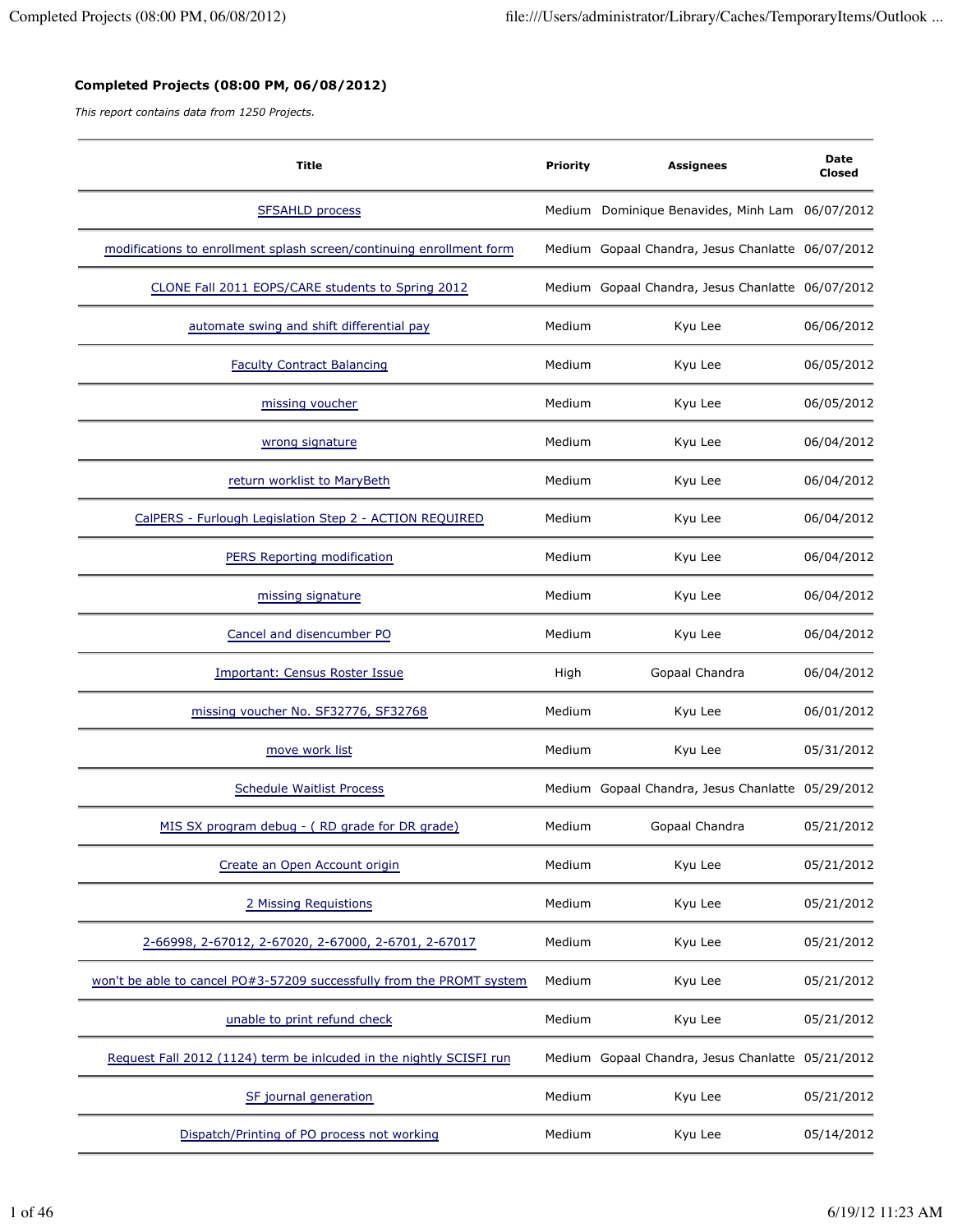| update tuition calculation nightly run control                    | High   | Dominique Benavides, Gopaal<br>Chandra, Jesus Chanlatte | 05/14/2012 |
|-------------------------------------------------------------------|--------|---------------------------------------------------------|------------|
| pay cycle reset                                                   | Medium | Kyu Lee                                                 | 05/11/2012 |
| Set-up Furlough auto load process for RCL paygroup                | Medium | Kyu Lee                                                 | 05/10/2012 |
| Unable to enter Benefits and Retirement Programs for new RCL hire | Medium | Kyu Lee                                                 | 05/10/2012 |
| promt                                                             | Medium | Kyu Lee                                                 | 05/10/2012 |
| PROBLEMS WITH PROMT                                               | Medium | Kit Hui, Kyu Lee                                        | 05/09/2012 |
| PD430 process error on cost center 415                            | Medium | Kyu Lee                                                 | 05/08/2012 |
| cannot pay tuition online                                         |        | Medium Dominique Benavides, Frank Chez 05/07/2012       |            |
| Fall 2011 ProRata Rate increase calculation Project               | Medium | Kyu Lee                                                 | 05/03/2012 |
| transfer worklist                                                 | Medium | Kyu Lee                                                 | 05/03/2012 |
| PO 3000054923 didn't roll over                                    | Medium | Kyu Lee                                                 | 05/02/2012 |
| MBB's worklist?                                                   | Medium | Kyu Lee                                                 | 05/02/2012 |
| Requisitions in pending status                                    | Medium | Kyu Lee                                                 | 04/30/2012 |
| Request to Cancel Req. # 2-67377                                  | Medium | Kyu Lee                                                 | 04/30/2012 |
| Two Stale Checks are included in AP Cycle                         | Medium | Kyu Lee                                                 | 04/30/2012 |
| Old req in worklist                                               | Medium | Kyu Lee                                                 | 04/25/2012 |
| Reg#2-67383 has never been sourced to a PO                        | Medium | Kyu Lee                                                 | 04/25/2012 |
| <b>Employee iin Wrong Paygroup</b>                                | Medium | Kyu Lee                                                 | 04/25/2012 |
| move my worklist back to me                                       | Medium | Kyu Lee                                                 | 04/25/2012 |
| PERSON_BASIC sync                                                 | Medium | Kyu Lee                                                 | 04/20/2012 |
| Switzerland not in county code                                    | Medium | Kyu Lee                                                 | 04/20/2012 |
| Purchase Oder 3000055906                                          | Medium | Kyu Lee                                                 | 04/20/2012 |
| transfer worklist to Ava Lee-Pang                                 | Medium | Kyu Lee                                                 | 04/20/2012 |
| Furlough Day Deduction/April 2012                                 | Medium | Kyu Lee                                                 | 04/17/2012 |
| Requisition # 2000066875 is not sourced to a PO                   | Medium | Kyu Lee                                                 | 04/13/2012 |
| Requisition budget error                                          | Medium | Kyu Lee                                                 | 04/13/2012 |
| <b>Security Query page Access</b>                                 | Medium | Kyu Lee                                                 | 04/13/2012 |
| Union due Rate change                                             | Medium | Kyu Lee                                                 | 04/13/2012 |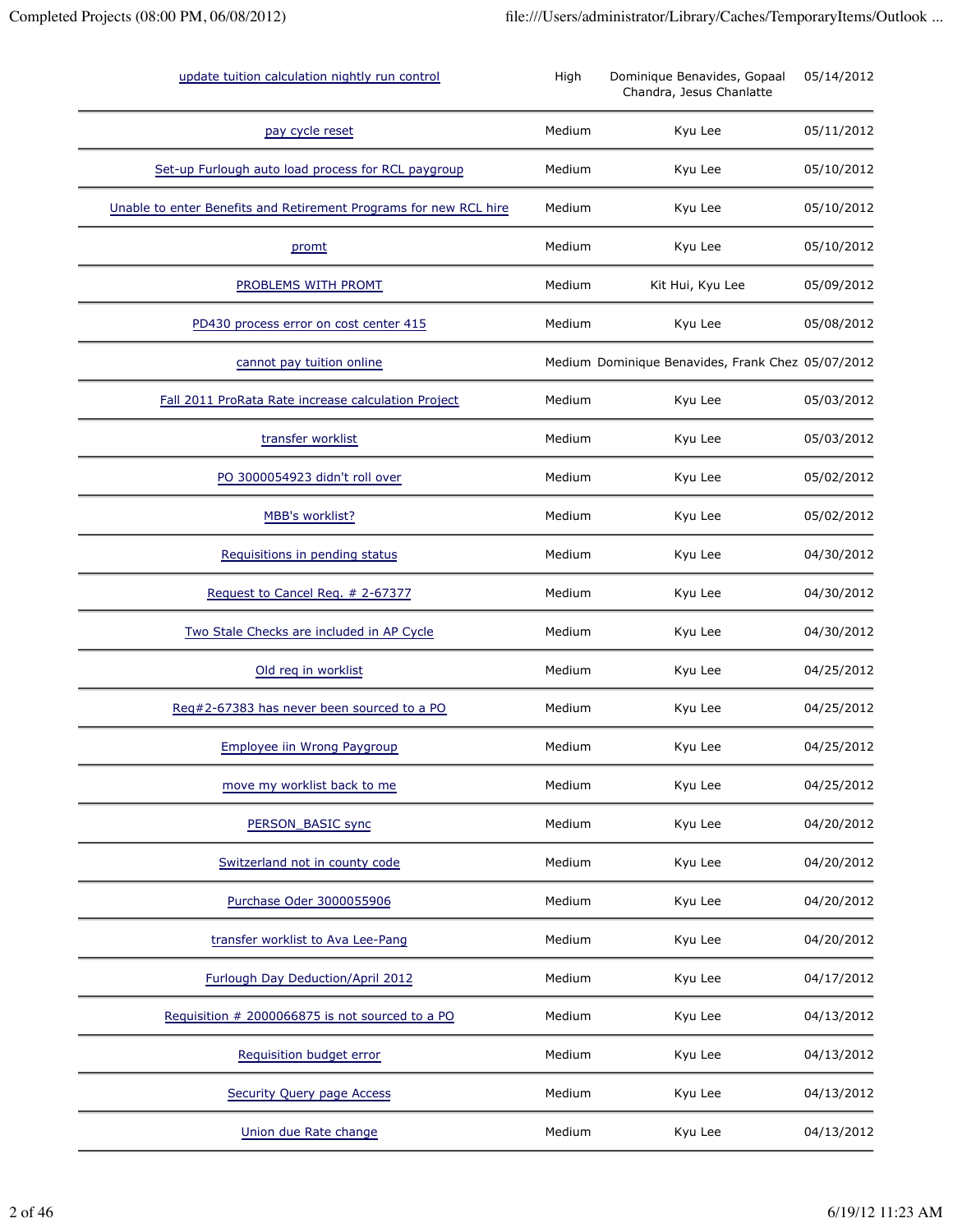| Prompt System Access Request, Jennifer Stonestreet                                           | Medium | Kyu Lee                                | 04/11/2012 |
|----------------------------------------------------------------------------------------------|--------|----------------------------------------|------------|
| cancel approved requisition #66929                                                           | Medium | Kyu Lee                                | 04/11/2012 |
| cancel approved req # 67047                                                                  | Medium | Kyu Lee                                | 04/11/2012 |
| Update Bousquet, Giselle 10003316 Dept ID                                                    | Medium | Kyu Lee                                | 04/11/2012 |
| need query/report                                                                            | Medium | Kyu Lee                                | 04/10/2012 |
| Reversal entered incorrectly                                                                 | Medium | Kyu Lee                                | 04/05/2012 |
| <b>Error message for Employee</b>                                                            | Medium | Kyu Lee                                | 04/05/2012 |
| PO 51750 / Req 53904 / Beliveau Engineering                                                  | Medium | Kyu Lee                                | 04/05/2012 |
| URGENT -I'm getting this error when trying to Calc PCT pay group.                            | Medium | Kyu Lee                                | 04/02/2012 |
| reg 65013 approved but now showing budget check                                              | Medium | Kyu Lee                                | 04/02/2012 |
| nVision Report error, Report ID COS_LA                                                       | Medium | Kyu Lee                                | 04/02/2012 |
| reqs showing up in worklist more than once                                                   | Medium | Kyu Lee                                | 04/02/2012 |
| Top code table access to Marybeth                                                            | Medium | Kyu Lee                                | 04/02/2012 |
| remove print signature from Trust fund checks                                                | Medium | Kyu Lee                                | 03/30/2012 |
| <b>Chartfields Form Limitaion</b>                                                            | Medium | Kyu Lee                                | 03/30/2012 |
| requisition                                                                                  | Medium | Kyu Lee                                | 03/29/2012 |
| cant finish a requisition                                                                    | Medium | Kyu Lee                                | 03/29/2012 |
| COTOP file submission                                                                        | Medium | Dominique Benavides, Gopaal<br>Chandra | 03/28/2012 |
| Query access to Marybeth                                                                     | Medium | Kyu Lee                                | 03/26/2012 |
| Check issue date is not changing                                                             | Medium | Kyu Lee                                | 03/21/2012 |
| STUDENT REFUND VOUCHER NOT PRINTED                                                           | Medium | Kyu Lee                                | 03/21/2012 |
| Req#2-66153 never sourced to a PO                                                            | Medium | Kyu Lee                                | 03/21/2012 |
| Unable to enter Benefits and Retirement Programs for new RCL hire                            | Medium | Kyu Lee                                | 03/21/2012 |
| Cancel Req# 2-66603                                                                          | High   | Kyu Lee                                | 03/21/2012 |
| Job record creation for retiree                                                              | Medium | Kyu Lee                                | 03/20/2012 |
| need my worklist back                                                                        | Medium | Kyu Lee                                | 03/19/2012 |
| ING Life/AD&D/LTD Census Request for Peralta Community College District,<br><b>July 2012</b> | Medium | Kyu Lee                                | 03/15/2012 |
| New Signature implementation, Student Refunds                                                | Medium | Kyu Lee                                | 03/15/2012 |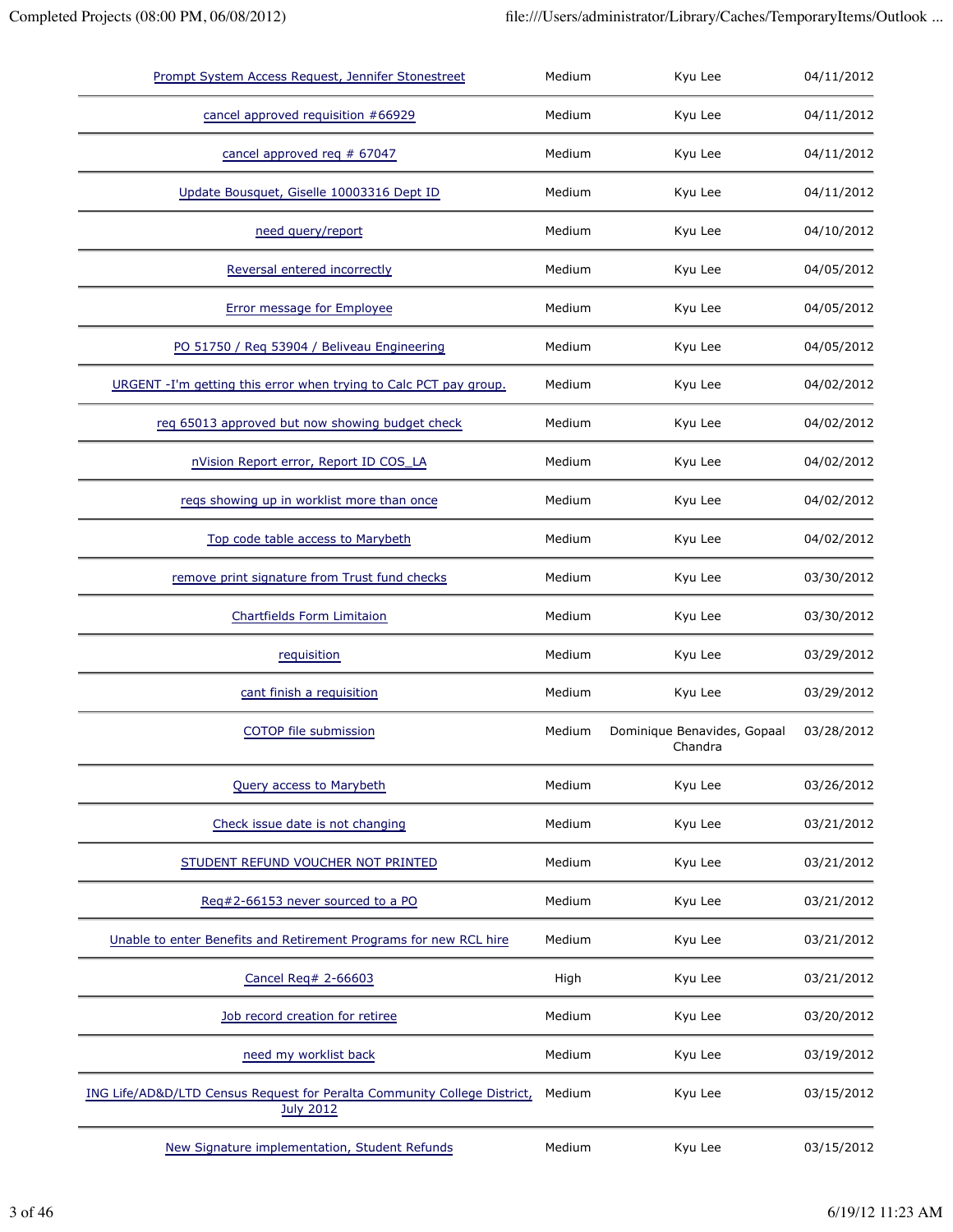| Closing PO 3000059902                                                                        | Medium | Kyu Lee                                 | 03/15/2012 |
|----------------------------------------------------------------------------------------------|--------|-----------------------------------------|------------|
| ING Life/AD&D/LTD Census Request for Peralta Community College District,<br><b>July 2012</b> | Medium | Kyu Lee                                 | 03/15/2012 |
| cannot make payments via Passport                                                            | Medium | Dominique Benavides                     | 03/15/2012 |
| delete voucher#00084724                                                                      | Medium | Kyu Lee                                 | 03/15/2012 |
| Urgent - Req # 2-66420                                                                       | Urgent | Kyu Lee                                 | 03/15/2012 |
| W-2 not printed for Jack Woodard, 10000069                                                   | Medium | Kyu Lee                                 | 03/14/2012 |
| Approval route to Sadie when Connie is out                                                   | Medium | Kyu Lee                                 | 03/14/2012 |
| Promt problem                                                                                | Medium | Kyu Lee                                 | 03/14/2012 |
| conversion balance                                                                           | Medium | Dominique Benavides                     | 03/14/2012 |
| update tuition calculation controls                                                          | Medium | Dominique Benavides, Jesus<br>Chanlatte | 03/14/2012 |
| <b>Promt Access</b>                                                                          | Medium | Kyu Lee                                 | 03/13/2012 |
| FW: Reg 2000066113                                                                           | Medium | Kyu Lee                                 | 03/13/2012 |
| Unable to create another job record for ID 10815797                                          | Medium | Kyu Lee                                 | 03/13/2012 |
| <b>Promt Access</b>                                                                          | Medium | Kyu Lee                                 | 03/13/2012 |
| PERS Reporting update?                                                                       | Medium | Kyu Lee                                 | 03/12/2012 |
| Marie Kobase resignation effective COB 3/9/12                                                | Medium | Kyu Lee                                 | 03/12/2012 |
| reassign work list                                                                           | Medium | Kyu Lee                                 | 03/12/2012 |
| Fall 2011 ProRata Rate increase calculation Project                                          | Medium | Kyu Lee                                 | 03/09/2012 |
| req approval request not in worklist                                                         | Medium | Kyu Lee                                 | 03/06/2012 |
| Unusual Pop Up Help!!!                                                                       | Medium | Kyu Lee                                 | 03/05/2012 |
| Query does not show some entries                                                             | Medium | Kyu Lee                                 | 03/05/2012 |
| Troy Signature Stamps - URGENT                                                               | Medium | Kyu Lee                                 | 03/05/2012 |
| PROMT Workflow Notifications                                                                 | Medium | Kyu Lee                                 | 03/02/2012 |
| PD340 in error, HSUAT                                                                        | Medium | Kyu Lee                                 | 03/02/2012 |
| Re: error message in Campus Community / Add- Update Person                                   | Medium | Kyu Lee                                 | 03/02/2012 |
| Error in prompt                                                                              | Medium | Kyu Lee                                 | 03/02/2012 |
| Floating holiday balances                                                                    | Medium | Kyu Lee                                 | 02/29/2012 |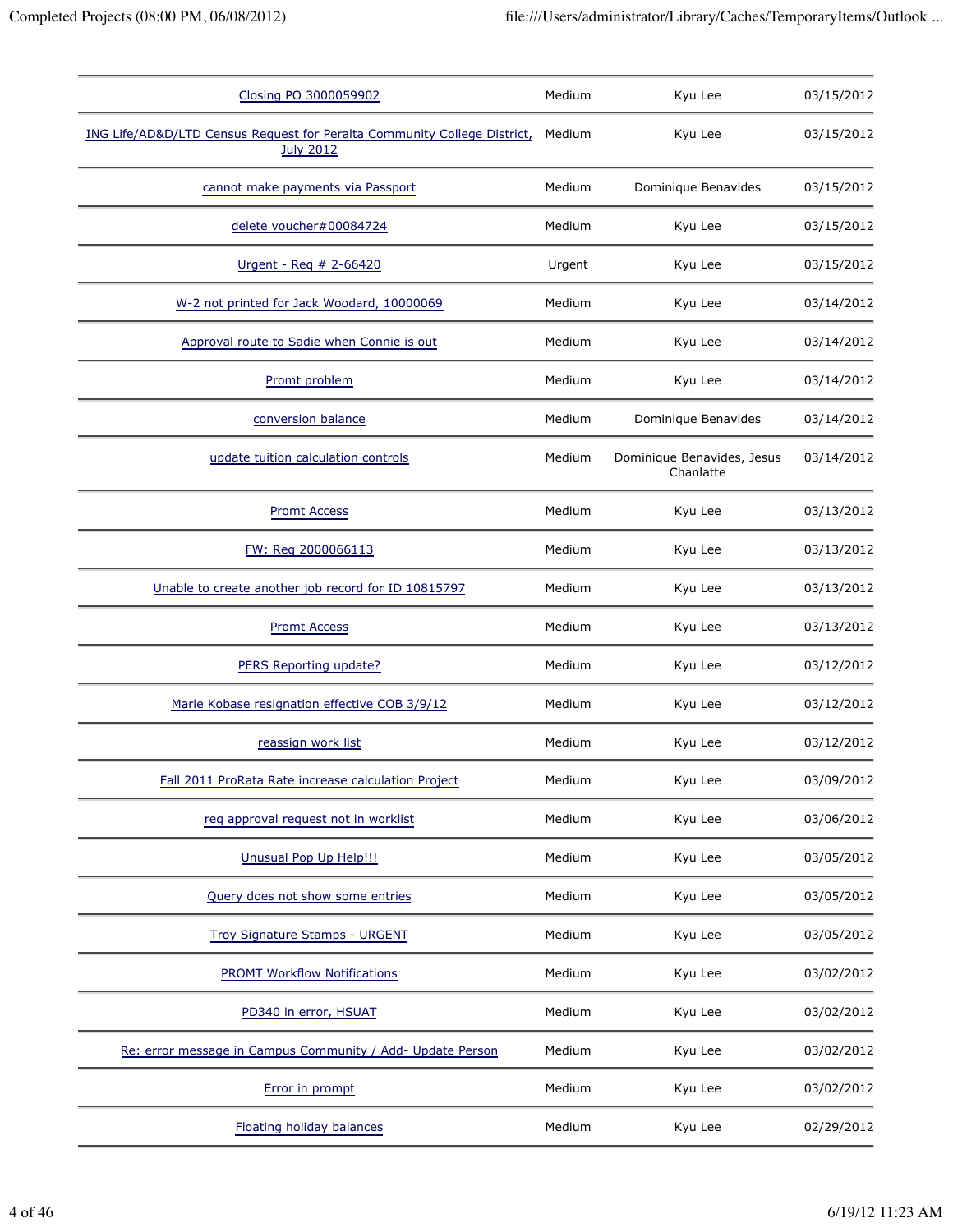| approve requistions                                                       | Medium | Kyu Lee        | 02/29/2012 |
|---------------------------------------------------------------------------|--------|----------------|------------|
| Problem selecting vendor in PROMT system                                  | Medium | Kyu Lee        | 02/29/2012 |
| Ap WEbsite                                                                | High   | Kyu Lee        | 02/29/2012 |
| AP training document                                                      | Medium | Kyu Lee        | 02/23/2012 |
| <b>REQ ERROR/BUDGET</b>                                                   | Medium | Kyu Lee        | 02/23/2012 |
| PD3340 to populate deductions and taxes for January 2011 has "no success" | Medium | Kyu Lee        | 02/23/2012 |
| CANCELLATION OR DEACTIVATION OF VENDOR # 0000728978                       | Medium | Kyu Lee        | 02/23/2012 |
| URGENT!!! pending req's not appearing in manager's worklist for approval  | Medium | Kyu Lee        | 02/23/2012 |
| regs in my worklist that aren't mine                                      | Medium | Kyu Lee        | 02/21/2012 |
| PROMT welcome page                                                        | Medium | Kyu Lee        | 02/21/2012 |
| Reg #2000065281                                                           | Medium | Kyu Lee        | 02/21/2012 |
| reqs are not mine - in my worklist                                        | Medium | Kyu Lee        | 02/21/2012 |
| REq # 2000065319 and REq # 2000065321 are not sourcing                    | Medium | Kyu Lee        | 02/09/2012 |
| Payment History by Vendor                                                 | Medium | Kyu Lee        | 02/03/2012 |
| <b>PROMT Issue</b>                                                        | Medium | Kyu Lee        | 02/03/2012 |
| Question about increasng maximum rows in peoplesoft                       | Medium | Kyu Lee        | 02/03/2012 |
| 2011 1099 Process                                                         | Medium | Kyu Lee        | 01/27/2012 |
| PAYGL02 error with PayCheck NR 45082596                                   | Medium | Kyu Lee        | 01/27/2012 |
| Cancel Req# 2-65067                                                       | Medium | Kyu Lee        | 01/27/2012 |
| Promt access Susan May                                                    | Medium | Kyu Lee        | 01/27/2012 |
| I am having difficulty access fund 1124 Location 8                        | Medium | Kyu Lee        | 01/27/2012 |
| 2011 W2 printing and related tax updates                                  | Medium | Kyu Lee        | 01/27/2012 |
| PROMT keeps issuing an SQL error                                          | Medium | Kyu Lee        | 01/27/2012 |
| MIS XF07 field Calculation fix                                            | Medium | Gopaal Chandra | 01/20/2012 |
| cancel requisition #2000064857                                            | Medium | Kyu Lee        | 01/19/2012 |
| file path for 1098T transmission and extract files                        | Medium | Kyu Lee        | 01/18/2012 |
| <b>Approval for requisitions</b>                                          | Medium | Kyu Lee        | 01/17/2012 |
| transfer work list back to MBB                                            | Medium | Kyu Lee        | 01/17/2012 |
| the worklist is not up-to-date                                            | Medium | Kyu Lee        | 01/17/2012 |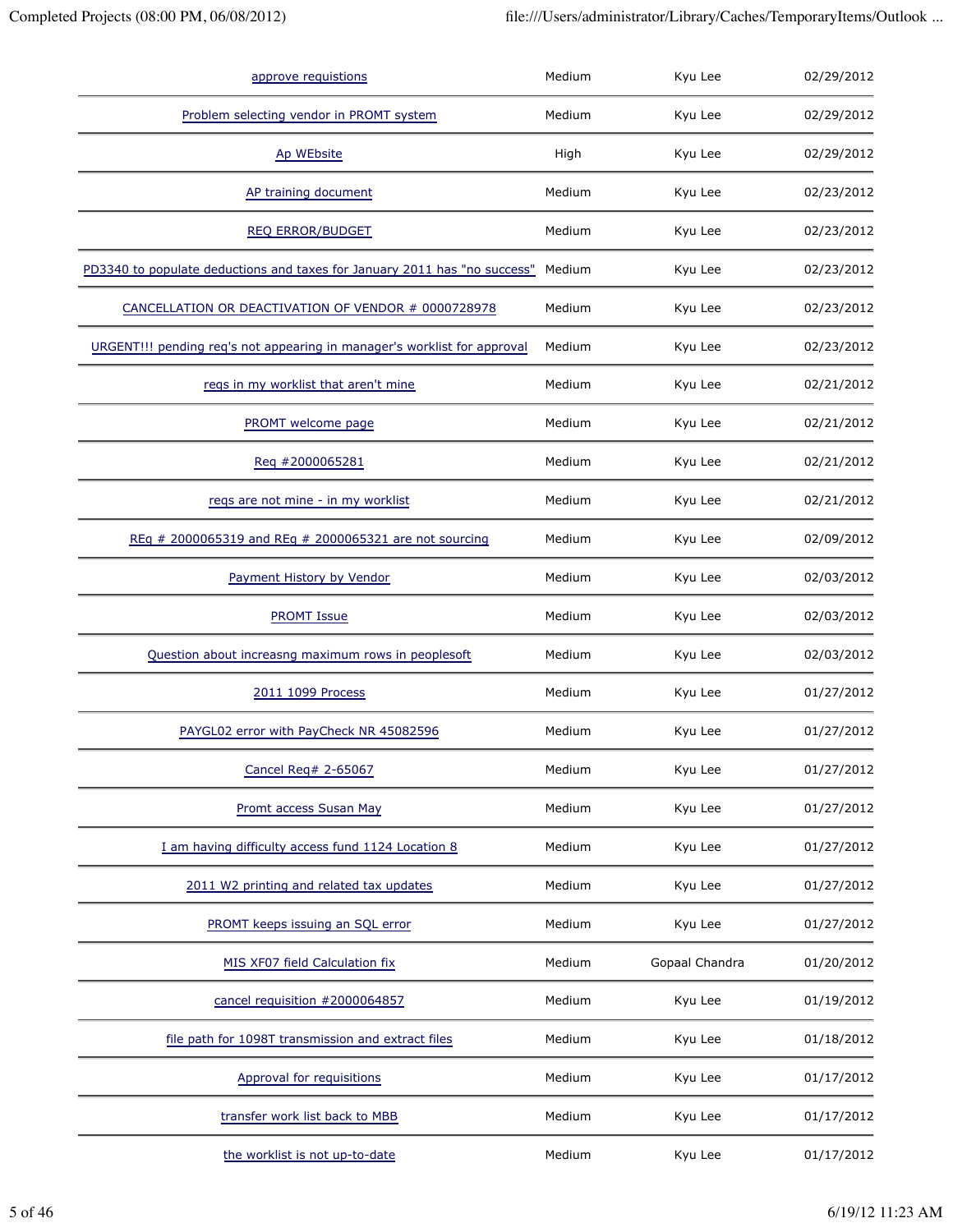| error message on requisition                                           | Medium | Kyu Lee                                     | 01/17/2012 |
|------------------------------------------------------------------------|--------|---------------------------------------------|------------|
| <b>Rush Payment</b>                                                    | Medium | Kyu Lee                                     | 01/17/2012 |
| Environmental Technical Services - Req 60218 PO 55918                  | Medium | Kyu Lee                                     | 01/13/2012 |
| Reg#2-64523 has not been sourced to a PO yet                           | Medium | Kyu Lee                                     | 01/12/2012 |
| ProRata PRelimanry Run - please process on 6/13/11                     | Medium | Applications                                | 01/12/2012 |
| AP cash allocation, December to January 2012                           | Medium | Kyu Lee                                     | 01/11/2012 |
| SF27078, created in error                                              | Medium | Dominique Benavides, Kyu Lee                | 01/11/2012 |
| Merritt Student Refund checks not printed                              | Medium | Dominique Benavides, Kyu Lee                | 01/10/2012 |
| Prorata, EE#10005511 class #44049                                      | Medium | Kyu Lee                                     | 01/10/2012 |
| <b>Worklist change at Merritt</b>                                      | Medium | Kyu Lee                                     | 01/10/2012 |
| valid category needed                                                  | Medium | Kyu Lee                                     | 01/10/2012 |
| Purchase requisition approval stream                                   | Medium | Kyu Lee                                     | 01/10/2012 |
| 9000 Rollforward, FY 2011-12                                           | Medium | Kyu Lee                                     | 01/06/2012 |
| Request for another report                                             | Medium | Kyu Lee                                     | 01/06/2012 |
| requisitions                                                           | Medium | Kit Hui, Kyu Lee                            | 01/06/2012 |
| <b>Budget Overview Access</b>                                          | Medium | Kyu Lee                                     | 01/06/2012 |
| <b>Access issue</b>                                                    | Medium | Kyu Lee                                     | 01/06/2012 |
| Purchase order reports                                                 | Medium | Kyu Lee                                     | 01/06/2012 |
| <b>Request to Delete Requistions</b>                                   | Medium | Kyu Lee                                     | 01/05/2012 |
| email address request                                                  | Medium | Dominique Benavides, Frank<br>Chez, scortez | 01/05/2012 |
| Merritt, Trust fund check printing                                     | Medium | Kyu Lee                                     | 01/05/2012 |
| <b>Buyer Access</b>                                                    | Medium | Kyu Lee                                     | 01/05/2012 |
| New CIP Asset Additions, Audit additions                               | Medium | Kyu Lee                                     | 01/04/2012 |
| enrollment fee                                                         | Medium | Dominique Benavides                         | 01/04/2012 |
| unable to calculate the student fee. #10771396                         | Medium | Dominique Benavides                         | 01/04/2012 |
| 1114 December Estimate.xls---- One Correction - EXS PRORATA correction | Medium | Kyu Lee                                     | 01/04/2012 |
| Chancellor's Budget Detail                                             | Medium | Kyu Lee                                     | 01/04/2012 |
| <b>Access</b>                                                          | Medium | Kyu Lee                                     | 01/04/2012 |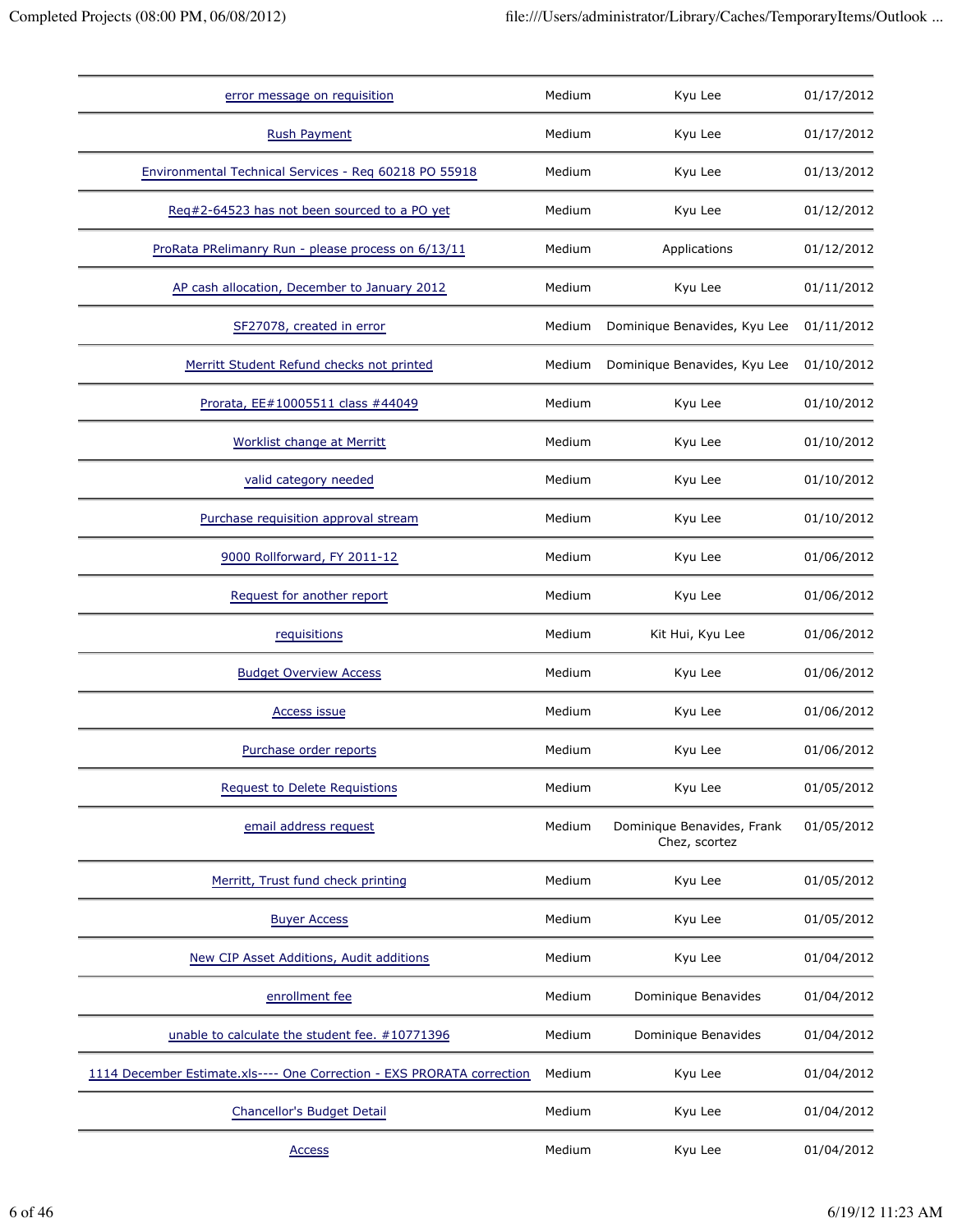| Fall Final at 1.3.12.xls                                                                                          | Medium | Kyu Lee          | 01/04/2012 |
|-------------------------------------------------------------------------------------------------------------------|--------|------------------|------------|
| Fall additional #10762116 at 1.3.12 Laney.xls                                                                     | Medium | Kyu Lee          | 01/04/2012 |
| Voucher 82011                                                                                                     | Medium | Kyu Lee          | 12/21/2011 |
| please cancel RPOs.                                                                                               | Medium | Kyu Lee          | 12/21/2011 |
| Purchase Order No. 2000064607                                                                                     | Medium | Kyu Lee          | 12/21/2011 |
| New Benefits need to be mapped                                                                                    | Medium | Kyu Lee          | 12/19/2011 |
| Fringe benefit mapping for Federal Work Study Employees                                                           | Medium | Kyu Lee          | 12/19/2011 |
| Clean up of Authorized buyers for Peoplesoft                                                                      | Medium | Kyu Lee          | 12/19/2011 |
| transfer worklist to Ava Lee-Pang                                                                                 | Medium | Kyu Lee          | 12/19/2011 |
| Can't create any requisitions for Fund 63 Measure A. No buyers are<br>authorized.                                 | Medium | Kyu Lee          | 12/14/2011 |
| <b>AP Cash Allocation</b>                                                                                         | Medium | Kyu Lee          | 12/14/2011 |
| <b>Access to Update Requisitions</b>                                                                              | Medium | Kyu Lee          | 12/13/2011 |
| Please load check #'s and names to Nov PR GL detail                                                               | Medium | Kyu Lee          | 12/13/2011 |
| Social Security Number rejected in the system                                                                     | Medium | Kyu Lee          | 12/09/2011 |
| OPEN ISSUE: Prorata - data review prior to EB5C test                                                              | Medium | Raghuvir Goradia | 12/09/2011 |
| Posting Student Payroll Journals when payroll complete                                                            | Medium | Raghuvir Goradia | 12/09/2011 |
| Delivery delays reported for March Direct Deposit statements                                                      | Medium | Raghuvir Goradia | 12/09/2011 |
| Reset 2011 calendars for PCT & PRC                                                                                | Medium | Raghuvir Goradia | 12/09/2011 |
| Refresh of HRPROD & FSPROD on 7/14/11 for Provisional/Accrual entry<br>required for FY 2011                       | Medium | Raghuvir Goradia | 12/09/2011 |
| Rollback Payroll calendars in HS TST                                                                              | Medium | Raghuvir Goradia | 12/09/2011 |
| <b>STRSDB FIIe</b>                                                                                                | Medium | Raghuvir Goradia | 12/09/2011 |
| Req                                                                                                               | Medium | Kyu Lee          | 12/08/2011 |
| Name does not populate in Requester field                                                                         | Medium | Kyu Lee          | 12/08/2011 |
| <b>Full Time Faculty Step Increase</b>                                                                            | Medium | Raghuvir Goradia | 12/08/2011 |
| Requisitions in que for approval but Dr Ikahro can not see them                                                   | Medium | Kyu Lee          | 12/08/2011 |
| Employer Portion Benefit Contributions - rolled over to Suspense Account<br>Codes on PSPPFUND and PAYGL02 process | Medium | Raghuvir Goradia | 12/08/2011 |
| PCA does not post                                                                                                 | Medium | Raghuvir Goradia | 12/08/2011 |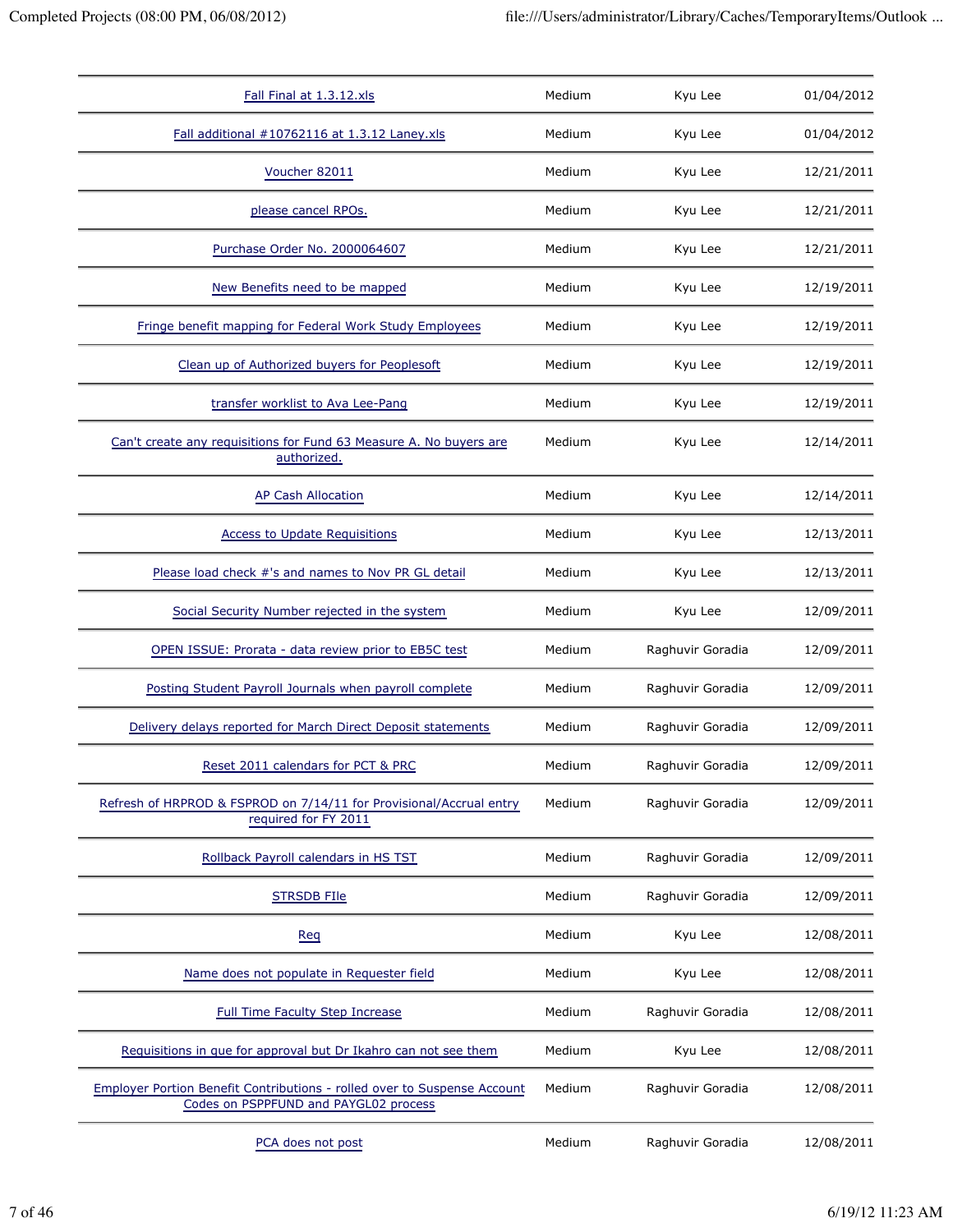| Request Manager's Data in Excel Spreadsheet                                                    | Medium | Raghuvir Goradia                    | 12/08/2011 |
|------------------------------------------------------------------------------------------------|--------|-------------------------------------|------------|
| Correct combination codes in KK, for November 2011 payroll                                     | Medium | Kyu Lee                             | 12/07/2011 |
| Inactivated codes causes Payroll posting error                                                 | Medium | Kyu Lee                             | 12/07/2011 |
| Requisition 53517 PO 49481                                                                     | Medium | Kyu Lee                             | 12/07/2011 |
| Budget Development Module (Discretionary, Non-Discretionary)                                   | Low    | Kyu Lee                             | 12/05/2011 |
| Req # 63764                                                                                    | Medium | Kyu Lee                             | 12/05/2011 |
| Access issue                                                                                   | Medium | Kyu Lee                             | 12/05/2011 |
| Student Refund Vouchers are not ready                                                          | Medium | Kyu Lee                             | 12/05/2011 |
| req #2000063336                                                                                | Medium | Kyu Lee                             | 12/05/2011 |
| Reg#2-63746 did not source to PO                                                               | Medium | Kyu Lee                             | 12/05/2011 |
| HR Benefit Program (10,11) employee list for fiscal year 2010-2011<br>$(7/1/2010 - 6/30/2011)$ | Urgent | Gopaal Chandra, Raghuvir<br>Goradia | 12/05/2011 |
| requisition pending since 11/21. Not moved to VPI worklist                                     | Medium | Kyu Lee                             | 12/02/2011 |
| need to schedule training                                                                      | Medium | Kyu Lee                             | 12/02/2011 |
| project 0685                                                                                   | Medium | Kyu Lee                             | 12/02/2011 |
| Req                                                                                            | Medium | Kyu Lee                             | 11/29/2011 |
| PCC_NBR_CHKS_ADVICES_BY_PYGRP issue                                                            | Medium | Kyu Lee                             | 11/29/2011 |
| PO Reports from PROMT                                                                          | Medium | Kyu Lee                             | 11/29/2011 |
| Prorata Paygroup update, Elliott                                                               | Medium | Kyu Lee                             | 11/22/2011 |
| Prorata Ern code update                                                                        | Medium | Kyu Lee                             | 11/21/2011 |
| RFI regarding Member salaries and Health coverage                                              | Medium | Kyu Lee                             | 11/21/2011 |
| <b>Employee Reporting Information in PeopleSoft</b>                                            | Medium | Kyu Lee                             | 11/21/2011 |
| Prorata Data Update                                                                            | Medium | Kyu Lee                             | 11/21/2011 |
| 1114 Nov Final.xls Class 44656                                                                 | Medium | Kyu Lee                             | 11/21/2011 |
| reg#63694, 63419, can you please approve them                                                  | Medium | Kyu Lee                             | 11/18/2011 |
| Please source req # 2000063882 to a PO ASAP                                                    | Medium | Kyu Lee                             | 11/18/2011 |
| Please delete code 611653-23521672700-191000, it was created incorrectly                       | Medium | Kyu Lee                             | 11/18/2011 |
| Prorata, Ganding Update                                                                        | Medium | Kyu Lee                             | 11/18/2011 |
| <b>Budget Transfer</b>                                                                         | Medium | Kyu Lee                             | 11/17/2011 |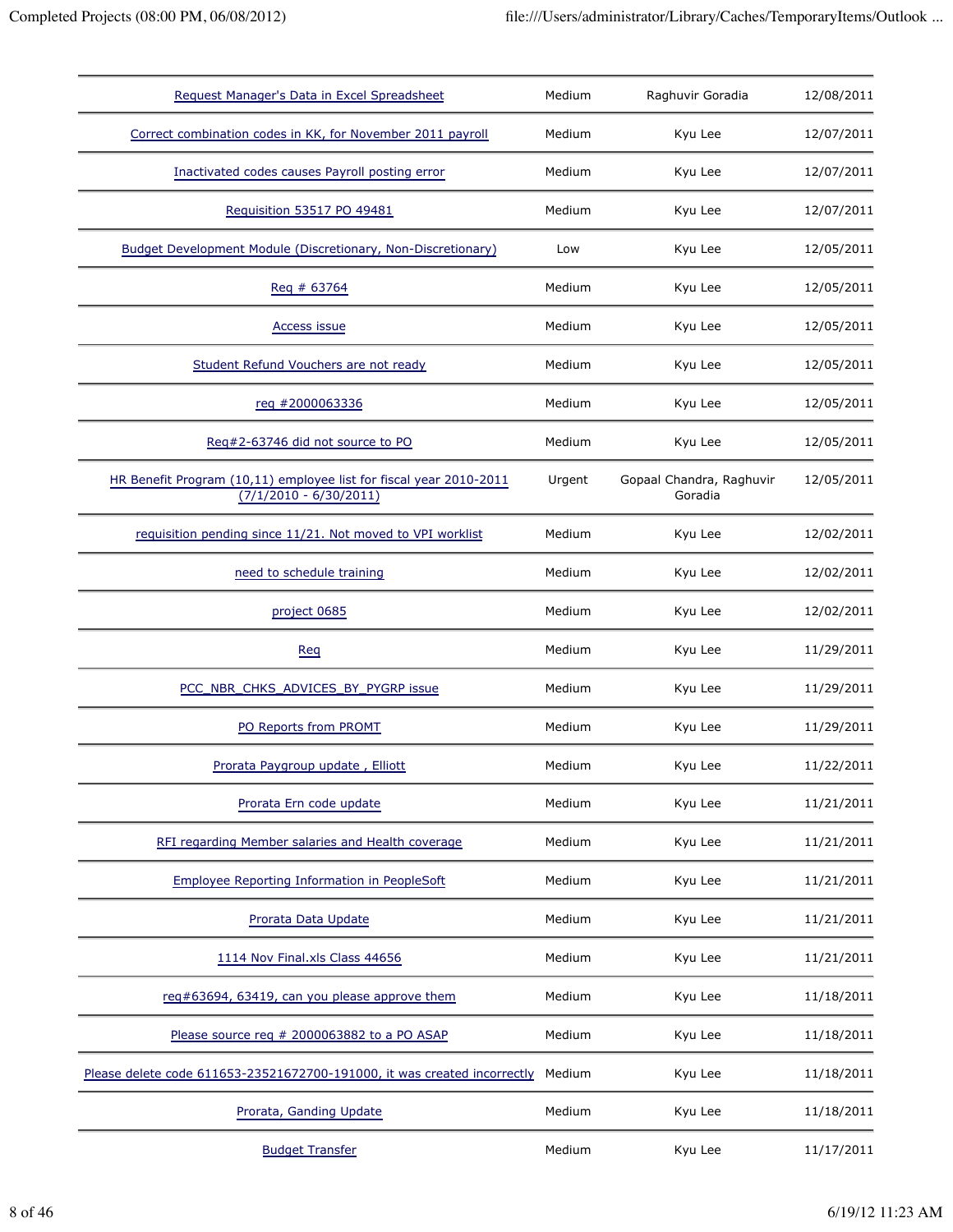| Requisition with CF error                                                                                       | Medium | Kyu Lee                                                                                      | 11/17/2011 |
|-----------------------------------------------------------------------------------------------------------------|--------|----------------------------------------------------------------------------------------------|------------|
| PeopleSoft                                                                                                      | Medium | Kyu Lee                                                                                      | 11/16/2011 |
| <b>Report for General Services</b>                                                                              | Medium | Kyu Lee                                                                                      | 11/16/2011 |
| HR Benefit Report for Benefit Plan 10,11 for Fiscal Year 7/1/10 to 6/30/11                                      | Medium | Kyu Lee                                                                                      | 11/16/2011 |
| <b>Fixed Asset Additions</b>                                                                                    | Medium | Kyu Lee                                                                                      | 11/15/2011 |
| Upload from Excel to PeopleSoft                                                                                 | Medium | Kyu Lee                                                                                      | 11/15/2011 |
| 2 Queries                                                                                                       | Medium | Kyu Lee                                                                                      | 11/15/2011 |
| <b>Approval Changes</b>                                                                                         | Medium | Kyu Lee                                                                                      | 11/15/2011 |
| <b>Business Manager access and approvals</b>                                                                    | Medium | Kyu Lee                                                                                      | 11/15/2011 |
| PD_PAYROLL_BY_ACCOUNT modification in FSPROD                                                                    | Medium | Kyu Lee                                                                                      | 11/15/2011 |
| Query request - 'Permanent' Benefit Eligible employees from July 2008 to<br>current                             | Medium | Kyu Lee                                                                                      | 11/15/2011 |
| Table updates. Payroll processing is contingent on this data to ensure                                          | Medium | Kyu Lee                                                                                      | 11/15/2011 |
| Process to sync 2 combo code table fails again                                                                  | Medium | Kyu Lee                                                                                      | 11/15/2011 |
| Information request                                                                                             | Medium | Kyu Lee                                                                                      | 11/14/2011 |
| New Query (AP_PAYTO_TIMELINE)                                                                                   | Medium | Kyu Lee                                                                                      | 11/14/2011 |
| Please populate Payroll ID, Name, Group & End Date on HRPAY26317                                                | Medium | Kyu Lee                                                                                      | 11/14/2011 |
| <b>EMPLOYEE MIS EJ SUBMISSION</b>                                                                               |        | Medium Gopaal Chandra, Jesus Chanlatte 11/14/2011                                            |            |
| Combo code errors, activity missing one digit                                                                   | Medium | Kyu Lee                                                                                      | 11/14/2011 |
| <b>SAFE to GL</b>                                                                                               | High   | Kyu Lee                                                                                      | 11/14/2011 |
| <b>Active Employees Salary and Benefit list</b>                                                                 | High   | Applications: Ramarao Anumula, 11/14/2011<br>Gopaal Chandra. Individual Users:<br>Frank Chez |            |
| Passport error                                                                                                  | Medium | Ramarao Anumula                                                                              | 11/10/2011 |
| Student directed to a website that may have stolen his access to Passport and Medium<br>demographic information |        | Applications. Individual Users:<br>Ramarao Anumula                                           | 11/10/2011 |
| PROMT-Passport/Faculty Self-Service                                                                             | Medium | Ramarao Anumula                                                                              | 11/10/2011 |
| <b>Missing Attendance roster</b>                                                                                | Medium | Ramarao Anumula                                                                              | 11/10/2011 |
| CCFFS320 Detailed Report for P-3                                                                                | Medium | Ramarao Anumula                                                                              | 11/10/2011 |
| <b>PROMPT</b>                                                                                                   | Medium | Applications. Individual Users:<br>Ramarao Anumula                                           | 11/10/2011 |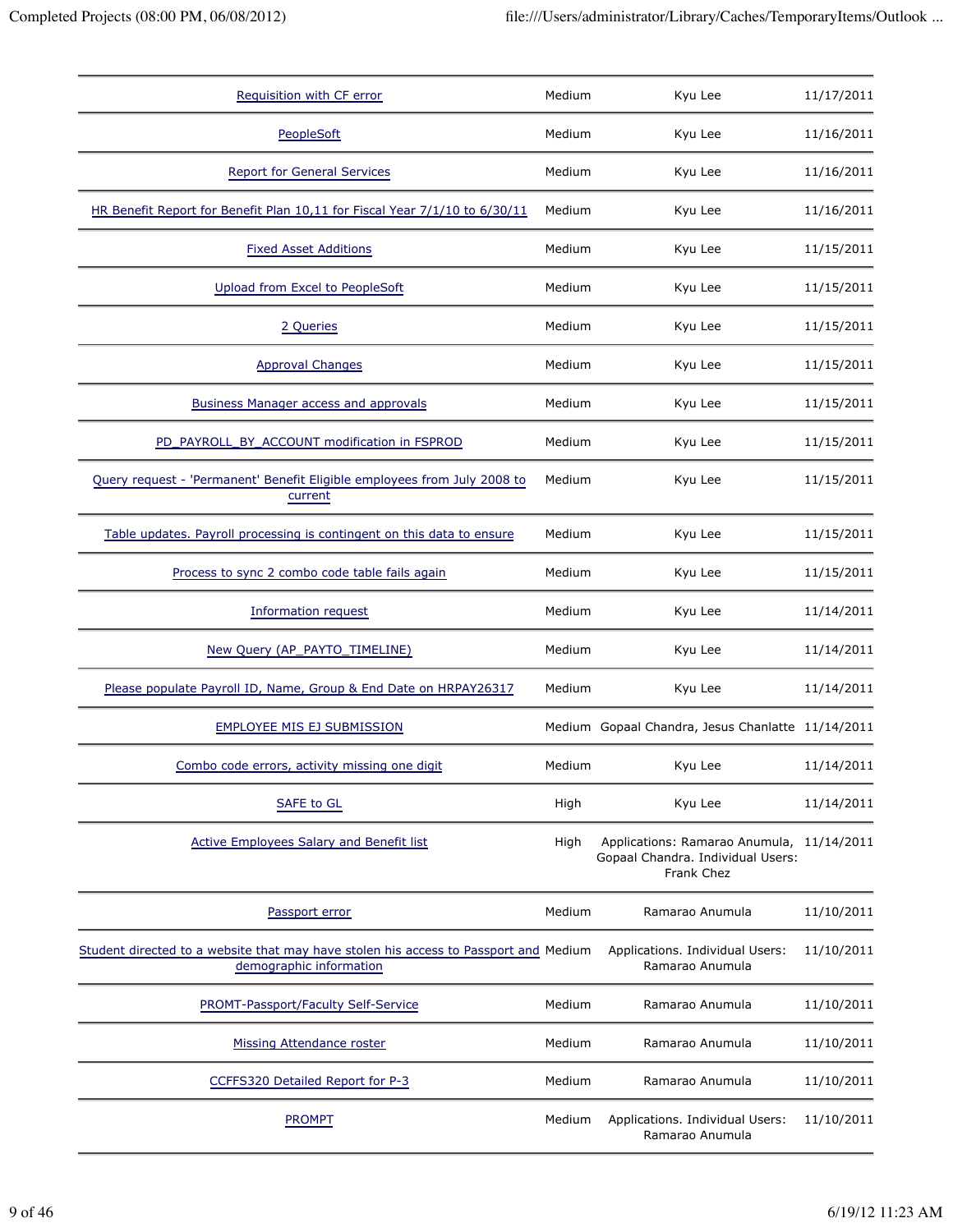| Need Access to College of Alameda Student Transcripts ASAP                                                                                       | Medium | Applications. Individual Users:<br>Ramarao Anumula    | 11/10/2011 |
|--------------------------------------------------------------------------------------------------------------------------------------------------|--------|-------------------------------------------------------|------------|
| Counselors report problem running student transcript                                                                                             | Medium | Ramarao Anumula                                       | 11/10/2011 |
| <b>Can't Access Transcrips</b>                                                                                                                   | Medium | Ramarao Anumula                                       | 11/10/2011 |
| error in passport logon                                                                                                                          | Medium | Ramarao Anumula                                       | 11/10/2011 |
| I can not go into the Student Aministration area of Peoplesoft to get student Medium<br>records, transcripts etc.                                |        | Ramarao Anumula                                       | 11/10/2011 |
| PCC_SF_TCALC                                                                                                                                     | Medium | Ramarao Anumula                                       | 11/10/2011 |
| people soft enrollment/transcript not working                                                                                                    | Medium | Ramarao Anumula                                       | 11/10/2011 |
| <b>Student Administration issue</b>                                                                                                              | Medium | Ramarao Anumula                                       | 11/10/2011 |
| <b>Issues with Requisition Approvals</b>                                                                                                         | Medium | Ramarao Anumula                                       | 11/10/2011 |
| <b>Request for Cancellation of Requisition</b>                                                                                                   | Medium | Ramarao Anumula                                       | 11/10/2011 |
| Requisitions                                                                                                                                     | Medium | Ramarao Anumula                                       | 11/10/2011 |
| <b>Promt System Error</b>                                                                                                                        | Medium | Ramarao Anumula                                       | 11/10/2011 |
| need assistance with error in cashiering                                                                                                         | Medium | Ramarao Anumula                                       | 11/10/2011 |
| no matching buffer error for studnt                                                                                                              | Medium | Ramarao Anumula                                       | 11/10/2011 |
| REQ # 2000057421                                                                                                                                 | Medium | Ramarao Anumula                                       | 11/10/2011 |
| REQ # 2000057421                                                                                                                                 | Medium | Ramarao Anumula                                       | 11/10/2011 |
| Student transcript link dead                                                                                                                     | Medium | Ramarao Anumula                                       | 11/10/2011 |
| Display all rows of academic standing status on academic tab of<br>student/faculty center (Request submitted for Vice Chancellor of Ed Services) | Medium | Ramarao Anumula                                       | 11/10/2011 |
| Request EOPS Rollover Process                                                                                                                    | Medium | Ramarao Anumula                                       | 11/10/2011 |
| <b>Report for Auditors</b>                                                                                                                       | Medium | Kyu Lee                                               | 11/10/2011 |
| Revenue Report for Auditor                                                                                                                       | Medium | Kyu Lee                                               | 11/10/2011 |
| Changes for the supplemental payroll                                                                                                             | Medium | Kyu Lee                                               | 11/10/2011 |
| Degree Audit Support                                                                                                                             | High   | Ramarao Anumula, Gopaal<br>Chandra, Kit Hui, Minh Lam | 11/10/2011 |
| EARN_CREDIT                                                                                                                                      | High   | Ramarao Anumula                                       | 11/10/2011 |
| sd form??                                                                                                                                        | High   | Ramarao Anumula, Gopaal<br>Chandra                    | 11/10/2011 |
| Quiry for flex plan participants                                                                                                                 | High   | Ramarao Anumula                                       | 11/10/2011 |
| <b>Cancelation of Requisition</b>                                                                                                                | Medium | Kyu Lee                                               | 11/09/2011 |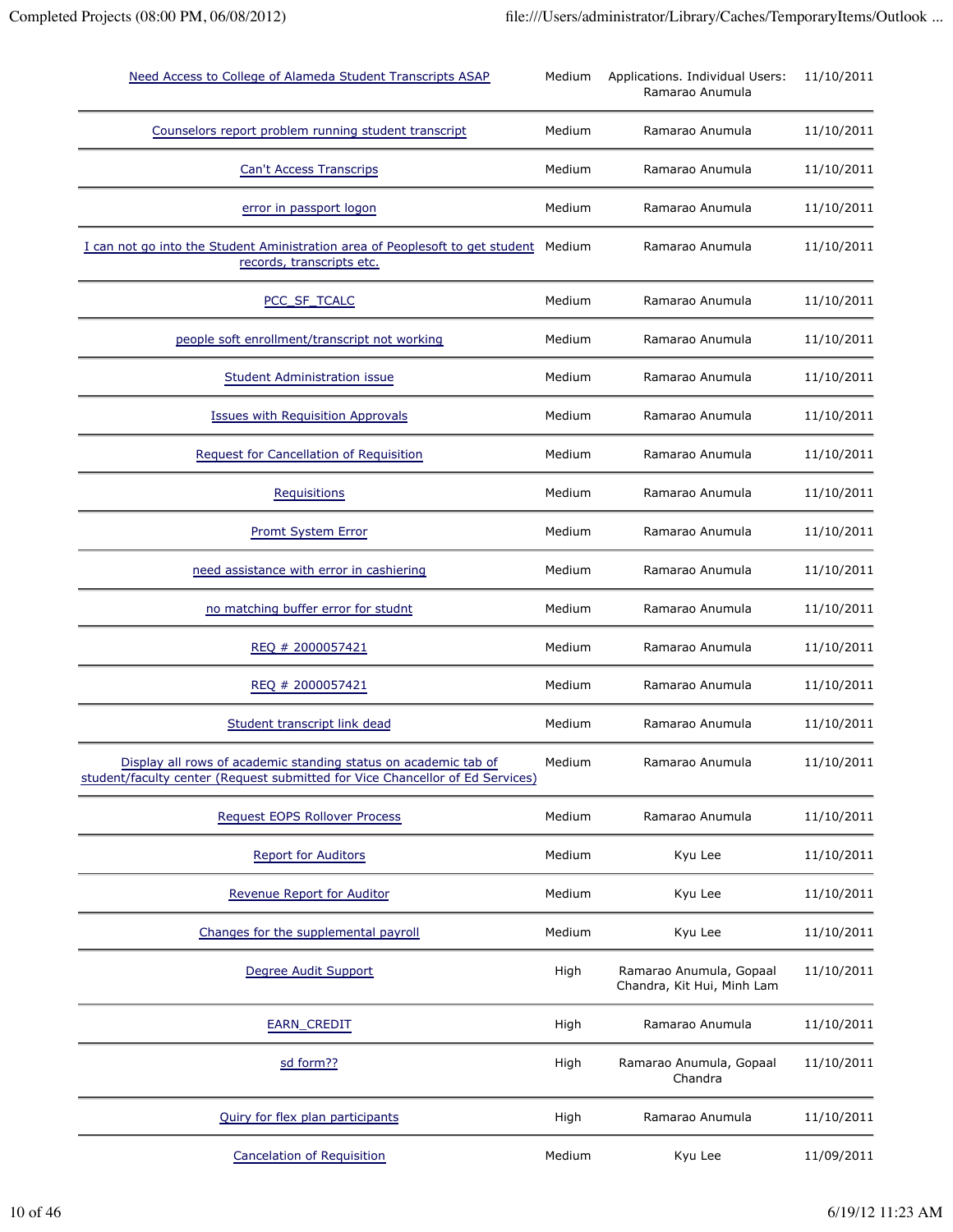| Access to the My Personal section in Promt/PeopleSoft              | Medium | Raghuvir Goradia                   | 11/09/2011 |
|--------------------------------------------------------------------|--------|------------------------------------|------------|
| W/C calc for Jul- Sep 2010 for JE entry                            | Medium | Raghuvir Goradia                   | 11/08/2011 |
| swing shift automatic payment calculations                         | Medium | Raghuvir Goradia                   | 11/08/2011 |
| PCT paygroup calendar issue encountered during PSPPFUND process    | Medium | Raghuvir Goradia                   | 11/08/2011 |
| Please delete combo code 811851-14562601400-105101 because of typo | Medium | Raghuvir Goradia                   | 11/08/2011 |
| Salary Placement for faculty for the period Fall 2010              | Medium | Raghuvir Goradia                   | 11/08/2011 |
| pct code reassignment                                              | Medium | Raghuvir Goradia                   | 11/08/2011 |
| requisition problem                                                | Medium | Kyu Lee                            | 11/07/2011 |
| error in Jrn Set ChartFields link                                  | Medium | Kyu Lee                            | 11/07/2011 |
| Itc census.xlsx                                                    | Medium | Ramarao Anumula, Gopaal<br>Chandra | 11/07/2011 |
| Please update 511543-23521672700-071100                            | Medium | Kyu Lee                            | 11/03/2011 |
| <b>Vendor Information access</b>                                   | Medium | Kyu Lee                            | 11/03/2011 |
| PSPPFUND in HSUAT                                                  | Medium | Kyu Lee                            | 11/03/2011 |
| Expense report, auditors                                           | Medium | Kyu Lee                            | 11/03/2011 |
| Source REQ # 2000063524 ASAP                                       | Medium | Kyu Lee                            | 11/03/2011 |
| Vendor #505719                                                     | Medium | Kyu Lee                            | 11/02/2011 |
| <b>Census for Modeling</b>                                         | Medium | Kyu Lee                            | 11/02/2011 |
| Add criteria to queries                                            | Medium | Kyu Lee                            | 11/02/2011 |
| Update new budget codes                                            | Medium | Kyu Lee                            | 11/02/2011 |
| please push reg from Elnora Webb's worklist                        | Medium | Kyu Lee                            | 10/27/2011 |
| Lost requistions                                                   | Medium | Kyu Lee                            | 10/27/2011 |
| missing voucher no.                                                | Medium | Kyu Lee                            | 10/25/2011 |
| reg 63338                                                          | Medium | Kyu Lee                            | 10/25/2011 |
| Combo Code has SETID error                                         | Medium | Kyu Lee                            | 10/25/2011 |
| Source REq # 2000062837                                            | Medium | Kyu Lee                            | 10/24/2011 |
| Cancelation of Requisition #2000062602                             | Medium | Kyu Lee                            | 10/21/2011 |
| Please update 511543-14534631100-112300 in Account Code Table      | Medium | Kyu Lee                            | 10/21/2011 |
| Change Combination code table template                             | Medium | Kyu Lee                            | 10/21/2011 |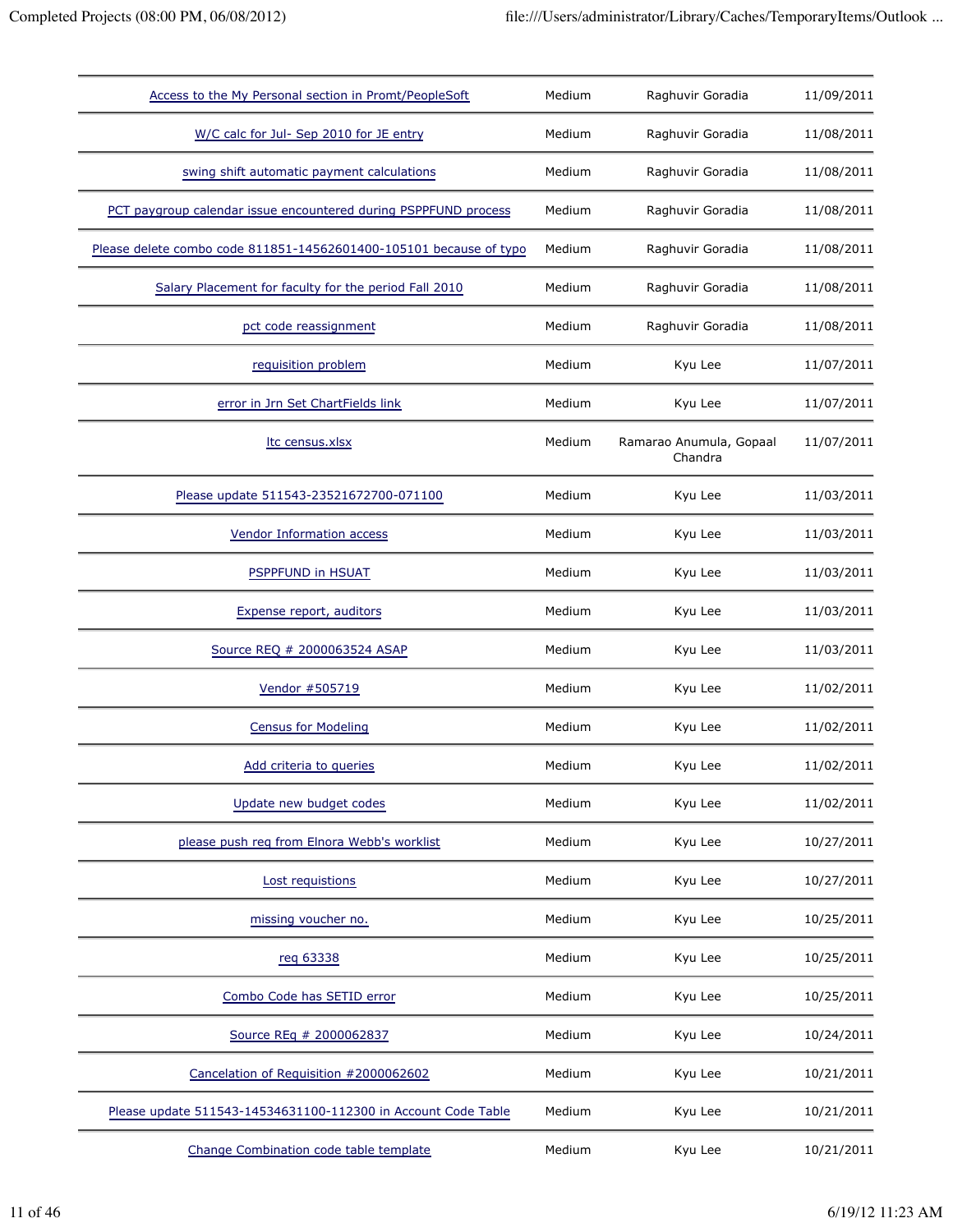| <b>Fixed Asset Implementation</b>                                                                  | Medium | Kyu Lee                      | 10/20/2011 |
|----------------------------------------------------------------------------------------------------|--------|------------------------------|------------|
| Voucher/PO matching rule                                                                           | Medium | Kyu Lee                      | 10/20/2011 |
| Petty Cash POs -- auto-dispatch?                                                                   | Medium | Kyu Lee                      | 10/20/2011 |
| missing student voucher                                                                            | Medium | Dominique Benavides          | 10/19/2011 |
| Problem with my query: PCC_PYMNT_BY_FUND_OBJ                                                       | Medium | Kyu Lee                      | 10/19/2011 |
| schedule SF_AP_INTFC to run nightly                                                                | Medium | Dominique Benavides, Kyu Lee | 10/19/2011 |
| refund reversal                                                                                    | Medium | Dominique Benavides, Kyu Lee | 10/19/2011 |
| Budget Overview Financial Data needed from Fiscal Year 05/06 through 07/08 Medium                  |        | Kyu Lee                      | 10/19/2011 |
| <b>Cash Allocation for September</b>                                                               | Medium | Kyu Lee                      | 10/19/2011 |
| <b>Query Manager Access</b>                                                                        | Medium | Kyu Lee                      | 10/19/2011 |
| Requisitions for Cost Center 121 and 126                                                           | Medium | Kyu Lee                      | 10/19/2011 |
| automate swing and shift differential pay                                                          | Medium | Kyu Lee                      | 10/18/2011 |
| <b>Grant Access to Reports</b>                                                                     | Medium | Kyu Lee                      | 10/18/2011 |
| Remove MacArthur and Amany from Auto PS New Hire Workflow notification<br>email list               | Medium | Kyu Lee                      | 10/18/2011 |
| <b>Fixed Asset Implementation</b>                                                                  | Urgent | Kyu Lee                      | 10/18/2011 |
| New AP county file layout, Positive payment                                                        | Medium | Kyu Lee                      | 10/17/2011 |
| Please add Harizon Odembo to PS Workflow Notification for New Hires & Pay<br><b>Group Transfer</b> | Medium | Kyu Lee                      | 10/17/2011 |
| Problem with requisition budget check                                                              | Medium | Kyu Lee                      | 10/17/2011 |
| missing voucher                                                                                    | Medium | Kyu Lee                      | 10/14/2011 |
| Load Name ID GROUP data to GL please                                                               | Medium | Kyu Lee                      | 10/14/2011 |
| SF JOURNAL GENERATION                                                                              | Medium | Kyu Lee                      | 10/14/2011 |
| Requisition is not moving                                                                          | Medium | Kyu Lee                      | 10/14/2011 |
| Reg# 2-62566                                                                                       | Medium | Kyu Lee                      | 10/06/2011 |
| <b>Budget Error</b>                                                                                | Medium | Kyu Lee                      | 10/06/2011 |
| New Account to ACCT_CD table                                                                       | Medium | Kyu Lee                      | 10/06/2011 |
| voucher#00080133                                                                                   | Medium | Kyu Lee                      | 10/06/2011 |
| <b>Master Project 16</b><br><b>Fixed Asset Implementation</b>                                      | Medium | Kyu Lee                      | 10/05/2011 |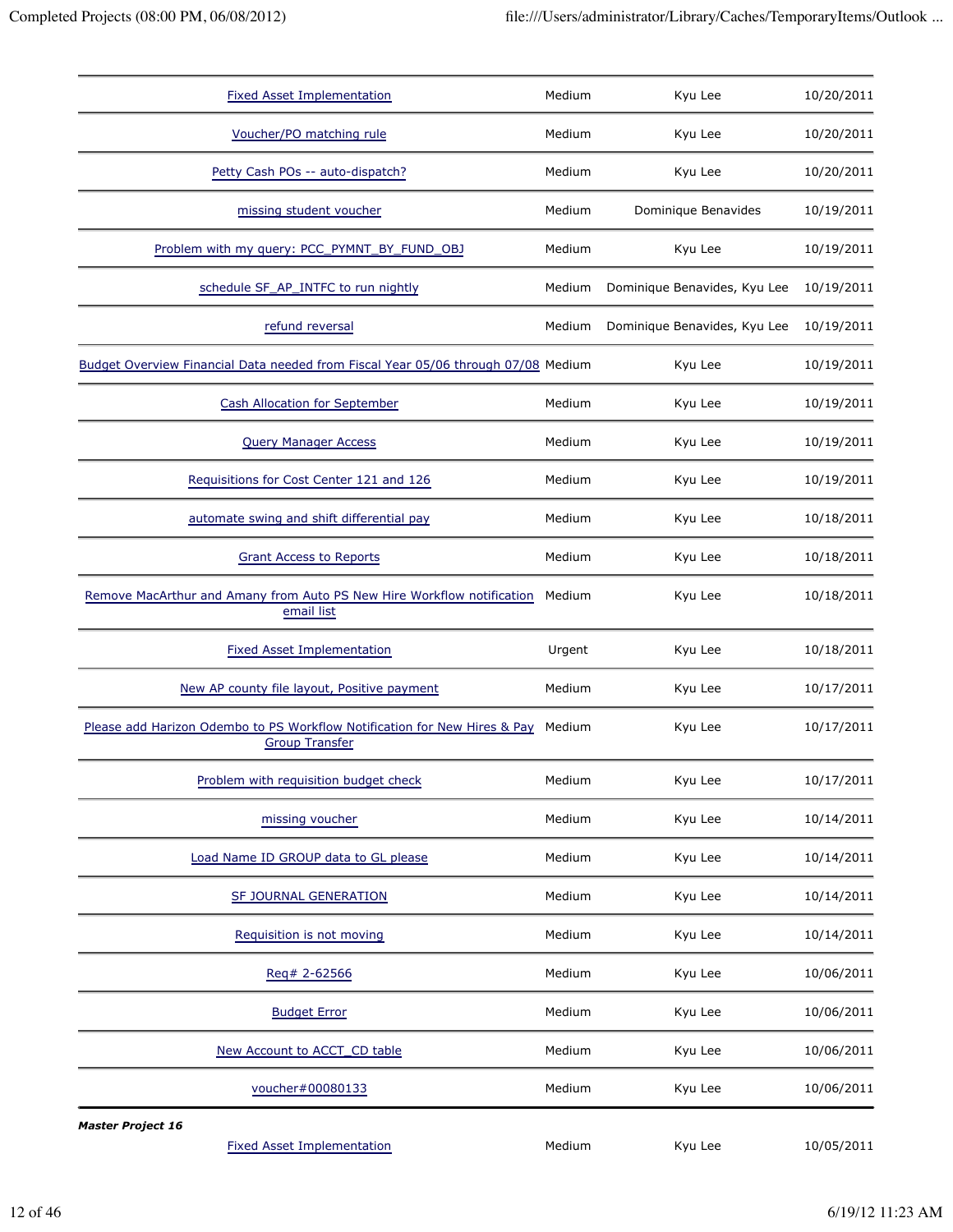| <b>Subtasks of Master Project 16</b><br><b>Setup Test environments</b>                                                                                                   | Medium | Kyu Lee          | 08/11/2011 |
|--------------------------------------------------------------------------------------------------------------------------------------------------------------------------|--------|------------------|------------|
| <b>Additional Access</b>                                                                                                                                                 | Medium | Kyu Lee          | 08/22/2011 |
| Could you please establish the following two additional directories in parallel<br>with the ProRata Project directory so that team members can access and<br>share data. | Medium | Kit Hui, Kyu Lee | 08/15/2011 |
| 2tier access and PS HOME access for Lucky Narayan                                                                                                                        | Medium | Kyu Lee          | 08/30/2011 |
| Create an Object code, 6700                                                                                                                                              | Medium | Kyu Lee          | 08/30/2011 |
| Create Location 9, solely used for Fixed Asset                                                                                                                           | Medium | Kyu Lee          | 10/05/2011 |
| <b>Employees not populated to Review Actuals</b>                                                                                                                         | Medium | Kyu Lee          | 10/05/2011 |
| Refund checks at BCC                                                                                                                                                     | Medium | Kyu Lee          | 10/05/2011 |
| missing voucher ID - student refund                                                                                                                                      | Medium | Kyu Lee          | 10/05/2011 |
| Requisition is not sourced to a PO                                                                                                                                       | Medium | Kyu Lee          | 10/05/2011 |
| ENTERPRISE_SETUP message stuck in HRPROD                                                                                                                                 | Medium | Kyu Lee          | 10/04/2011 |
| <b>Cancel Requisitions</b>                                                                                                                                               | Medium | Kyu Lee          | 09/30/2011 |
| Requisition id#2000062332                                                                                                                                                | Medium | Kyu Lee          | 09/30/2011 |
| Merritt Regs in my worklist                                                                                                                                              | Medium | Kyu Lee          | 09/29/2011 |
| Please update 10002269's deductions and taxes                                                                                                                            | Medium | Kyu Lee          | 09/26/2011 |
| Requisition 2000062659- Your Approval Required                                                                                                                           | Medium | Kyu Lee          | 09/23/2011 |
| Requisition 2000062654- Your Approval Required                                                                                                                           | Medium | Kyu Lee          | 09/23/2011 |
| Requisition 2000062653- Your Approval Required                                                                                                                           | Medium | Kyu Lee          | 09/23/2011 |
| Requisition 2000062651- Your Approval Required                                                                                                                           | Medium | Kyu Lee          | 09/23/2011 |
| Requisition 2000062650- Your Approval Required                                                                                                                           | Medium | Kyu Lee          | 09/23/2011 |
| Requisition 2000062594                                                                                                                                                   | Medium | Kyu Lee          | 09/23/2011 |
| Vouchers posted to FY 12 in GL, but FY 11 in KK                                                                                                                          | Medium | Kyu Lee          | 09/22/2011 |
| Update Deductions and Taxes August 2011                                                                                                                                  | Medium | Kyu Lee          | 09/22/2011 |
| Please add 2 new combo codes to the the table                                                                                                                            | Medium | Kyu Lee          | 09/22/2011 |
| Adding a new department ID                                                                                                                                               | Medium | Kyu Lee          | 09/22/2011 |
| Refund Check did not print                                                                                                                                               | Medium | Kyu Lee          | 09/21/2011 |
| Having a problem with PeopleSoft Job Data                                                                                                                                | Medium | Kyu Lee          | 09/21/2011 |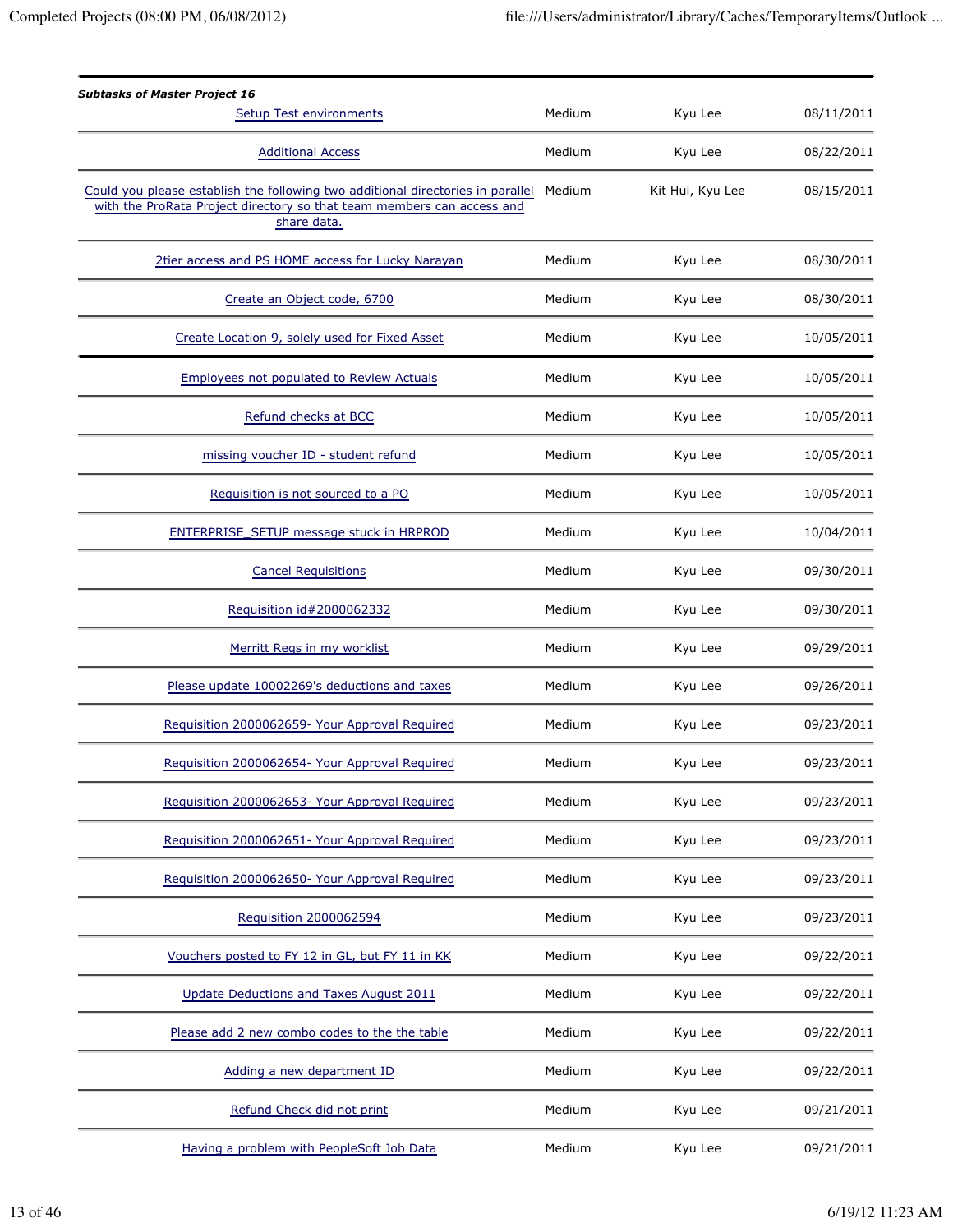| Missing Employment Record ID 10001430                                                                     | Medium | Kyu Lee                      | 09/21/2011 |
|-----------------------------------------------------------------------------------------------------------|--------|------------------------------|------------|
|                                                                                                           |        |                              |            |
| <b>Review Actuals Issues</b>                                                                              | Medium | Kyu Lee                      | 09/21/2011 |
| Vendor Not showing in HR                                                                                  | Medium | Kyu Lee                      | 09/21/2011 |
| Voucher (73386) did not produce check                                                                     | Medium | Kyu Lee                      | 09/20/2011 |
| <b>Requisitions</b>                                                                                       | Medium | Kyu Lee                      | 09/20/2011 |
| worklist doesn't work                                                                                     | Medium | Kyu Lee                      | 09/20/2011 |
| request for additional access for staff in business office - Hoa Nguyen                                   | Medium | Kyu Lee                      | 09/20/2011 |
| MIS XB11 Data issue.                                                                                      | Medium | Gopaal Chandra               | 09/19/2011 |
| Payroll adjustment has "no success" error                                                                 | Medium | Kyu Lee                      | 09/19/2011 |
| Peralta Custom Page (Payroll Pre-Audit)                                                                   | Medium | Kyu Lee                      | 09/19/2011 |
| <b>Student Center Links Malfunction</b>                                                                   | Medium | Applications: Gopaal Chandra | 09/16/2011 |
| have not been able to access the student's transcript which I previously had<br>authorization to utilize. | Medium | Gopaal Chandra               | 09/16/2011 |
| <b>Official Transcript Link</b>                                                                           | Medium | Gopaal Chandra               | 09/16/2011 |
| 2011 Year End Closing                                                                                     | Medium | Kyu Lee                      | 09/15/2011 |
| Combo Code with wrong detail                                                                              | Medium | Kyu Lee                      | 09/15/2011 |
| Requisition 2000062395- Your Approval Required enail                                                      | Medium | Kyu Lee                      | 09/15/2011 |
| Need Assistance with Requisition Approval                                                                 | Medium | Kyu Lee                      | 09/15/2011 |
| Work list function                                                                                        | Medium | Kyu Lee                      | 09/13/2011 |
| Unable to Approve Requisitions for Dr. Betty Inclan, President of BCC                                     | Medium | Kyu Lee                      | 09/13/2011 |
| People who change department ID                                                                           | Medium | Kyu Lee                      | 09/13/2011 |
| <b>Promt Access</b>                                                                                       | Medium | Kyu Lee                      | 09/13/2011 |
| Measure A report                                                                                          | Medium | Kyu Lee                      | 09/13/2011 |
| 00000355 can't be added in Position management can't be added                                             | Medium | Kyu Lee                      | 09/13/2011 |
| attempting to approve requisition 2-62378.                                                                | Medium | Kyu Lee                      | 09/13/2011 |
| Report of hourly paid on 8/30/11                                                                          | Medium | Applications: Gopaal Chandra | 09/09/2011 |
| <b>LAR Report</b>                                                                                         | Medium | Kyu Lee                      | 09/09/2011 |
| Payroll posted into incorrect FY and Period                                                               | Medium | Kyu Lee                      | 09/09/2011 |
| Stale dated checks not cancelled properly                                                                 | Medium | Kyu Lee                      | 09/09/2011 |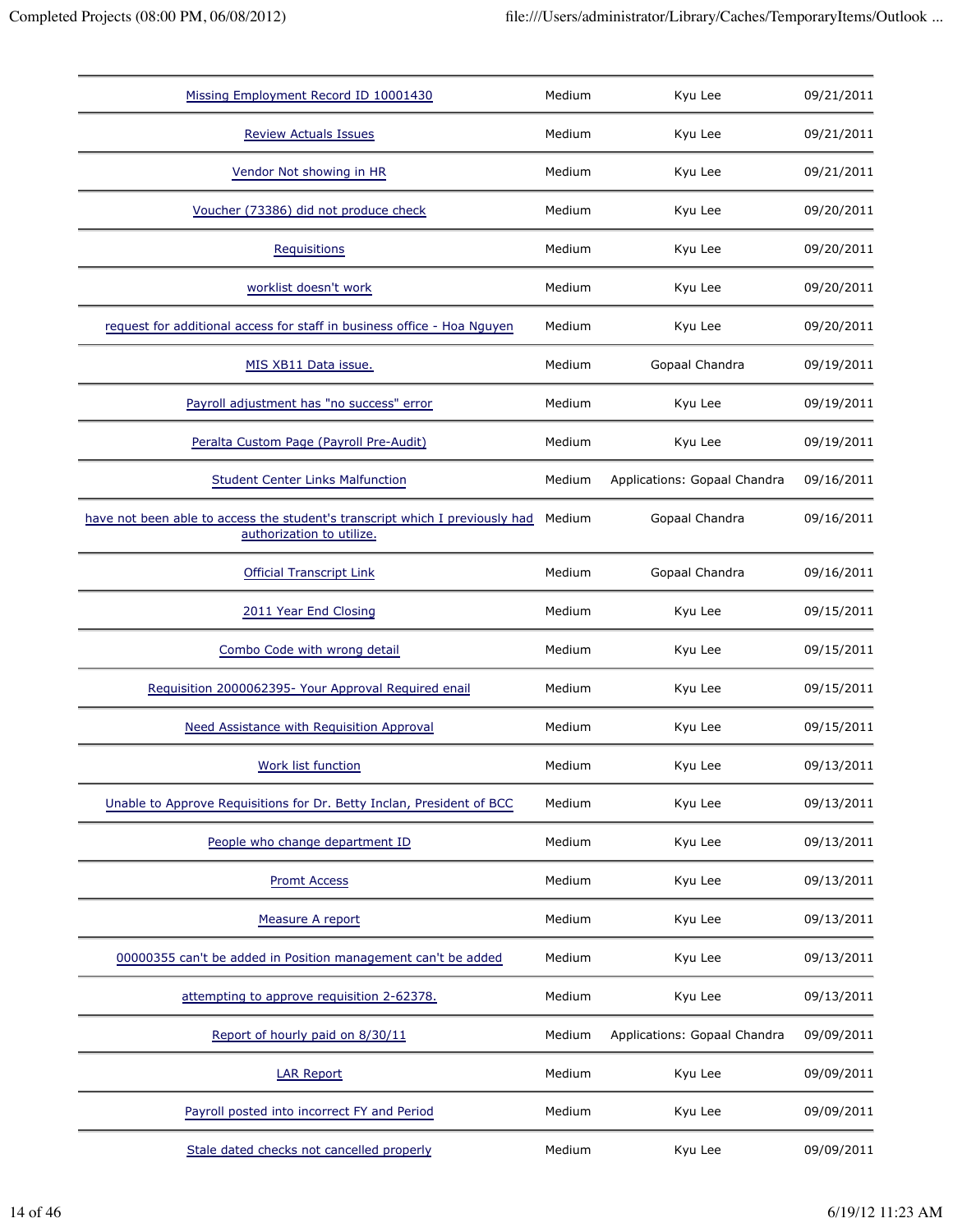| KK and GL out of balance                                 | Medium | Kyu Lee                                           | 09/09/2011 |
|----------------------------------------------------------|--------|---------------------------------------------------|------------|
| AP Year End Process/ Year End Cash Allocation            | Medium | Kyu Lee                                           | 09/09/2011 |
| AP payment                                               | Medium | Kyu Lee                                           | 09/09/2011 |
| Student Refund checks did not print                      | Medium | Kyu Lee                                           | 09/09/2011 |
| Student Refund check not printed                         | Medium | Kyu Lee                                           | 09/09/2011 |
| Summer 11 MIS SV data file new field SV10                | High   | Applications: Gopaal Chandra                      | 09/09/2011 |
| SUmmer 11 MIS SX data file new field SX06                | Urgent | Gopaal Chandra                                    | 09/09/2011 |
| Summer 11 SB data file two new fields SB31 and SB32.     | Urgent | Gopaal Chandra                                    | 09/09/2011 |
| <b>Travel Check</b>                                      | Medium | Kyu Lee                                           | 09/08/2011 |
| General Counsel Wrong Budget Code                        | Medium | Kyu Lee                                           | 09/08/2011 |
| access to Quickbooks Pro on pc                           |        | Medium Dominique Benavides, Frank Chez 09/08/2011 |            |
| set up department 124 in hr/payroll processing           | Medium | Kyu Lee                                           | 09/07/2011 |
| <b>International Student Refund</b>                      | Medium | Dominique Benavides, Kyu Lee                      | 09/07/2011 |
| cost center 252                                          | Medium | Kyu Lee                                           | 09/02/2011 |
| Student refund check schedule date is Net 30             | Medium | Kyu Lee                                           | 09/02/2011 |
| The CATALOG NBR field has some bad data values - Problem | Medium | Gopaal Chandra                                    | 09/01/2011 |
| Create MIS Term Data submission (IT) Document            | Medium | Gopaal Chandra                                    | 09/01/2011 |
| Report of hourly paid on 8/30/11                         | Medium | Gopaal Chandra                                    | 09/01/2011 |
| <b>Requisition Approvals</b>                             | Medium | Kyu Lee                                           | 09/01/2011 |
| Budget Error Problems - Fund 63                          | Medium | Kyu Lee                                           | 09/01/2011 |
| voucher issue                                            | Medium | Kyu Lee                                           | 09/01/2011 |
| MIS SPRING 11 DATA ERROR (XF07 Field)                    | High   | Applications: Gopaal Chandra                      | 09/01/2011 |
| Library Millennium Project                               | High   | Gopaal Chandra                                    | 09/01/2011 |
| <b>EasyPass list of active passes</b>                    | High   | Gopaal Chandra                                    | 09/01/2011 |
| HR accounting Line employee update                       | Medium | Applications: Kyu Lee                             | 08/31/2011 |
| <b>Budget Overview Download not working</b>              | Medium | Kyu Lee                                           | 08/30/2011 |
| access                                                   | Medium | Kyu Lee                                           | 08/30/2011 |
| Access to PO distribution schedule inquiry page          | Medium | Kyu Lee                                           | 08/30/2011 |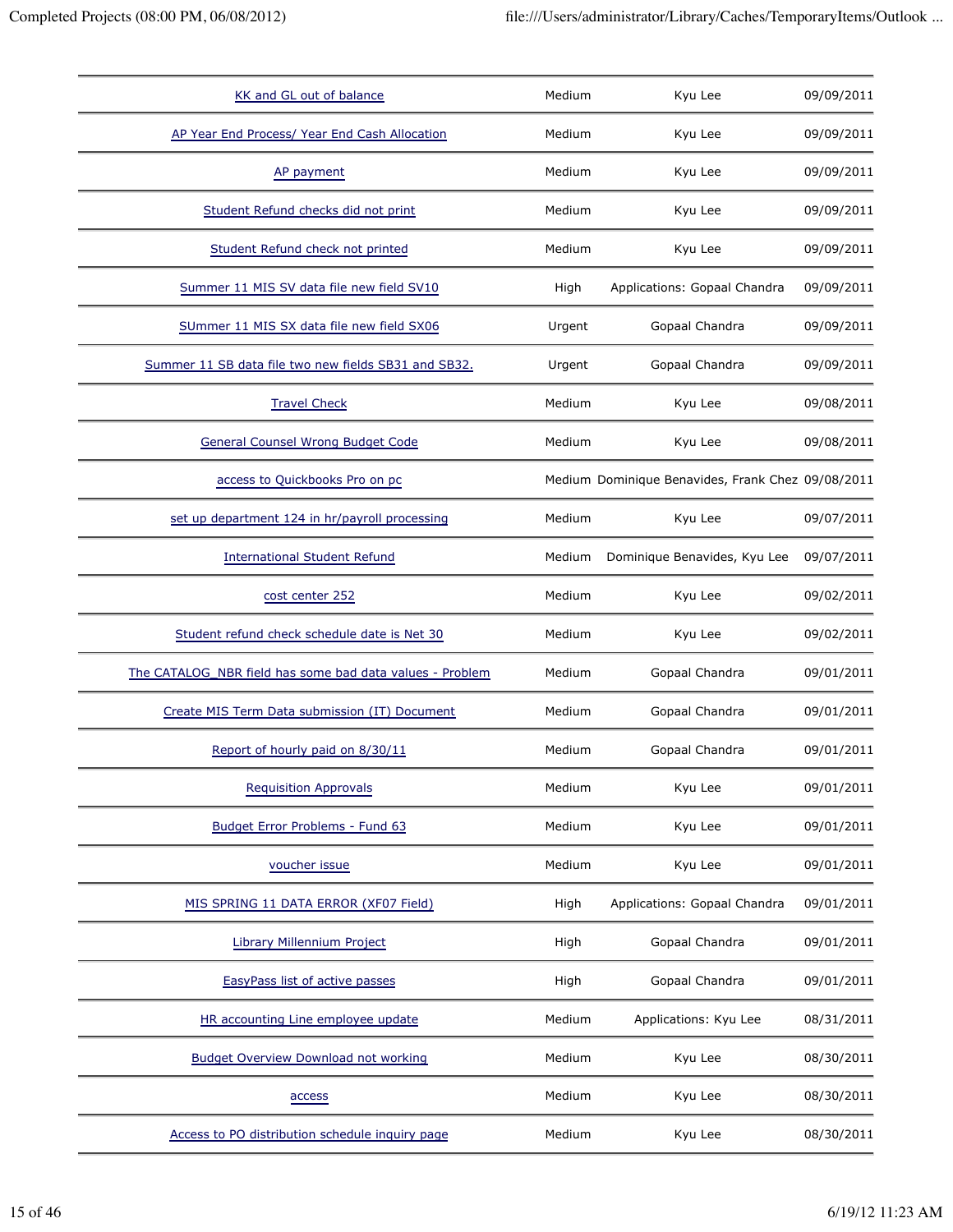| <b>Budget Overview - measure A</b>                                                                        | Medium | Kyu Lee               | 08/29/2011 |
|-----------------------------------------------------------------------------------------------------------|--------|-----------------------|------------|
| List of Requesters, First Level & Second Level Approvers                                                  | Medium | Kyu Lee               | 08/29/2011 |
| <b>Requisition Cancellation</b>                                                                           | Medium | Kyu Lee               | 08/29/2011 |
| FUND 00 posted to FY 2011 Period 12                                                                       | Medium | Applications: Kyu Lee | 08/23/2011 |
| Financial Aid budget/requisition access for Gary Nicholes                                                 | Medium | Kyu Lee               | 08/22/2011 |
| can't pull up regs now                                                                                    | Medium | Kyu Lee               | 08/22/2011 |
| hsuat not working since refreshing the data last nightand you weren't<br>supposed to refresh the database | Medium | Kyu Lee               | 08/22/2011 |
| List of payments paid in FY 2012 period 1 and posted to FY 2011 period 12                                 | Medium | Kyu Lee               | 08/22/2011 |
| need req moved to my queue                                                                                | Medium | Kyu Lee               | 08/22/2011 |
| Regs not sourcing to a PO.                                                                                | Medium | Kyu Lee               | 08/22/2011 |
| req 61646 should be in VC Budd's queue                                                                    | Medium | Kyu Lee               | 08/22/2011 |
| Counselor problems at BCC                                                                                 | Medium | Ramarao Anumula       | 08/17/2011 |
| ledger period comparison form                                                                             | Medium | Kyu Lee               | 08/16/2011 |
| PCS - Antoinette Richardson error                                                                         | Medium | Kyu Lee               | 08/15/2011 |
| DD#114717 did not post to GL May 2011                                                                     | Medium | Kyu Lee               | 08/15/2011 |
| <b>Commitment Control Budget Check</b>                                                                    | Medium | Kyu Lee               | 08/15/2011 |
| missing check                                                                                             | Medium | Kyu Lee               | 08/11/2011 |
| Report IA004 Erroring out for Laney 1113-DOE                                                              | Medium | Gopaal Chandra        | 08/11/2011 |
| journal generate template for HR journals                                                                 | Medium | Kyu Lee               | 08/10/2011 |
| hrpay journals - changes                                                                                  | Medium | Kyu Lee               | 08/10/2011 |
| <b>Interim Audit</b>                                                                                      | Medium | Kyu Lee               | 08/10/2011 |
| A mainframe printer added for BCC                                                                         | Medium | Kyu Lee               | 08/10/2011 |
| messed up combo code set up                                                                               | Medium | Applications: Kyu Lee | 08/10/2011 |
| Student Refunds printer Destination                                                                       | Medium | Kyu Lee               | 08/10/2011 |
| Roll of POs for funds 63, 64, and 65                                                                      | Medium | Kyu Lee               | 08/09/2011 |
| Fix negative pre-encumbrances and encumbrances                                                            | Medium | Applications: Kyu Lee | 08/09/2011 |
| <b>Negative Expenses</b>                                                                                  | Medium | Applications: Kyu Lee | 08/09/2011 |
| forward regs to AVC Orkin's que                                                                           | Medium | Kyu Lee               | 08/09/2011 |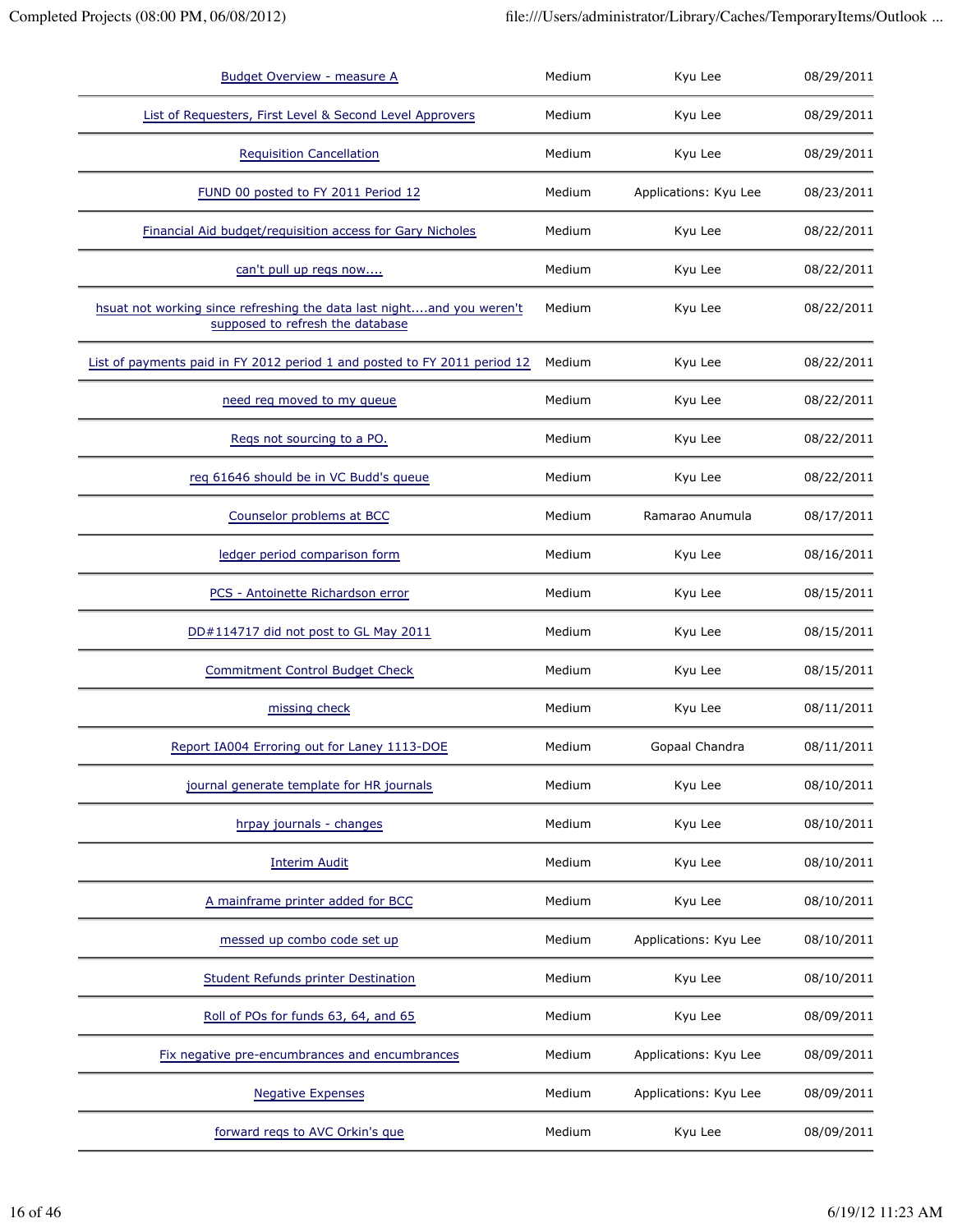| <b>Manual Sourcing</b>                                                                                                                  | Medium | Kyu Lee                            | 08/09/2011 |
|-----------------------------------------------------------------------------------------------------------------------------------------|--------|------------------------------------|------------|
| budget status report does not match commitment control                                                                                  | Medium | Kyu Lee                            | 08/09/2011 |
| Access to PCC_CY_DATA_DTL_FND_LOC                                                                                                       | Medium | Kyu Lee                            | 08/09/2011 |
| Special run process in order for timesheet reporters be paid 2x in July -<br>resulting in an accrual of 7/14 (for hours worked in FY11) | Medium | Kyu Lee                            | 08/08/2011 |
| regs for cost center 531 not showing in current worklist                                                                                | Medium | Kyu Lee                            | 08/05/2011 |
| PCC_PAY_CHECK_DETAILS_MK                                                                                                                | Medium | Kyu Lee                            | 08/05/2011 |
| initiating budget transfers or journals                                                                                                 | Medium | Kyu Lee                            | 08/05/2011 |
| Promt                                                                                                                                   | Medium | Kyu Lee                            | 08/05/2011 |
| <b>PROMT Issues in Purchasing/Finance</b>                                                                                               | Medium | Kyu Lee                            | 08/05/2011 |
| AP cash allocation, 2011 payments made in 2012                                                                                          | Medium | Applications: Kyu Lee              | 08/04/2011 |
| Spring 2011 and Fall 2011 Enrollment Figures for AC Transit                                                                             | Medium | Gopaal Chandra                     | 08/04/2011 |
| MIS SX data extract program has a bug                                                                                                   | Medium | Gopaal Chandra                     | 08/04/2011 |
| MIS SM data extract Fix                                                                                                                 | Medium | Applications: Gopaal Chandra       | 08/04/2011 |
| Created a cost center, need to include in work flow                                                                                     | Medium | Kyu Lee                            | 08/04/2011 |
| Wrong email address attached to Recipient search in Promt                                                                               | Medium | Kyu Lee                            | 08/04/2011 |
| Reg. 2-60639                                                                                                                            | Medium | Kyu Lee                            | 08/04/2011 |
| Please delete 202251-14563602000-000000, has fund 01 in detail, correct<br>code is 201251-14563602000-000000                            | Medium | Kyu Lee                            | 08/04/2011 |
| Urgent - Requisitions                                                                                                                   | Medium | Kyu Lee                            | 08/04/2011 |
| URGENT Re: Requisition id#2-61688 (Yvonne Carter)                                                                                       | Medium | Kyu Lee                            | 08/04/2011 |
| <b>Sourcing POs</b>                                                                                                                     | Medium | Kyu Lee                            | 08/04/2011 |
| <b>OPEN ENCUMBRANCES report</b>                                                                                                         | Medium | Kyu Lee                            | 08/04/2011 |
| Finance Security Access for Constance Koo                                                                                               | Medium | Kyu Lee                            | 08/04/2011 |
| Place holds on all students who have past due balances                                                                                  | Urgent | Ramarao Anumula, Gopaal<br>Chandra | 08/04/2011 |
| can't Access to Test Results & Student Transcripts screens                                                                              | High   | Ramarao Anumula, Kit Hui           | 08/01/2011 |
| Remove all x59s from combo code table and translate them to department<br>IDs in Top code Activity                                      | Medium | Kyu Lee                            | 07/28/2011 |
| Robert Dias Security Access to Finance                                                                                                  | Medium | Kyu Lee                            | 07/28/2011 |
| Negative encumbrance on voucher#00078602 (PO#3-56930)                                                                                   | Medium | Kyu Lee                            | 07/28/2011 |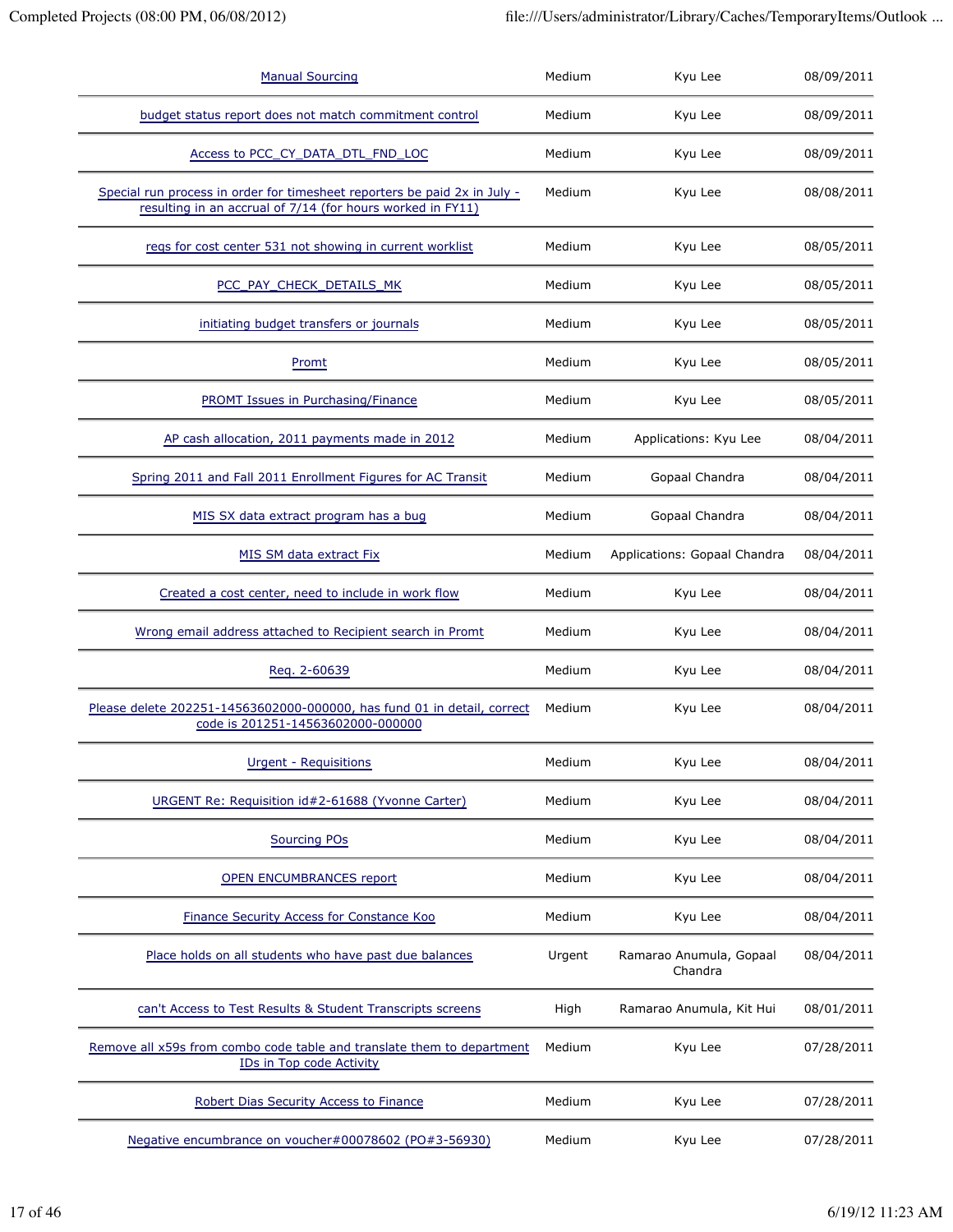| Regs for approval                                                               | Medium | Kyu Lee          | 07/27/2011 |
|---------------------------------------------------------------------------------|--------|------------------|------------|
| 3000056862 Dispatch problem                                                     | Medium | Kyu Lee          | 07/27/2011 |
| restore HSUAR with HR data only                                                 | Medium | Kyu Lee          | 07/27/2011 |
| Dave Nguyen PS access                                                           | Medium | Kyu Lee          | 07/27/2011 |
| <b>Master Project 2636</b>                                                      |        |                  |            |
| no journal generated for payroll                                                | Medium | Kyu Lee          | 07/26/2011 |
| <b>Subtasks of Master Project 2636</b>                                          |        |                  |            |
| Create queries to count HR_ACCTG_LINE                                           | Medium | Kyu Lee          | 06/06/2011 |
| Reg. # 2000061145                                                               | Medium | Kyu Lee          | 07/26/2011 |
| Approve Req # 2-61626                                                           | Medium | Kyu Lee          | 07/26/2011 |
| <b>Create Direct Deposit Files</b>                                              | Medium | Raghuvir Goradia | 07/25/2011 |
| PO Rollover Request                                                             | Medium | Kyu Lee          | 07/25/2011 |
| Laney requisitions                                                              | Medium | Kyu Lee          | 07/25/2011 |
| How is this check posted?                                                       | Medium | Kyu Lee          | 07/21/2011 |
| clear 2010-11FY encumbrances                                                    | Medium | Kyu Lee          | 07/21/2011 |
| New PERS file format effective with July 2011 contributions                     | Medium | Kyu Lee          | 07/21/2011 |
| Can you fix PO 3000056645 because it won't let me budget check?                 | Medium | Kyu Lee          | 07/21/2011 |
| move reg in Linda Berry's absense                                               | Medium | Kyu Lee          | 07/20/2011 |
| No student refund checks produced                                               | Medium | Kyu Lee          | 07/19/2011 |
| process server blank?                                                           | Medium | Kyu Lee          | 07/19/2011 |
| Budget check won't run for PO 3000056868                                        | Medium | Kyu Lee          | 07/19/2011 |
| Reopen PO 3000048741                                                            | Medium | Kyu Lee          | 07/19/2011 |
| <b>Express check</b>                                                            | Medium | Kyu Lee          | 07/19/2011 |
| <b>EXPRESS CHECK from last FY 2011</b>                                          | Medium | Kyu Lee          | 07/19/2011 |
| <b>Requisition Approval</b>                                                     | Medium | Kyu Lee          | 07/19/2011 |
| SARS PASSPORT INTERFACE                                                         | Urgent | Gopaal Chandra   | 07/19/2011 |
| Constantly have "NO SUCCESS, NOT POSTED" error when doing payroll<br>adjustment | Medium | Kyu Lee          | 07/18/2011 |
| monthly reports                                                                 | Medium | Kyu Lee          | 07/14/2011 |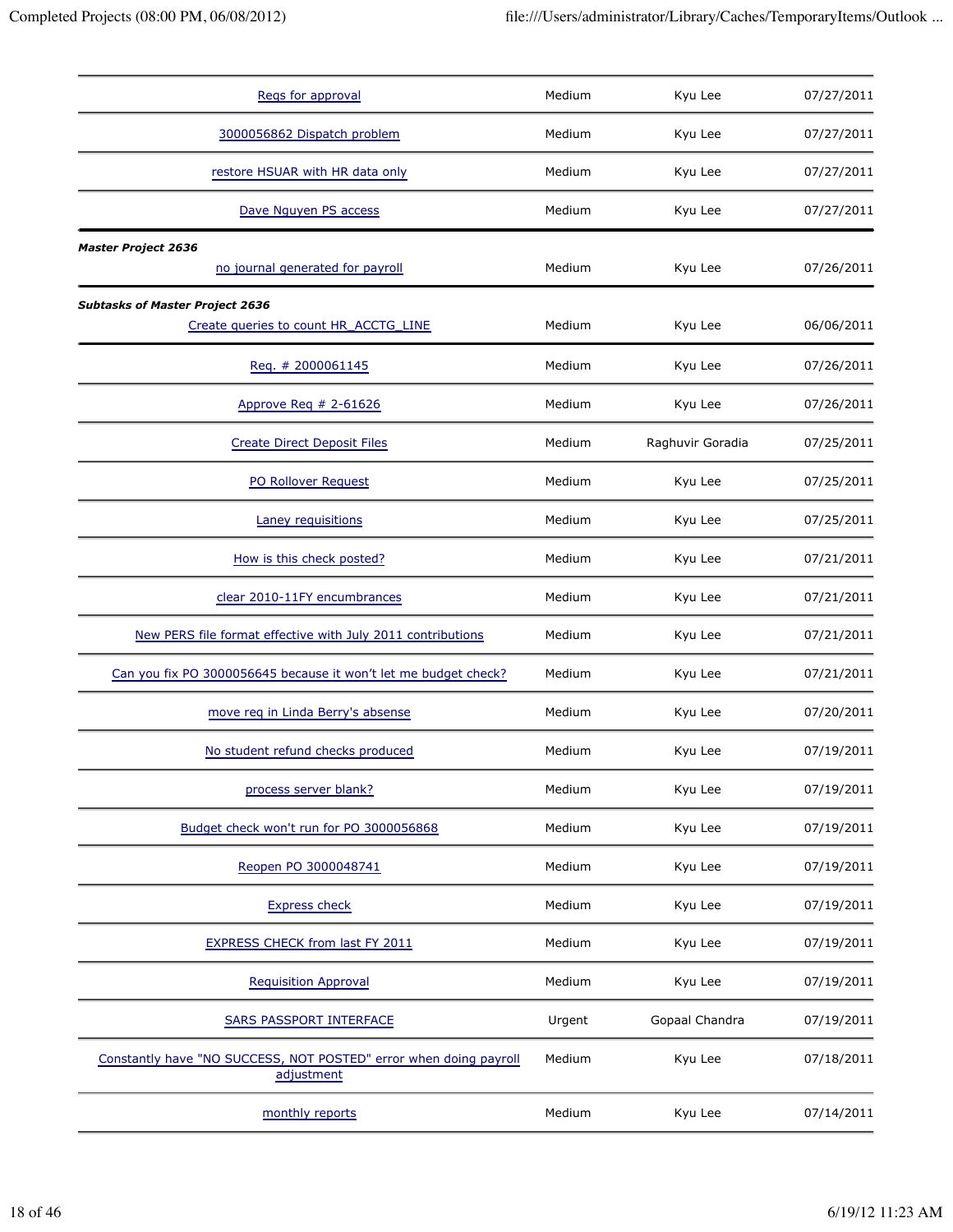| Urgent need to view Receipts (lines of invoices) and Posted amounts on<br><b>Document Status</b> | Medium | Kyu Lee                            | 07/14/2011 |
|--------------------------------------------------------------------------------------------------|--------|------------------------------------|------------|
| Release Pre-encumbrance                                                                          | Medium | Kyu Lee                            | 07/14/2011 |
| REq 2-61523                                                                                      | Medium | Kyu Lee                            | 07/14/2011 |
| REq 2-61517, Commitment Control Default Budget date Option                                       | Medium | Kyu Lee                            | 07/14/2011 |
| Unable to budget check Sam Clar's PO 56545                                                       | Medium | Kyu Lee                            | 07/14/2011 |
| need to cancel PO # 30000524592000056436                                                         | Medium | Kyu Lee                            | 07/14/2011 |
| Work order Request: Change Po to FY 10-11                                                        | Medium | Kyu Lee                            | 07/13/2011 |
| PO # 3000056879                                                                                  | Medium | Kyu Lee                            | 07/13/2011 |
| PO 56745 / Budget Check                                                                          | Medium | Kyu Lee                            | 07/12/2011 |
| Is a Load Gross/Fringe Data USA job still running?                                               | Medium | Kyu Lee                            | 07/12/2011 |
| Reg 60805 / PO 56384 / Laura Lyons                                                               | Medium | Kyu Lee                            | 07/12/2011 |
| P10 Earn Distrib Query PE 6.30.11.xls                                                            | Medium | Kyu Lee                            | 07/12/2011 |
| VOUCHER# 00078123 - PG&E                                                                         | Medium | Kyu Lee                            | 07/12/2011 |
| Processes are not posting                                                                        | Medium | Kyu Lee                            | 07/12/2011 |
| Antoinette Richardson PCS #10757815 - April Payroll                                              | Medium | Kyu Lee                            | 07/12/2011 |
| PO # 3000056913 will not budget check                                                            | Medium | Kyu Lee                            | 07/12/2011 |
| Negative pre-encumbrance and encumbrance fix in FY2012                                           | Medium | Kyu Lee                            | 07/12/2011 |
| 2000061460 budget issue                                                                          | Medium | Kyu Lee                            | 07/12/2011 |
| <b>Waiting List Problem</b>                                                                      | Medium | Gopaal Chandra                     | 07/11/2011 |
| combo codes don't work in pre-audit                                                              | Medium | Kyu Lee                            | 07/11/2011 |
| <b>Waiting List Problem</b>                                                                      | Medium | Ramarao Anumula, Gopaal<br>Chandra | 07/11/2011 |
| FI Query Access for Michelle Lenh and Amany ElMasry                                              | Medium | Kyu Lee                            | 07/11/2011 |
| combo codes don't work in pre-audit                                                              | Medium | Kyu Lee                            | 07/11/2011 |
| combo code in table - I didn't just create but payroll pre-audit doesn't have in Medium<br>list  |        | Kyu Lee                            | 07/11/2011 |
| employee not populating on review actuals                                                        | Medium | Kyu Lee                            | 07/11/2011 |
| CAN'T PAY THIS PO                                                                                | Medium | Kyu Lee                            | 07/11/2011 |
| Can't pay this PO                                                                                | Medium | Kyu Lee                            | 07/11/2011 |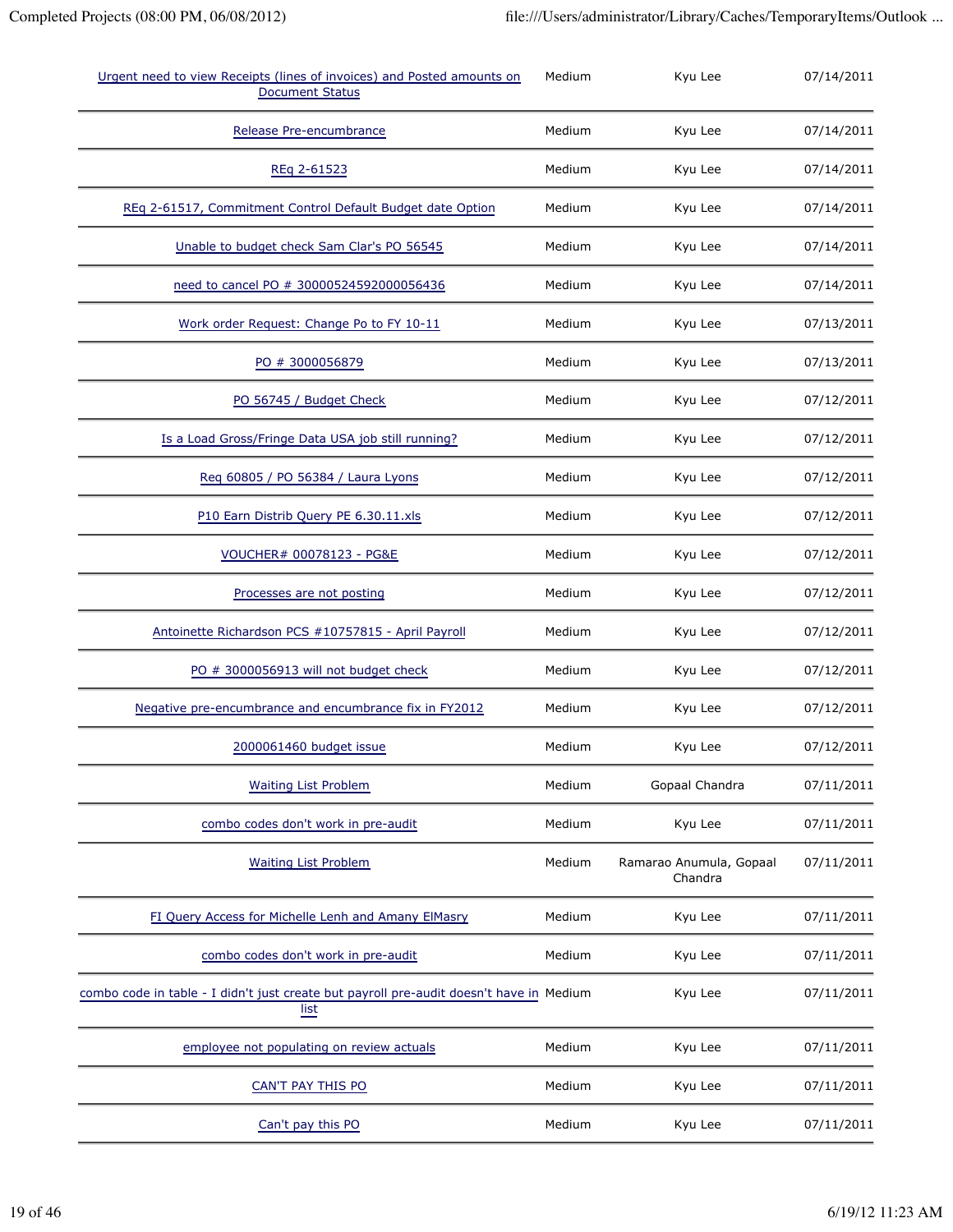| Can't run Laney student refund pay-cycle                                                   | Medium | Dominique Benavides, Kyu Lee                   | 07/11/2011 |
|--------------------------------------------------------------------------------------------|--------|------------------------------------------------|------------|
| CCC Apply - Student Residence issue for student (XiuHua No Middle Zheng<br>626-63-4035)    | Medium | Applications: Gopaal Chandra                   | 07/07/2011 |
| P.O. 3-56946, PO using previous year's budget                                              | Medium | Kyu Lee                                        | 07/07/2011 |
| Tax rate changed to 8.75                                                                   | Medium | Kyu Lee                                        | 07/07/2011 |
| Close Budget in KK in Test                                                                 | Medium | Kyu Lee                                        | 07/06/2011 |
| Roll of POs for funds 63, 64, and 65                                                       | Medium | Kyu Lee                                        | 07/06/2011 |
| Cancel Req #2-60463 - Thanks                                                               | Medium | Kyu Lee                                        | 07/06/2011 |
| Reverse Budget Journals imported for FY 2012                                               | Medium | Kyu Lee                                        | 07/06/2011 |
| VCHR MTCH WS3 - VENDOR ID (124,64)                                                         | Medium | Kyu Lee                                        | 07/06/2011 |
| changing routing                                                                           | Medium | Kyu Lee                                        | 07/06/2011 |
| voucher 77732 PO 3-54560                                                                   | Medium | Kyu Lee                                        | 07/06/2011 |
| Student refund check                                                                       | Medium | Kyu Lee                                        | 07/06/2011 |
| Voucher 75121                                                                              | Medium | Kyu Lee                                        | 07/06/2011 |
| report repository                                                                          | Medium | Kyu Lee                                        | 07/06/2011 |
| request to budget check PO                                                                 | Medium | Kyu Lee                                        | 07/06/2011 |
| <b>Governet and Taskforce</b>                                                              | Medium | Kyu Lee                                        | 07/06/2011 |
| won't be able to complete the entry due to PO #3-56931 on budget status<br>says"NOT CHK'D" | Medium | Kyu Lee                                        | 07/06/2011 |
| Cannot log into PROMT                                                                      | Medium | Kyu Lee                                        | 07/05/2011 |
| oracle                                                                                     | Medium | Kyu Lee                                        | 06/30/2011 |
| Could not access Document status under purchace order                                      | Medium | Kyu Lee                                        | 06/30/2011 |
| salary and benefit file                                                                    | Medium | Kyu Lee                                        | 06/30/2011 |
| Please help make queries to extract deductions and taxes per employee                      | Medium | Kyu Lee                                        | 06/30/2011 |
| Tuition calculation problem resolution support                                             | Urgent | Ramarao Anumula, Dominique<br><b>Benavides</b> | 06/30/2011 |
| Student email                                                                              | Urgent | Ramarao Anumula, Kit Hui                       | 06/29/2011 |
| Transcript Request Screen is not working---please fix                                      | Medium | Ramarao Anumula, Kit Hui                       | 06/28/2011 |
| Journal entry - Combo code issue                                                           | Medium | Kyu Lee                                        | 06/28/2011 |
| Reg problem                                                                                | Medium | Kyu Lee                                        | 06/28/2011 |
|                                                                                            |        |                                                |            |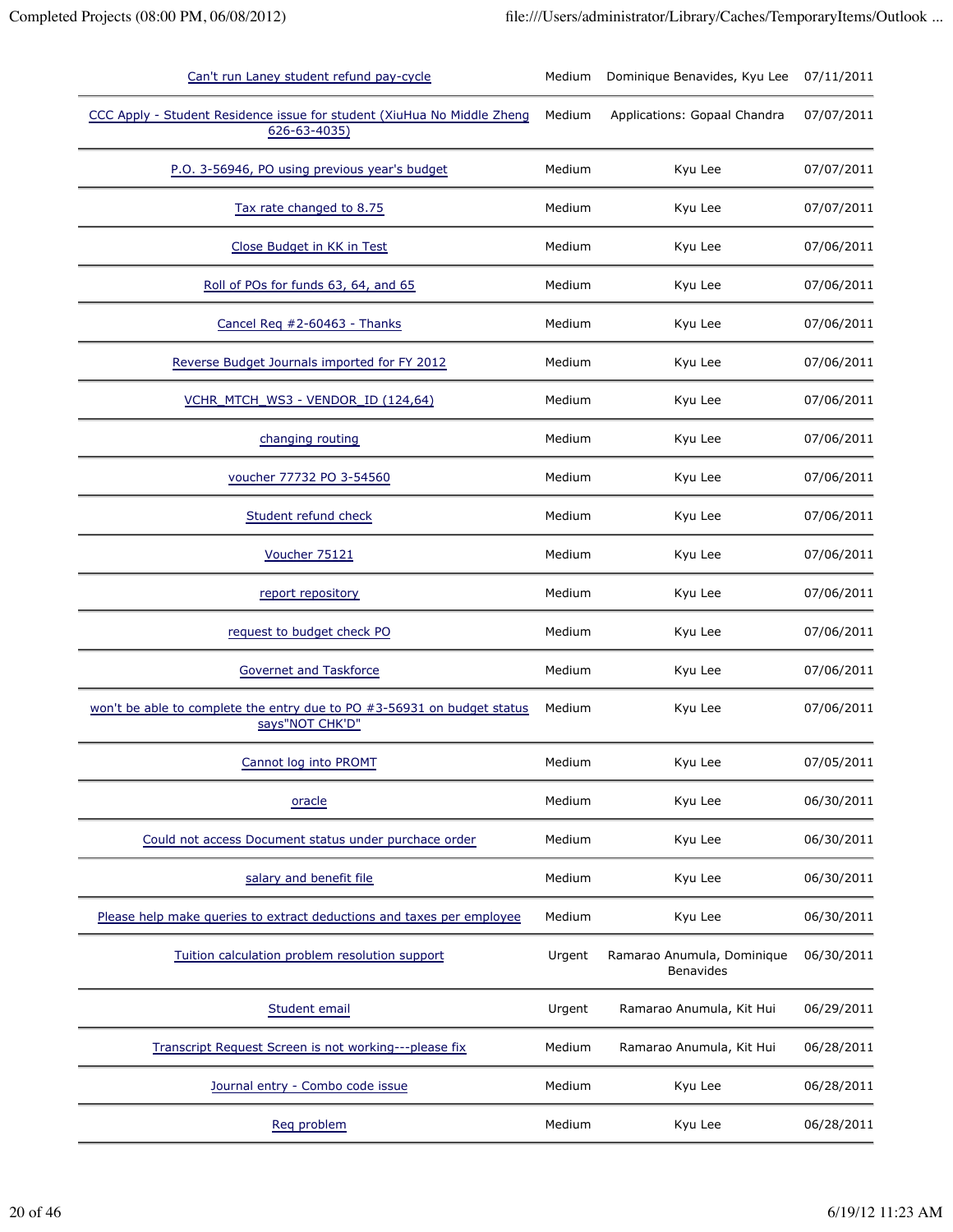| 2012 POSITION ROLL                                              | Medium | Kyu Lee                                        | 06/28/2011 |
|-----------------------------------------------------------------|--------|------------------------------------------------|------------|
| did not cut checks on voucher#00077405 & 00077409               | Medium | Kyu Lee                                        | 06/28/2011 |
| Promt Permissions for 2 Employees                               | Medium | Kyu Lee                                        | 06/28/2011 |
| Cancel a req                                                    | Medium | Kyu Lee                                        | 06/28/2011 |
| Student Enrollment/Waitlist List Summer 2011 for Laney College  | Urgent | Applications: Gopaal Chandra                   | 06/27/2011 |
| Automated notification of imminent roster due dates for faculty | Low    | Gopaal Chandra                                 | 06/23/2011 |
| Requisition clears data when it's not saved before budget check | Medium | Kyu Lee                                        | 06/23/2011 |
| Remove Monthly Exp by Acct from Expense report                  | Medium | Kyu Lee                                        | 06/22/2011 |
| Sequencial Journal ID for Allocation Journals                   | Medium | Applications: Kyu Lee                          | 06/22/2011 |
| Expense, Salary, Revenue report                                 | Medium | Kyu Lee                                        | 06/22/2011 |
| <b>Query Request</b>                                            | Medium | Kyu Lee                                        | 06/22/2011 |
| Do not allow users to enter Journal ID                          | Medium | Kyu Lee                                        | 06/22/2011 |
| AP cash allocation details                                      | Medium | Kyu Lee                                        | 06/22/2011 |
| Combo Code mistake                                              | Medium | Kyu Lee                                        | 06/22/2011 |
| Please add access to HSTST                                      | Medium | Kyu Lee                                        | 06/22/2011 |
| FW: Breakdown of Fund 07 on APCSH6001                           | Medium | Kyu Lee                                        | 06/22/2011 |
| REQ#57230                                                       | Medium | Kyu Lee                                        | 06/22/2011 |
| Refresh HSTST                                                   | Medium | Kyu Lee                                        | 06/22/2011 |
| HSTST - FI posting mystery                                      | Medium | Kyu Lee                                        | 06/22/2011 |
| Refresh HSTRN from HRPROD and export data from HSCFG to HSTRN   | Medium | Hank Phan                                      | 06/21/2011 |
| <b>API for McGraw Hill</b>                                      | Medium | Anthony Hale                                   | 06/21/2011 |
| Passport Training Workshop for Early June                       | Medium | Anthony Hale                                   | 06/21/2011 |
| Need to post SF transactions to KK                              | Medium | Kyu Lee                                        | 06/21/2011 |
| Credit card processing                                          | Urgent | Dominique Benavides, Anthony<br>Hale, Minh Lam | 06/20/2011 |
| Re-export tables from HRPROD after tuition-calc process         | Medium | Hank Phan                                      | 06/19/2011 |
| Error running query to html or excel in HRPROD                  | Medium | Hank Phan                                      | 06/19/2011 |
| Apply maintenance to HSHLD                                      | Medium | Hank Phan                                      | 06/19/2011 |
| Create HSHLD instance                                           | Medium | Hank Phan                                      | 06/19/2011 |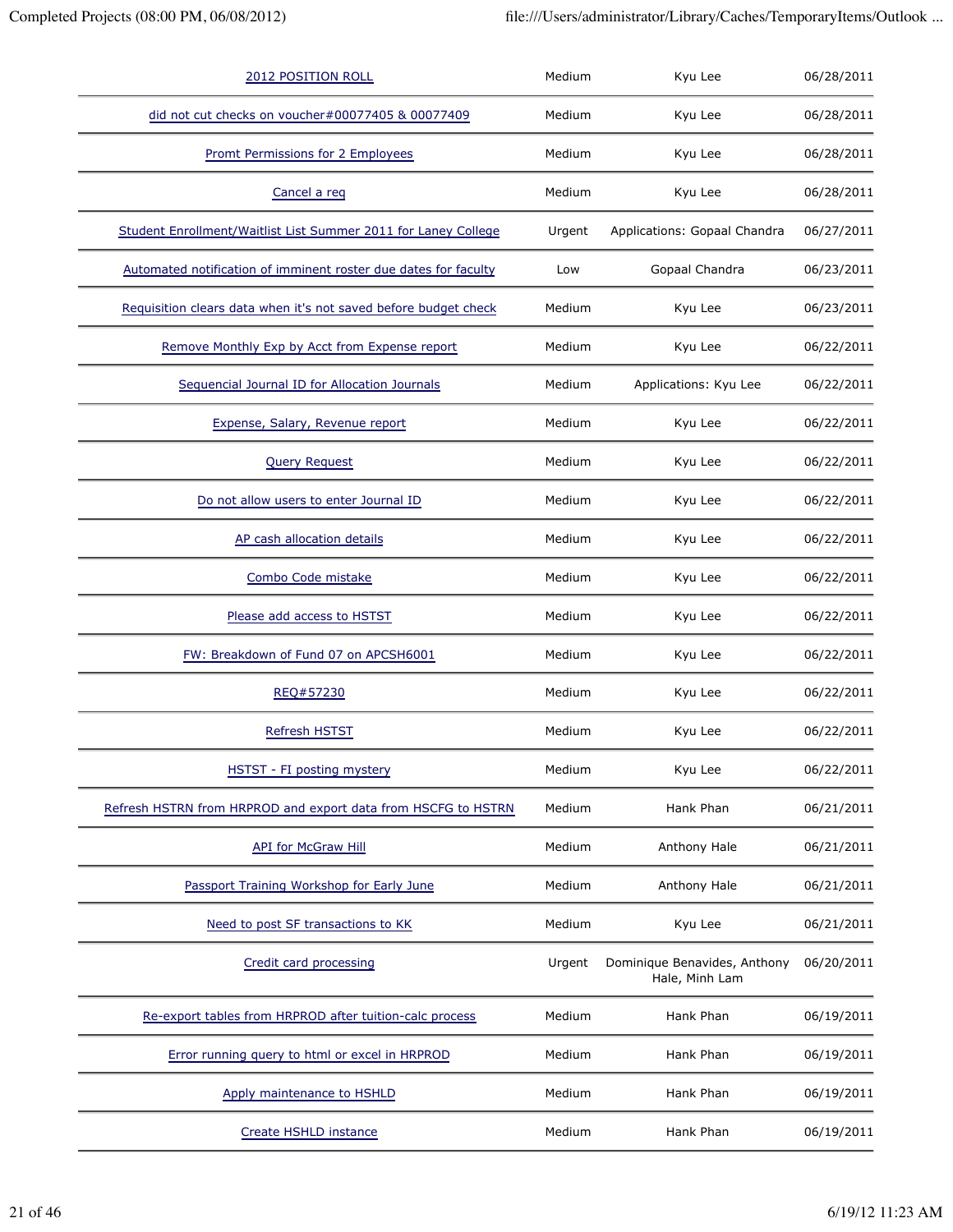| Download fund                                                 | Medium | Kyu Lee                   | 06/17/2011 |
|---------------------------------------------------------------|--------|---------------------------|------------|
| Requition # 2-52083 PO 3-48005                                | Medium | Kyu Lee                   | 06/17/2011 |
| Canceling a PO Requisition                                    | Medium | Kyu Lee                   | 06/17/2011 |
| reg 60402                                                     | Medium | Kyu Lee                   | 06/17/2011 |
| Can Not Process Reg Due to Error Messsage                     | Medium | Kyu Lee                   | 06/17/2011 |
| SF journal generation                                         | High   | Kyu Lee                   | 06/17/2011 |
| Cancel Register to County, Create voucher and cancel register | Medium | Kyu Lee                   | 06/16/2011 |
| Moving data from HSCFG to HSTRN                               | Medium | Hank Phan                 | 06/15/2011 |
| Export/Backup tables from HRPROD                              | Medium | Hank Phan                 | 06/15/2011 |
| Req #60855                                                    | Medium | Kyu Lee                   | 06/15/2011 |
| Requisition approval to Michael Orkins'                       | Medium | Kyu Lee                   | 06/15/2011 |
| <b>HSTST</b> refresh                                          | Medium | Hank Phan                 | 06/14/2011 |
| Delete Journal 0000023901                                     | Medium | Applications: Kyu Lee     | 06/14/2011 |
| Extend timeout for testing environments                       | Low    | Ashok Aggarwal, Hank Phan | 06/13/2011 |
| Grant TRUNCATE priviledge in FSUAT & HSUAT for user: klee     | Medium | Hank Phan                 | 06/13/2011 |
| Grade 'FW'                                                    | Medium | Gopaal Chandra            | 06/13/2011 |
| Ronnie C ROberts Access to finance profiles-                  | Medium | Kyu Lee                   | 06/13/2011 |
| error on build combination rule                               | Medium | Kyu Lee                   | 06/13/2011 |
| Req 59514 not budget chk'd                                    | Medium | Kyu Lee                   | 06/13/2011 |
| Please give Vu Ngyuen access to HSTST                         | Medium | Kyu Lee                   | 06/13/2011 |
| Can't cancel a reg 200060301                                  | Medium | Kyu Lee                   | 06/13/2011 |
| <b>Budget Transfer access to Seraphine Nzomo</b>              | Medium | Kyu Lee                   | 06/13/2011 |
| Refresh HSUAT from HSPROD as soon as possible                 | High   | Hank Phan                 | 06/13/2011 |
| <b>Code Migration Request</b>                                 | Medium | Hank Phan                 | 06/10/2011 |
| Add "POSTED DATE" column to finance query PD_GL_LEDGER_RANGE  | Medium | Kyu Lee                   | 06/10/2011 |
| Can't save vouchers                                           | Medium | Kyu Lee                   | 06/10/2011 |
| File share security request for sqr.HSTRN                     | Low    | Hank Phan                 | 06/09/2011 |
| Database Read-Only Access Request: Gopaal Chandrasevkaran     | Low    | Ashok Aggarwal, Hank Phan | 06/09/2011 |
| MIS EB File error                                             | Medium | Gopaal Chandra            | 06/09/2011 |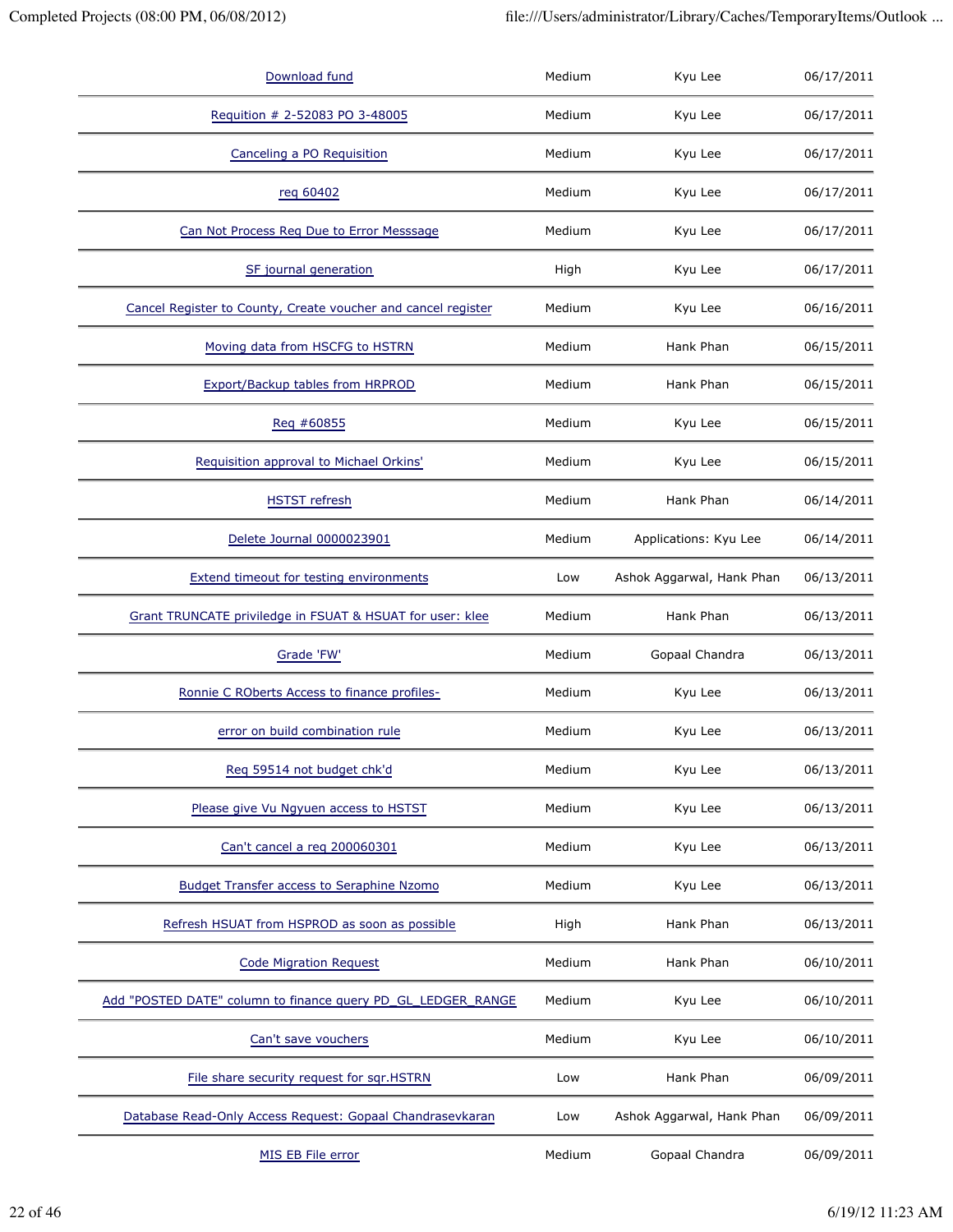| Process running in HSTRN for over 24 hours                                                   | Medium | Hank Phan                    | 06/09/2011 |
|----------------------------------------------------------------------------------------------|--------|------------------------------|------------|
| Java unknown host exception when running in HSTRN and HSUAT: SCCACCCB Medium                 |        | Hank Phan                    | 06/09/2011 |
| Retreive cobol trace files for PI 816476 - Process: (SFPBCALC)                               | Medium | Hank Phan                    | 06/09/2011 |
| Report Repository showing up disabled on HSCFG                                               | Medium | Hank Phan                    | 06/09/2011 |
| Reports not posting in non prod envs                                                         | Medium | Hank Phan                    | 06/09/2011 |
| Grant Access to Dom and Ram in HSTRN                                                         | High   | Ashok Aggarwal, Hank Phan    | 06/09/2011 |
| Unable to run jobs in Production, database transaction logs full                             | High   | Hank Phan                    | 06/09/2011 |
| <b>PeopleSoft HR Access</b>                                                                  | Medium | Kyu Lee                      | 06/07/2011 |
| Sam Clar Reg 53626 PO 50198 Voucher 68937                                                    | Medium | Kyu Lee                      | 06/07/2011 |
| Add to Auto Combo Code Email Distribution                                                    | Medium | Ramarao Anumula              | 06/07/2011 |
| <b>Master Project 2661</b><br>check messages!!! on psppfund                                  | Medium | Kyu Lee                      | 06/06/2011 |
| <b>Subtasks of Master Project 2661</b><br>Populate ACCT CD TBL for the new codes for Prorata | Medium | Kyu Lee                      | 06/06/2011 |
| help finding journal entry in payroll                                                        | Medium | Kyu Lee                      | 06/06/2011 |
| Changing requistion dollar amount                                                            | Medium | Kyu Lee                      | 06/06/2011 |
| <b>PROMT Finance Access for Lashawn Brumfield</b>                                            | Medium | Kyu Lee                      | 06/06/2011 |
| reverse sf journals                                                                          | Medium | Dominique Benavides, Kyu Lee | 06/02/2011 |
| reverse Journal ID 0000021685                                                                | Medium | Kyu Lee                      | 06/02/2011 |
| Reg#2000060095-changing the amount                                                           | Medium | Kyu Lee                      | 06/02/2011 |
| Moodle Support                                                                               | Medium | Anthony Hale                 | 05/31/2011 |
| <b>Vendor List</b>                                                                           | Medium | Kyu Lee                      | 05/31/2011 |
| <b>Budget Transfer Access</b>                                                                | Medium | Kyu Lee                      | 05/27/2011 |
| PeopleSoft Finance workshop                                                                  | Medium | Kyu Lee                      | 05/26/2011 |
| <b>Archive Commitment Control Tables</b>                                                     | Medium | Kyu Lee                      | 05/26/2011 |
| Reg # 59062                                                                                  | Medium | Kyu Lee                      | 05/26/2011 |
| security to post budget transfers and budget journals                                        | Medium | Kyu Lee                      | 05/25/2011 |
| Modifying the Student Payments Page                                                          | Medium | Ramarao Anumula              | 05/24/2011 |
| refund check will not print                                                                  | Medium | Dominique Benavides, Kyu Lee | 05/24/2011 |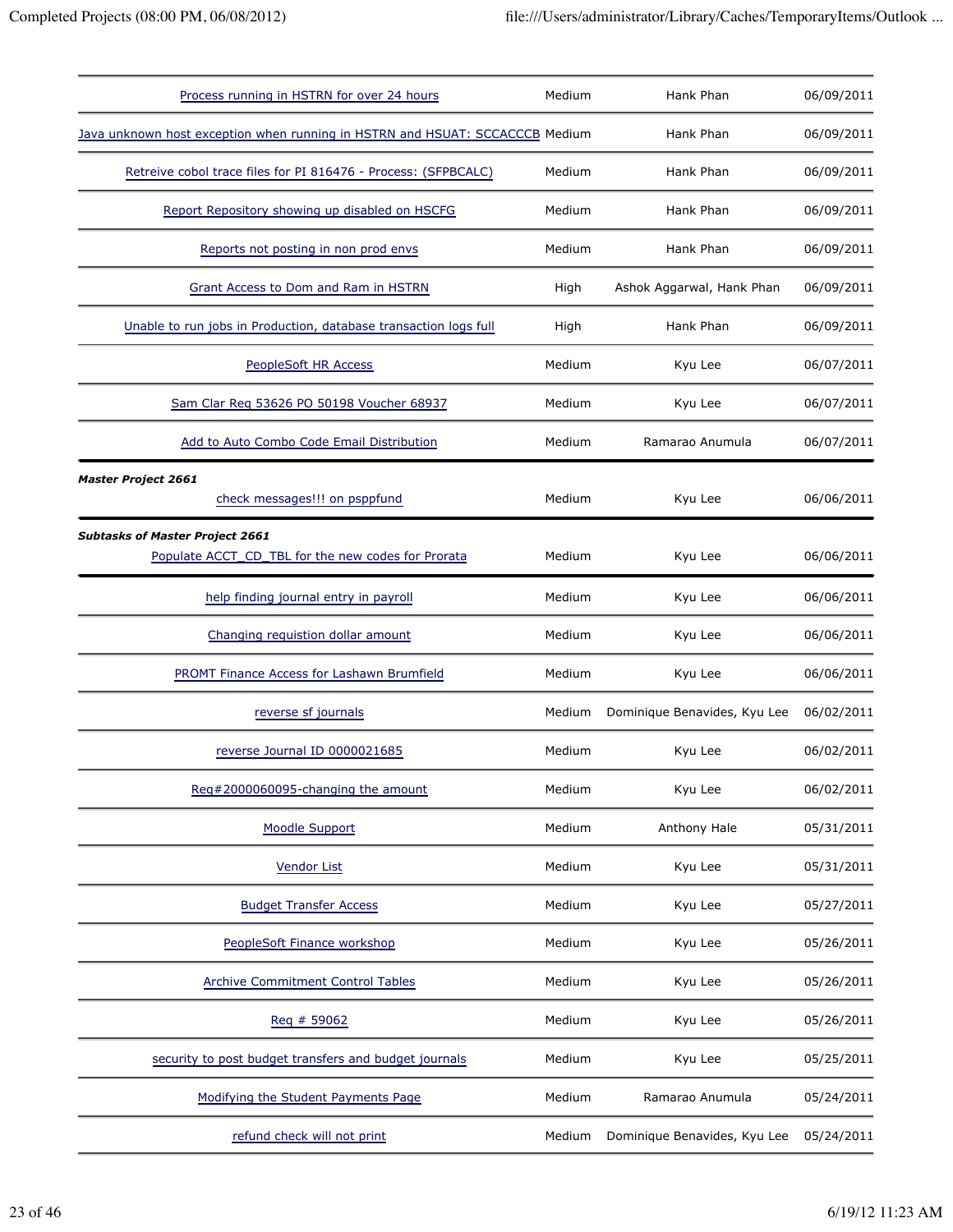| Active Spring 2011 Laney College Student List                                     | Low    | Gopaal Chandra                | 05/23/2011 |
|-----------------------------------------------------------------------------------|--------|-------------------------------|------------|
| <b>Transcript Summary Report for the students</b>                                 | Medium | Applications                  | 05/23/2011 |
| <b>Transcript Summary Report for the students</b>                                 | Medium | Ramarao Anumula               | 05/23/2011 |
| prompt problem with requisition                                                   | Medium | Kyu Lee                       | 05/23/2011 |
| 2012 Budget Load                                                                  | Medium | Kyu Lee                       | 05/23/2011 |
| JE#APCSH00001                                                                     | Medium | Kyu Lee                       | 05/23/2011 |
| Cancel the Req # 2-58136                                                          | Medium | Kyu Lee                       | 05/23/2011 |
| <b>Mailing Labels</b>                                                             | High   | Applications: Ramarao Anumula | 05/23/2011 |
| <b>Mailing Labels</b>                                                             | High   | Ramarao Anumula               | 05/23/2011 |
| Revise Ethnicity Loading from CCCApply to account for new Ethnicity Scheme Medium |        | Anthony Hale                  | 05/16/2011 |
| RCL OT code correction                                                            | Medium | Raghuvir Goradia              | 05/13/2011 |
| change budget code for PCT - Location 5                                           | Medium | Raghuvir Goradia              | 05/13/2011 |
| need a query                                                                      | Medium | Raghuvir Goradia              | 05/13/2011 |
| NO DOCUMENTS                                                                      | Medium | Kyu Lee                       | 05/13/2011 |
| Voucher delete requests                                                           | Medium | Kyu Lee                       | 05/13/2011 |
| Student Payroll ER STATE UI expense in error                                      | Urgent | Raghuvir Goradia              | 05/13/2011 |
| <b>Calculate Pay</b>                                                              | Medium | Raghuvir Goradia              | 05/12/2011 |
| Tax shelter file conversion training                                              | Medium | Raghuvir Goradia              | 05/12/2011 |
| <b>Bureau of Labor Statistics Report</b>                                          | Medium | Raghuvir Goradia              | 05/12/2011 |
| Garnishment Deduction subset set-up                                               | Medium | Raghuvir Goradia              | 05/12/2011 |
| Garnishment Problem                                                               | Medium | Raghuvir Goradia              | 05/12/2011 |
| Garnishment Set-up For Prorata Processing                                         | Medium | Raghuvir Goradia              | 05/12/2011 |
| PCS - STUDENT PAYROLL TO BE CONFIRMED on 5/11/11 - No UI tax please!              | Medium | Raghuvir Goradia              | 05/12/2011 |
| Payroll adjustment, no success error                                              | Medium | Raghuvir Goradia, Kyu Lee     | 05/12/2011 |
| <b>Reverse Voucher</b>                                                            | Medium | Kyu Lee                       | 05/12/2011 |
| Delete Voucher                                                                    | Medium | Applications: Kyu Lee         | 05/12/2011 |
| PO ISSUE                                                                          | Medium | Applications: Kyu Lee         | 05/12/2011 |
| journal upload training                                                           | Medium | Kyu Lee                       | 05/12/2011 |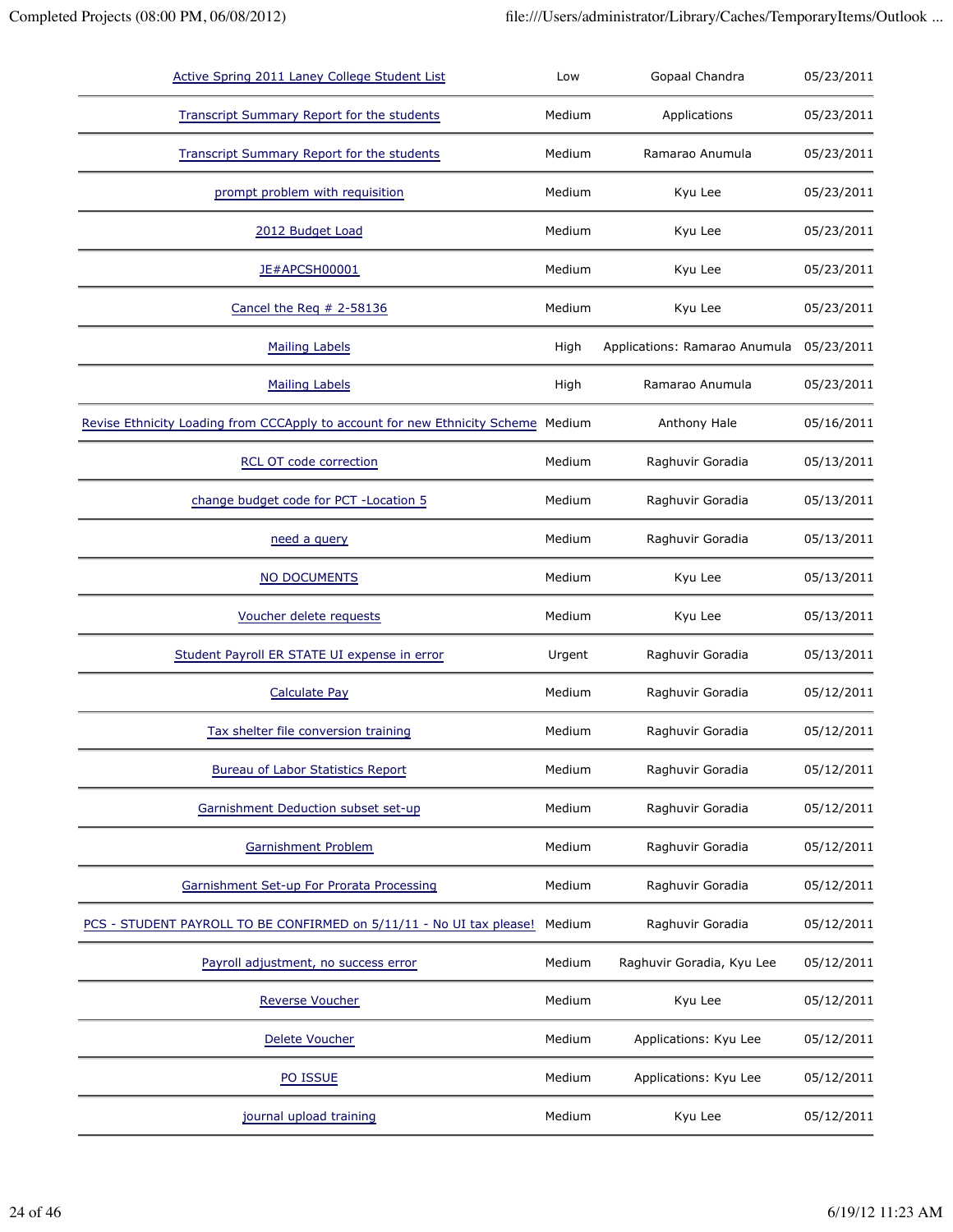| help tracing a payroll expense                                                                         |        | Medium Applications: Raghuvir Goradia,<br>Kyu Lee | 05/11/2011 |
|--------------------------------------------------------------------------------------------------------|--------|---------------------------------------------------|------------|
| Problem with Promt                                                                                     | Medium | Kyu Lee                                           | 05/11/2011 |
| PeopleSoft Finance workshop                                                                            | Medium | Kyu Lee                                           | 05/10/2011 |
| Budget Overview drill down Max Rows Criteria                                                           | Medium | Kyu Lee                                           | 05/10/2011 |
| OPEN Encumbrance report add on                                                                         | Medium | Kyu Lee                                           | 05/10/2011 |
| <b>Transfer Journal load</b>                                                                           | Medium | Kyu Lee                                           | 05/10/2011 |
| refresh the secur resource for BCC                                                                     | Medium | Kyu Lee                                           | 05/10/2011 |
| Please set up my access to FSUAT                                                                       | Medium | Kyu Lee                                           | 05/10/2011 |
| Payroll Pre-audit module                                                                               | Urgent | Kyu Lee                                           | 05/10/2011 |
| Update Employee ID in HR_ACCTG_LINE                                                                    | Medium | Raghuvir Goradia, Kyu Lee                         | 05/09/2011 |
| Requisition 2000059885 Appears to be Stuck in the Que                                                  | Medium | Kyu Lee                                           | 05/09/2011 |
| <b>Active Vendor list</b>                                                                              | Medium | Kyu Lee                                           | 05/09/2011 |
| Need a seurity access to reversal voucher and view approvers                                           | Medium | Kyu Lee                                           | 05/09/2011 |
| Mainframe check printing problem                                                                       | Medium | Kyu Lee                                           | 05/09/2011 |
| CleanDQ 2007 Version                                                                                   | Medium | Kyu Lee                                           | 05/04/2011 |
| Approvers on req 58442                                                                                 | Medium | Kyu Lee                                           | 05/04/2011 |
| Prorata Paysheet create - deductions from EE records?                                                  | Medium | Raghuvir Goradia                                  | 05/04/2011 |
| <b>Delete Voucher</b>                                                                                  | Medium | Kyu Lee                                           | 05/04/2011 |
| See if payroll journals can be posted per paygroup, Different journal name for Medium<br>each paygroup |        | Kyu Lee                                           | 05/03/2011 |
| PeopleSoft Finance workshop                                                                            | Medium | Kyu Lee                                           | 05/03/2011 |
| <b>Query for Deductions and Taxes details</b>                                                          | Medium | Kyu Lee                                           | 05/03/2011 |
| Student Payroll ER STATE UI expense in error                                                           | Medium | Raghuvir Goradia                                  | 05/03/2011 |
| PeopleSoft                                                                                             | Medium | Ramarao Anumula                                   | 05/03/2011 |
| Trust Fund check printing system in PS                                                                 | High   | Kyu Lee                                           | 05/03/2011 |
| Requisition can't be saved (Message popped up: The accounting date 2011<br>05-02 is not open)          | Medium | Kyu Lee                                           | 05/02/2011 |
| Question regarding Prompt                                                                              | Medium | Kyu Lee                                           | 05/02/2011 |
| invoice requisition                                                                                    | Medium | Kyu Lee                                           | 05/02/2011 |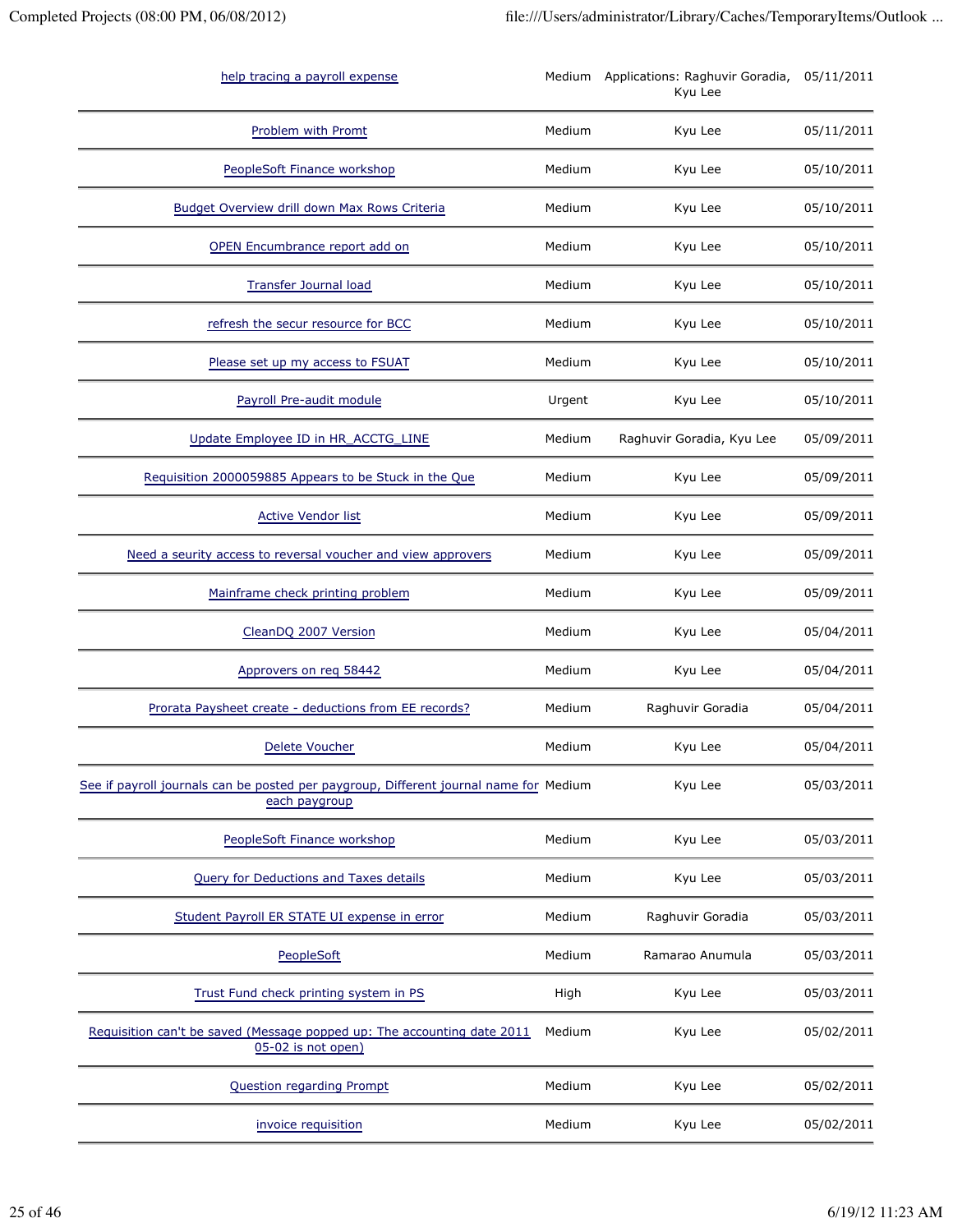| CCC Apply students (applied on 3/28/2011) not downloaded                          | Urgent | Gopaal Chandra                                              | 04/29/2011 |
|-----------------------------------------------------------------------------------|--------|-------------------------------------------------------------|------------|
| budget checking on benfitst                                                       | Medium | Kyu Lee                                                     | 04/28/2011 |
| student refund check did not print                                                | High   | Dominique Benavides, Kyu Lee                                | 04/28/2011 |
| Close PO                                                                          | Medium | Kyu Lee                                                     | 04/26/2011 |
| PeopleSoft Finance workshop                                                       | Medium | Kyu Lee                                                     | 04/26/2011 |
| Shirley Willison report issue with student Financial                              | Urgent | Ramarao Anumula, Dominique<br><b>Benavides</b>              | 04/26/2011 |
| All Processing Suspended: Restart OPRID=VNGUYEN, RUNID=10007217,<br>$PI = 795006$ | Medium | Kyu Lee                                                     | 04/21/2011 |
| Requistions not forwarding to manager                                             | Medium | Kyu Lee                                                     | 04/21/2011 |
| help with posting payroll adjustments                                             | Medium | Kyu Lee                                                     | 04/21/2011 |
| Match Status: EXCEPTIONS Voucher# 00074949                                        | Medium | Kyu Lee                                                     | 04/21/2011 |
| Requisitons                                                                       | Medium | Kyu Lee                                                     | 04/21/2011 |
| PCA Benefit program error per Jennifer - Need help to Un-confirm ADM              | Medium | Raghuvir Goradia                                            | 04/20/2011 |
| <b>Prompt Problem</b>                                                             | Medium | Raghuvir Goradia                                            | 04/20/2011 |
| PeopleSoft/Oracle processing hangs                                                | Medium | Raghuvir Goradia                                            | 04/20/2011 |
| Server not reconized to run calc                                                  | Medium | Raghuvir Goradia, Kyu Lee                                   | 04/20/2011 |
| LTD doesn't show on employee's paycheck                                           | Medium | Raghuvir Goradia                                            | 04/20/2011 |
| <b>Error Message</b>                                                              | Medium | Raghuvir Goradia                                            | 04/20/2011 |
| <b>Student Voter Verification List</b>                                            | High   | Gopaal Chandra                                              | 04/20/2011 |
| Student ID # 10056826                                                             | Medium | Dominique Benavides                                         | 04/19/2011 |
| unable to calculate tuition                                                       | Medium | Dominique Benavides                                         | 04/19/2011 |
| <b>Student Financials-Contract Education</b>                                      | Medium | Dominique Benavides                                         | 04/19/2011 |
| student account-merge request                                                     | Medium | Dominique Benavides                                         | 04/19/2011 |
| Req. #2000059738                                                                  | Medium | Kyu Lee                                                     | 04/19/2011 |
| Dropped Student breakdown with Campus and Ethniciy                                | High   | Applications: Ramarao Anumula, 04/19/2011<br>Gopaal Chandra |            |
| Measure A Expense report                                                          | Medium | Kyu Lee                                                     | 04/18/2011 |
| access to promt                                                                   | Medium | Kyu Lee                                                     | 04/18/2011 |
| No Docs                                                                           | Medium | Kyu Lee                                                     | 04/15/2011 |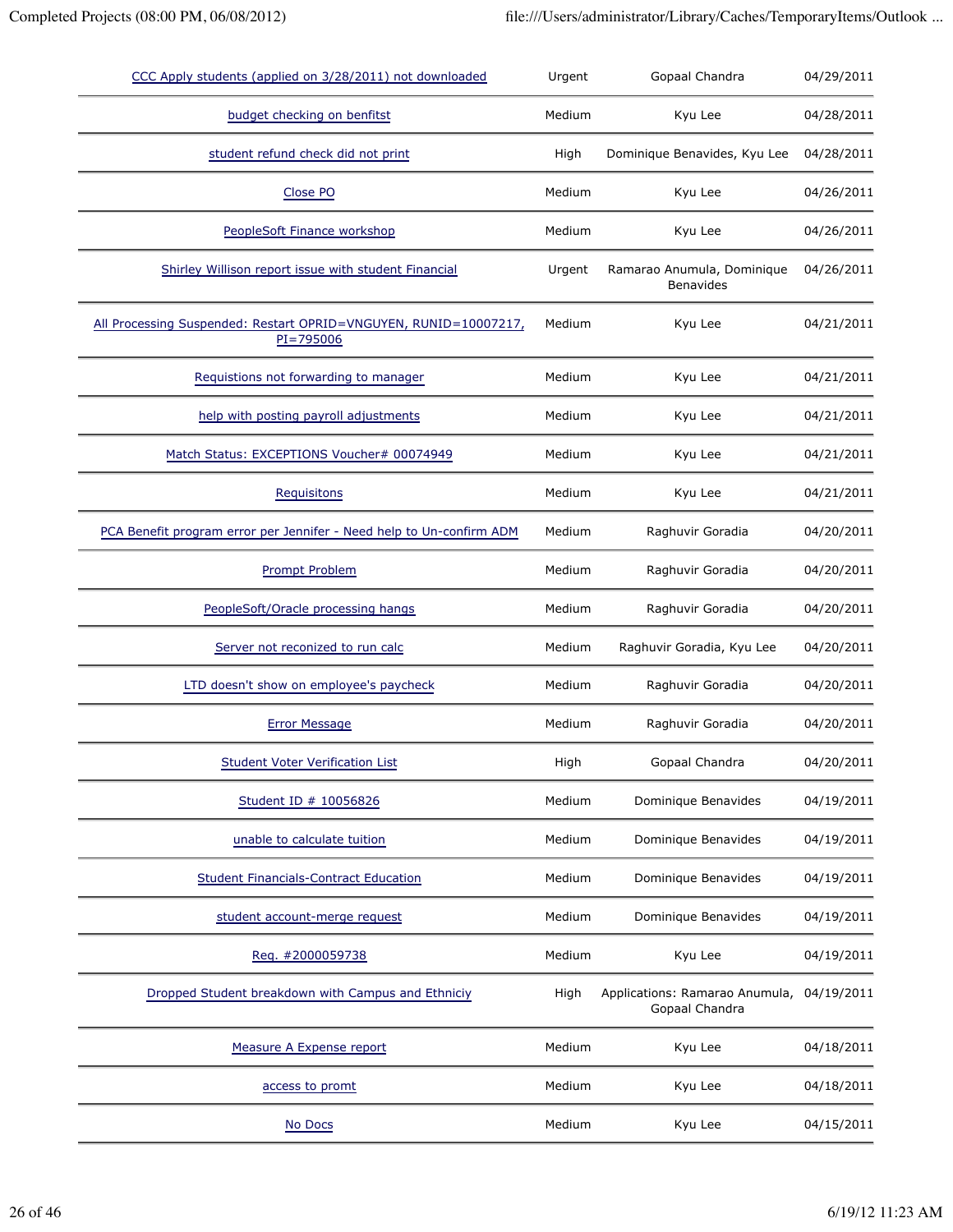| Private Secure Drive for Payroll Staff files                                                              | Medium | Raghuvir Goradia                                   |            |
|-----------------------------------------------------------------------------------------------------------|--------|----------------------------------------------------|------------|
| 403B/457 files                                                                                            | Medium | Raghuvir Goradia                                   | 04/14/2011 |
| Query Request for identifying the employees who pay into union dues, fees or<br>Rebate payers by Paygroup | High   | Raghuvir Goradia                                   | 04/14/2011 |
| PS/Oracle - VERRRRY SLOW                                                                                  | Urgent | Raghuvir Goradia, Kyu Lee                          | 04/14/2011 |
| <b>SQR Comp Time Report</b>                                                                               | Medium | Applications: Raghuvir Goradia                     | 04/12/2011 |
| PCC Custom EDD Report for Benefit Audit Responses                                                         | Medium | Raghuvir Goradia                                   | 04/12/2011 |
| <b>SQR's for Finance/Cashiering</b>                                                                       | Medium | Ramarao Anumula, Dominique<br><b>Benavides</b>     | 04/12/2011 |
| requisition # 2000059612                                                                                  | Medium | Kyu Lee                                            | 04/12/2011 |
| Reg # 2000056524/ PO # 3000052589 Office Depot Issue                                                      | Medium | Kyu Lee                                            | 04/11/2011 |
| PRR with benefit mapping in suspense 9918 - should be exempt from<br>program participation?               | Medium | Applications: Raghuvir Goradia                     | 04/11/2011 |
| DP 2 Party Taxable in A/C 9918                                                                            | Medium | Applications: Raghuvir Goradia                     | 04/11/2011 |
| <b>Requisition Approval Problem</b>                                                                       | Medium | Kyu Lee                                            | 04/11/2011 |
| CARE Payroll adjustment - Project 1009 to 0909                                                            | Medium | Kyu Lee                                            | 04/11/2011 |
| Cancel requisition 2-59102                                                                                | Medium | Kyu Lee                                            | 04/11/2011 |
| Pay Cycle Problem                                                                                         | Medium | Kyu Lee                                            | 04/11/2011 |
| Fringe expense on split payroll expense                                                                   | High   | Kyu Lee                                            | 04/11/2011 |
| Update deductions and tax customization                                                                   | High   | Kyu Lee                                            | 04/11/2011 |
| Reg 2000057295                                                                                            | Medium | Kyu Lee                                            | 04/08/2011 |
| APO#2-58545                                                                                               | Medium | Kyu Lee                                            | 04/08/2011 |
| Delete all PO in old Buyer's queue                                                                        | Medium | Kyu Lee                                            | 04/07/2011 |
| <b>SQL Fetch limit</b>                                                                                    | Medium | Kyu Lee                                            | 04/07/2011 |
| <b>EPOS OFFICIAL PAYMENT integration</b>                                                                  | Medium | Dominique Benavides, Raghuvir<br>Goradia, Minh Lam | 04/06/2011 |
| Passport Issue with adding classes                                                                        | Medium | Raghuvir Goradia, Minh Lam                         | 04/06/2011 |
| Comp Time Report for Trudy Largent                                                                        | Medium | Raghuvir Goradia                                   | 04/06/2011 |
| part of a payroll journal posted to general ledger twice                                                  | Medium | Kyu Lee                                            | 04/06/2011 |
| <b>Student Fee Aging Report</b>                                                                           | Medium | Kyu Lee                                            | 04/05/2011 |
| access in PROMT                                                                                           | Medium | Kyu Lee                                            | 04/01/2011 |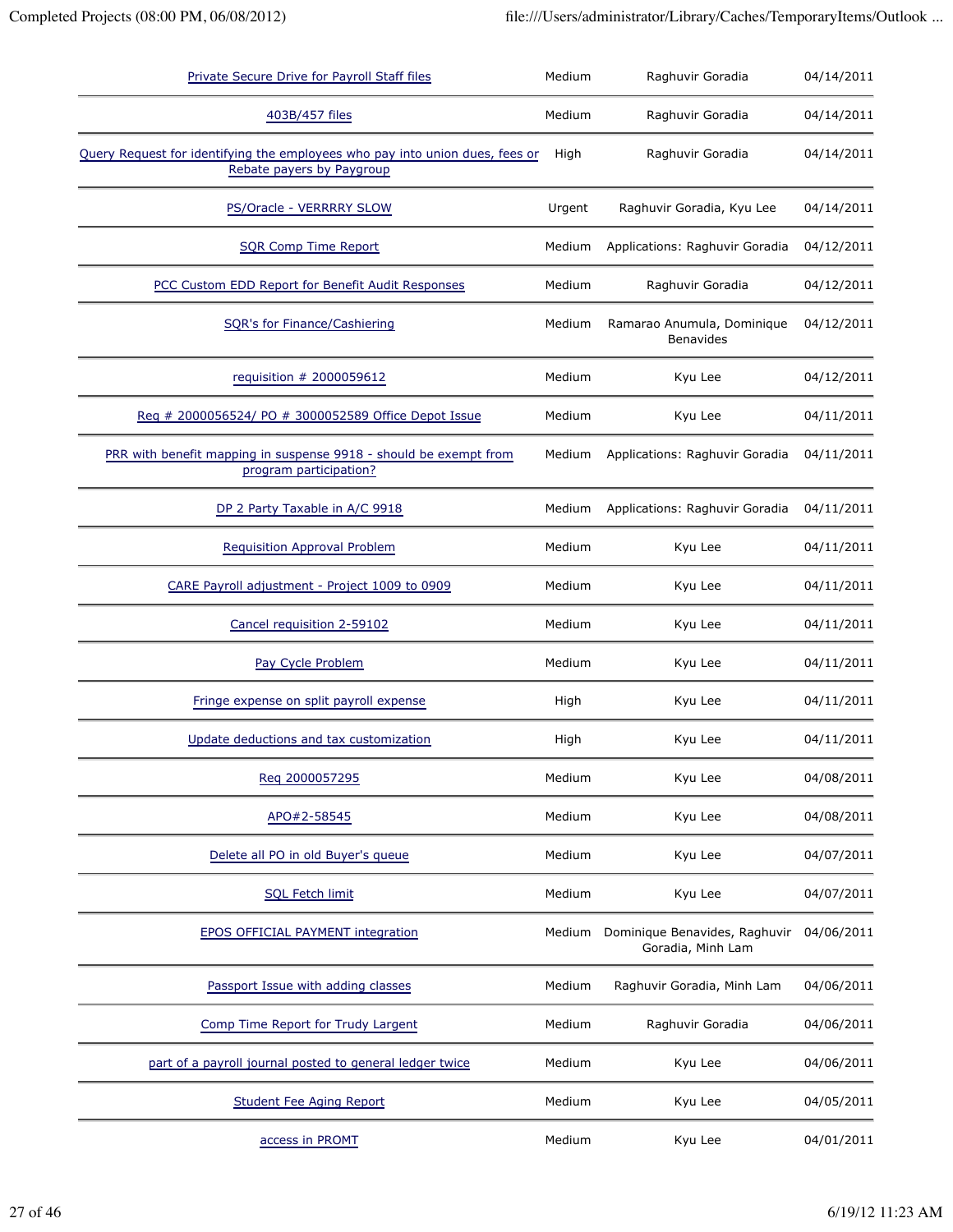| <b>Requisition Problem</b>                                                         | Medium | Kyu Lee                                    | 04/01/2011 |
|------------------------------------------------------------------------------------|--------|--------------------------------------------|------------|
| Location change & Bursar's admin. access for Guang Chen                            | Medium | Kyu Lee                                    | 04/01/2011 |
| student refund check                                                               | Medium | Kyu Lee                                    | 03/31/2011 |
| Double notification for approval                                                   | Medium | Kyu Lee                                    | 03/31/2011 |
| QUESTION ON VOUCHER                                                                | Medium | Kyu Lee                                    | 03/31/2011 |
| Re: Requisition# 2000059381- Scott's Seafood                                       | Medium | Kyu Lee                                    | 03/31/2011 |
| Req #2000059395                                                                    | Medium | Kyu Lee                                    | 03/31/2011 |
| Delete all PO in old Buyer's queue                                                 | Medium | Kyu Lee                                    | 03/31/2011 |
| Open account payments -- multiple quantity / multiple invoice prices.              | Medium | Kyu Lee                                    | 03/31/2011 |
| Load Sick Balances for Adjuncts so their leave(s) are updated as of<br>12/31/2010. | Urgent | Applications: Raghuvir Goradia,<br>Kyu Lee | 03/31/2011 |
| 1099 For Larry Chang Ven#727703 for \$23000.00                                     | Medium | Kyu Lee                                    | 03/29/2011 |
| Requisition 2000059289,                                                            | Medium | Kyu Lee                                    | 03/29/2011 |
| Electronic Benefit Reconcilitaion                                                  |        | Medium Raghuvir Goradia, Anthony Hale      | 03/28/2011 |
| posting to g/l problem                                                             | Medium | Kyu Lee                                    | 03/28/2011 |
| Creation of PS Record for Retiree                                                  | Medium | Raghuvir Goradia                           | 03/28/2011 |
| <b>Electronic Benefit Reconcilitaion</b>                                           | Medium | Raghuvir Goradia                           | 03/28/2011 |
| unencumbering of requisition funds                                                 | Medium | Kyu Lee                                    | 03/28/2011 |
| Turn on Process failure notification                                               | Medium | Kyu Lee                                    | 03/25/2011 |
| Req. 58741 Cancellation                                                            | Medium | Kyu Lee                                    | 03/25/2011 |
| Requisitions with out Po numbers                                                   | Medium | Kyu Lee                                    | 03/25/2011 |
| wrong encumberance                                                                 | Medium | Kyu Lee                                    | 03/25/2011 |
| Re: Unable to cancel PO #3-53882                                                   | Medium | Kyu Lee                                    | 03/25/2011 |
| Double notification for approval                                                   | Medium | Kyu Lee                                    | 03/25/2011 |
| Payroll adjustment, 10002269,10002194                                              | Medium | Kyu Lee                                    | 03/25/2011 |
| Pcc_open_enc and Pcc_open_pre_enc                                                  | Medium | Kyu Lee                                    | 03/25/2011 |
| OPEN Encumbrance report add on                                                     | Medium | Kyu Lee                                    | 03/25/2011 |
| Security Access List of users in Finance module                                    | Medium | Kyu Lee                                    | 03/25/2011 |
| nVision Report turns to error status                                               | Medium | Kyu Lee                                    | 03/25/2011 |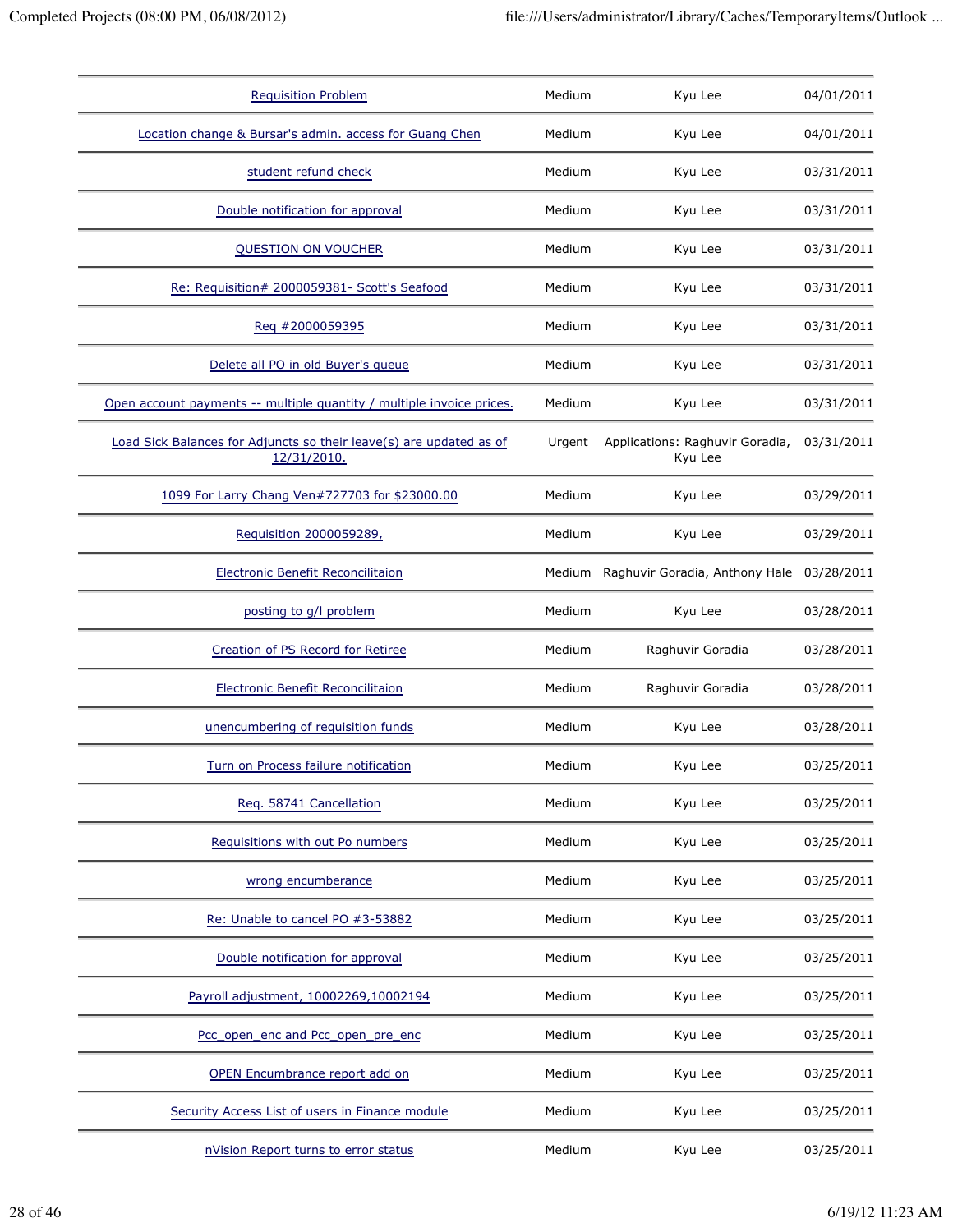| Remove Monthly Exp by Acct from Expense report                                  | Medium | Kyu Lee                      | 03/25/2011 |
|---------------------------------------------------------------------------------|--------|------------------------------|------------|
| ledger period comparison form                                                   | Medium | Kyu Lee                      | 03/25/2011 |
| Requisition clears data when it's saved and budget checked                      | Medium | Kyu Lee                      | 03/25/2011 |
| Close Budget in KK in Test                                                      | Medium | Kyu Lee                      | 03/25/2011 |
| CleanDQ 2007 Version                                                            | Medium | Kyu Lee                      | 03/25/2011 |
| 2011 Feb Payroll Posting                                                        | Medium | Kyu Lee                      | 03/25/2011 |
| Budget Overview drill down Max Rows Criteria                                    | Medium | Kyu Lee                      | 03/25/2011 |
| 2011 Feb Payroll Posting                                                        | Medium | Kyu Lee                      | 03/25/2011 |
| student refund check                                                            | Medium | Dominique Benavides, Kyu Lee | 03/25/2011 |
| Laney ESL projector and Journalism printer part, 554 approval                   | Medium | Kyu Lee                      | 03/25/2011 |
| 2011 Feb Payroll Posting                                                        | Medium | Kyu Lee                      | 03/25/2011 |
| posting to g/l problem                                                          | Medium | Kyu Lee                      | 03/25/2011 |
| Reg/PO Origin switch                                                            | Medium | Applications: Kyu Lee        | 03/25/2011 |
| <b>Prompt Access</b>                                                            | Medium | Kyu Lee                      | 03/25/2011 |
| 1099 For Larry Chang Ven#727703 for \$23000.00                                  | Medium | Kyu Lee                      | 03/25/2011 |
| Trust Fund check printing system in PS                                          | High   | Kyu Lee                      | 03/25/2011 |
| Update deductions and tax customization                                         | High   | Kyu Lee                      | 03/25/2011 |
| 1099 for Larry Chang                                                            | Medium | Kyu Lee                      | 03/24/2011 |
| Payroll Report of July-Sep '10 Calculated base for STRS (DB & CB), PERS &<br>WC | Medium | Raghuvir Goradia             | 03/23/2011 |
| cannot update PO with new coding                                                | Medium | Applications: Kyu Lee        | 03/22/2011 |
| <b>Budget Development Module (Discretionary, Non-Discretionary)</b>             | High   | Kyu Lee                      | 03/22/2011 |
| Fringe expense on split payroll expense                                         | High   | Raghuvir Goradia, Kyu Lee    | 03/22/2011 |
| SAFE to GL                                                                      | High   | Kyu Lee                      | 03/22/2011 |
| Payroll Pre-audit module                                                        | Urgent | Kyu Lee                      | 03/22/2011 |
| MIS EB File error                                                               | Medium | Gopaal Chandra               | 03/21/2011 |
| High School data issue: CDS Code & CEEB Code                                    | Medium | Gopaal Chandra               | 03/21/2011 |
| List of Active combo codes                                                      | Medium | Kyu Lee                      | 03/21/2011 |
| Unable to cancel PO 3000053025                                                  | Medium | Kyu Lee                      | 03/21/2011 |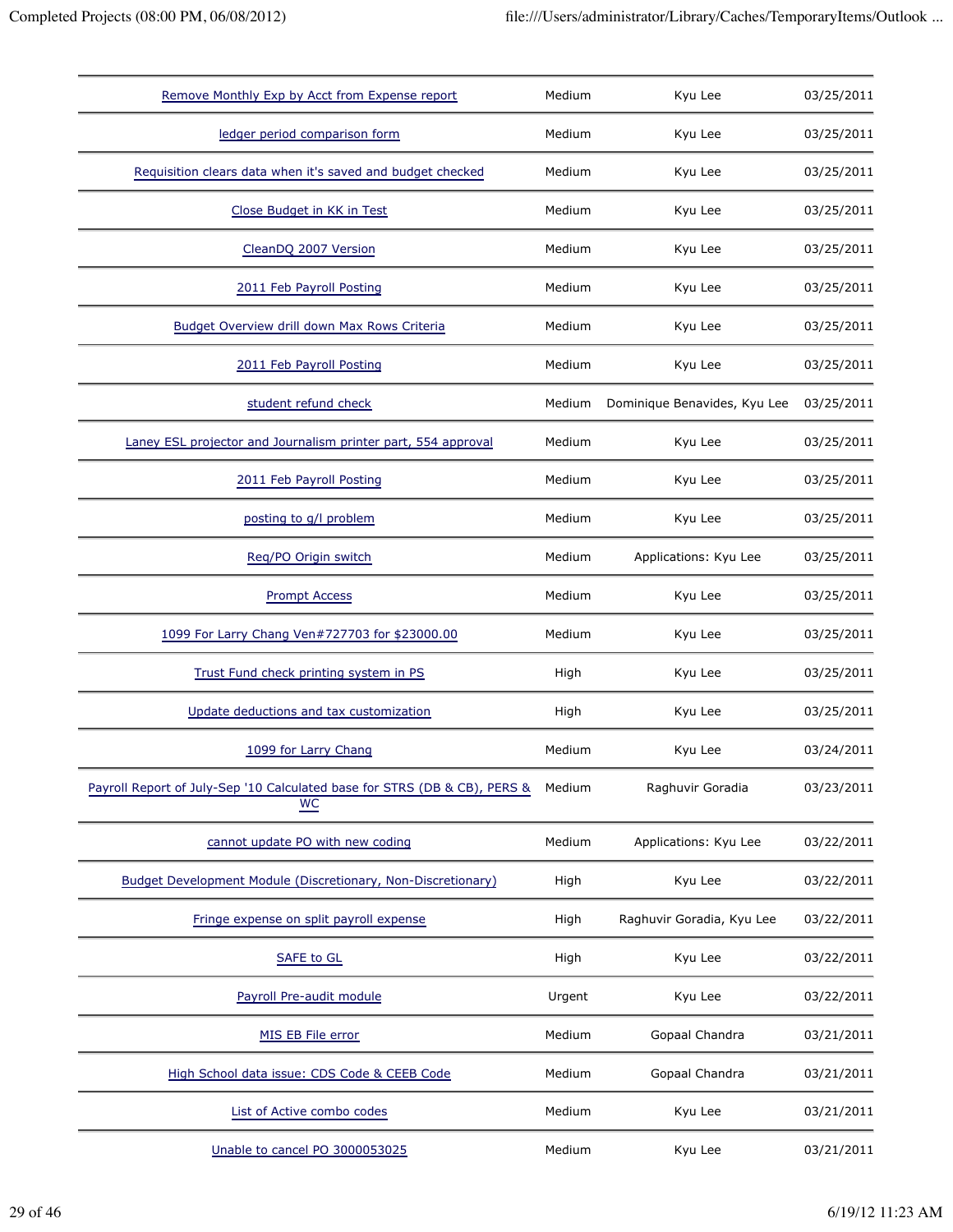| Active Spring 2011 Laney College Student List                                               | High   | Gopaal Chandra               | 03/21/2011 |
|---------------------------------------------------------------------------------------------|--------|------------------------------|------------|
| Missing PeopleSoft Record Mark N Fernandez #10171673                                        | Medium | Raghuvir Goradia             | 03/18/2011 |
| HR PeopleSoft Promt is too slow                                                             | Medium | Raghuvir Goradia             | 03/18/2011 |
| retro pay calculation due to reclassification; including a step increase and<br>swing shift | Medium | Raghuvir Goradia             | 03/18/2011 |
| complex pay calculation                                                                     | Medium | Raghuvir Goradia             | 03/18/2011 |
| Alameda Student Refunds                                                                     | Medium | Dominique Benavides, Kyu Lee | 03/18/2011 |
| PO / AP QUESTIONS                                                                           | Medium | Kyu Lee                      | 03/18/2011 |
| Urgent--requisition system is running slow                                                  | Medium | Kyu Lee                      | 03/18/2011 |
| No refund checks produced for Seung Lee & Gabriela Gonzales                                 | Medium | Kyu Lee                      | 03/18/2011 |
| missing vouchers                                                                            | Medium | Dominique Benavides, Kyu Lee | 03/18/2011 |
| Req # 52109                                                                                 | Medium | Kyu Lee                      | 03/17/2011 |
| <b>AP Cash Allocation</b>                                                                   | Medium | Kyu Lee                      | 03/16/2011 |
| Reg. #58130                                                                                 | Medium | Kyu Lee                      | 03/16/2011 |
| Requisition 2000057953 has been Denied.                                                     | Medium | Kyu Lee                      | 03/16/2011 |
| Budget un-encumberance                                                                      | Medium | Kyu Lee                      | 03/16/2011 |
| Reg 2-58749                                                                                 | Medium | Kyu Lee                      | 03/15/2011 |
| req#54031, please cancel                                                                    | Medium | Kyu Lee                      | 03/15/2011 |
| 2nd request re: Issue #2127                                                                 | Medium | Kyu Lee                      | 03/15/2011 |
| 2nd request re: Issue #2127                                                                 | Medium | Kyu Lee                      | 03/15/2011 |
| can't find requisition 2000058799 in Promt                                                  | Medium | Kyu Lee                      | 03/15/2011 |
| Student Refund check didn't print                                                           | Medium | Dominique Benavides, Kyu Lee | 03/15/2011 |
| PCCSASAR.SQR program modification                                                           | Urgent | Gopaal Chandra               | 03/15/2011 |
| Make a crystal for MBPCC_BASIC_SAL                                                          | Medium | Kyu Lee                      | 03/14/2011 |
| PO # 3-53235                                                                                | Medium | Kyu Lee                      | 03/14/2011 |
| ASG PO for Peralta TV -po 3000053159                                                        | Medium | Kyu Lee                      | 03/14/2011 |
| IT Switch for Peralta TV PO has a budget error                                              | Medium | Kyu Lee                      | 03/14/2011 |
| MIS SX errors with no XB rows.                                                              | Medium | Gopaal Chandra               | 03/11/2011 |
| Payroll to GL error list report and Payroll Journal status report                           | Medium | Kyu Lee                      | 03/11/2011 |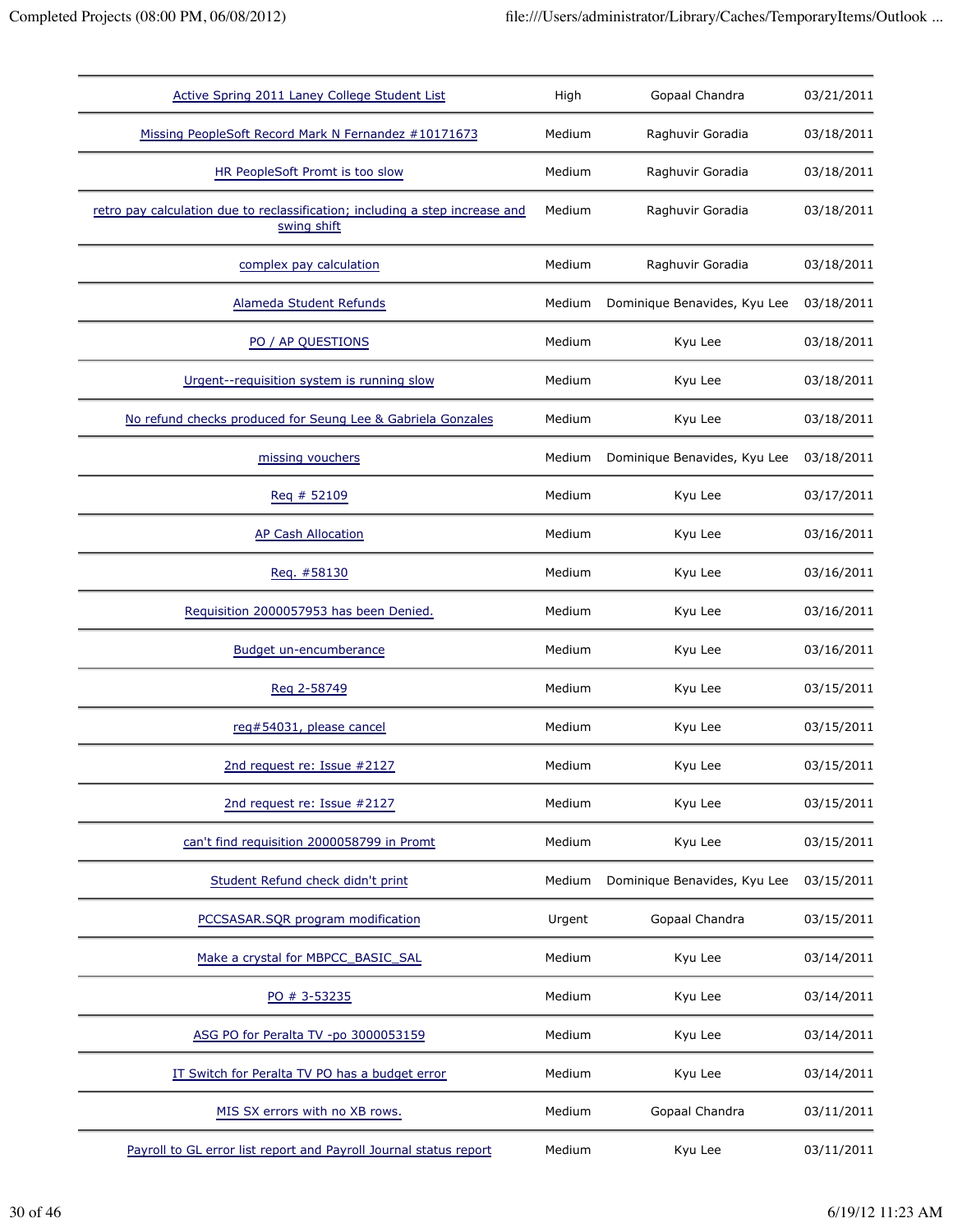| <b>Requisition Defaults</b>                                                                                   | Medium | Kyu Lee                                         | 03/11/2011 |
|---------------------------------------------------------------------------------------------------------------|--------|-------------------------------------------------|------------|
| <b>Promt Finance Access</b>                                                                                   | Medium | Kyu Lee                                         | 03/11/2011 |
| 2009-2010 payroll adjustments Need                                                                            | Medium | Kyu Lee                                         | 03/11/2011 |
| See to increase max number for queries                                                                        | Medium | Kyu Lee                                         | 03/11/2011 |
| Error message in Prompt                                                                                       | Medium | Kyu Lee                                         | 03/11/2011 |
| Vendors not included in 1099 process                                                                          | Medium | Kyu Lee                                         | 03/11/2011 |
| Payroll journal list query                                                                                    | Medium | Kyu Lee                                         | 03/11/2011 |
| Sylvia-- access to vendor list                                                                                | Medium | Kyu Lee                                         | 03/11/2011 |
| problem on creating a reversal voucher for a stale dated check<br>voucher#00061472                            | Medium | Kyu Lee                                         | 03/11/2011 |
| 9135 Direct Deposit Posting                                                                                   | Medium | Kyu Lee                                         | 03/11/2011 |
| error in batch tuition calculation SFPBCALC                                                                   |        | Medium Dominique Benavides, Raghuvir<br>Goradia | 03/11/2011 |
| URGENT: Please Provide Requisition Access ASAP to Lin Marelick / Remove<br><b>Access to Lorraine Giordano</b> | Urgent | Kyu Lee                                         | 03/11/2011 |
| Requisition routing for approval, CC 165                                                                      | Medium | Kyu Lee                                         | 03/10/2011 |
| Requisition                                                                                                   | Medium | Kyu Lee                                         | 03/10/2011 |
| Journal Header Search                                                                                         | Medium | Kyu Lee                                         | 03/10/2011 |
| still getting requisition notices and now I can't review requisitions in<br>add/update regs                   | Medium | Kyu Lee                                         | 03/10/2011 |
| Reg 2-56633                                                                                                   | Medium | Kyu Lee                                         | 03/10/2011 |
| 2-57762 Req in limbo                                                                                          | Medium | Kyu Lee                                         | 03/10/2011 |
| Voucher 69411 / PAR                                                                                           | Medium | Kyu Lee                                         | 03/10/2011 |
| Problem with requisitions                                                                                     | Medium | Kyu Lee                                         | 03/10/2011 |
| Access for Lin Marelick to Requisitions / Remove Access to Lorraine Giordano                                  | Medium | Kyu Lee                                         | 03/10/2011 |
| approved req not yet sourced to a PO                                                                          | Medium | Kyu Lee                                         | 03/10/2011 |
| Berkeley Student refunds pay cycle issue                                                                      | Medium | Kyu Lee                                         | 03/10/2011 |
| requisition 2-57297                                                                                           | Medium | Kyu Lee                                         | 03/09/2011 |
| 9XXX roll forward for 09-10                                                                                   | Medium | Kyu Lee                                         | 03/09/2011 |
| something I noticed about audit vs review actuals                                                             | Medium | Kyu Lee                                         | 03/09/2011 |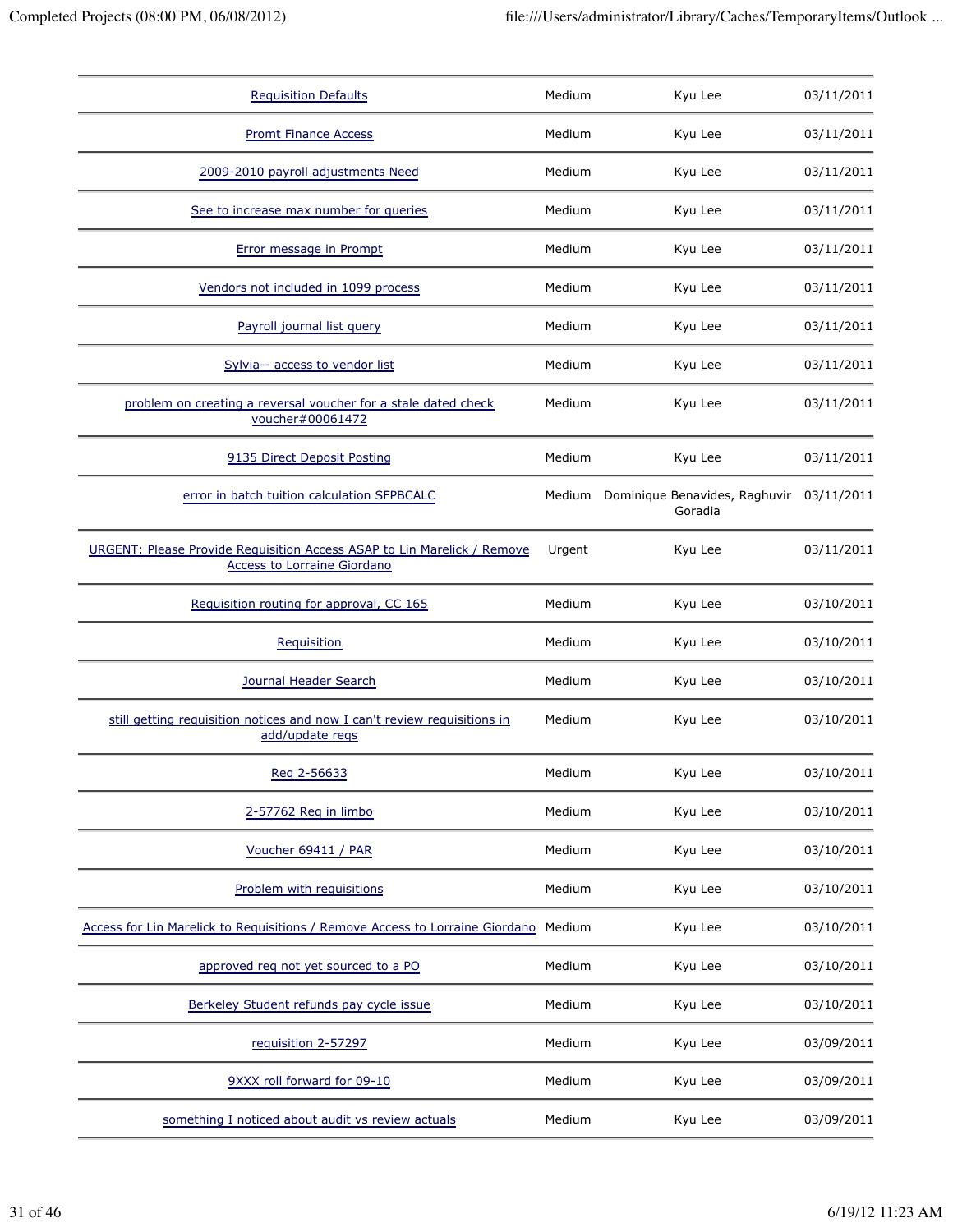| The invisible budget code is back 801859-13514051400-000000                                  | Medium | Kyu Lee          | 03/09/2011 |
|----------------------------------------------------------------------------------------------|--------|------------------|------------|
| script for payroll, 9000                                                                     | Medium | Kyu Lee          | 03/09/2011 |
| error on paygl02 EXS FEB 11                                                                  | Medium | Kyu Lee          | 03/09/2011 |
| error when running paygl02 for PCA                                                           | Medium | Kyu Lee          | 03/09/2011 |
| Training material for creating a journal                                                     | Medium | Kyu Lee          | 03/09/2011 |
| run query                                                                                    | Medium | Kyu Lee          | 03/09/2011 |
| Requisitions that need approval.                                                             | Medium | Kyu Lee          | 03/09/2011 |
| Receiving Budget Error/Funding available in account                                          | Medium | Kyu Lee          | 03/09/2011 |
| Receiving Budget Error/Funding available in account                                          | Medium | Kyu Lee          | 03/09/2011 |
| Parity Pay Custom Cal Report Process                                                         | Medium | Raghuvir Goradia | 03/09/2011 |
| Department Budget Table "How to add a new Effective Dated row in an<br>existing Fiscal year" | Medium | Raghuvir Goradia | 03/09/2011 |
| Query YPCC_DED_DIST_QRY                                                                      | Medium | Raghuvir Goradia | 03/09/2011 |
| Account 01-552-4301-1-130630-0000-00                                                         | Medium | Kyu Lee          | 03/09/2011 |
| Query to extract Overtime by Check Issue date and PayGroup                                   | High   | Raghuvir Goradia | 03/09/2011 |
| MIS SM file error fixing                                                                     | High   | Gopaal Chandra   | 03/08/2011 |
| SCCACCCB.SQR modification in HRUAT                                                           | High   | Gopaal Chandra   | 03/08/2011 |
| MIS XB file extract program sccaccxb.sgr changes                                             | High   | Gopaal Chandra   | 03/08/2011 |
| cancelled regs - help?                                                                       | Medium | Kyu Lee          | 03/07/2011 |
| SEIU Annual Bargaining reports                                                               | Medium | Raghuvir Goradia | 03/06/2011 |
| Query to Track LAR's                                                                         | Medium | Raghuvir Goradia | 03/06/2011 |
| <b>Manager Query</b>                                                                         | Medium | Raghuvir Goradia | 03/06/2011 |
| Re-Vamp the LAR Report                                                                       | Medium | Raghuvir Goradia | 03/06/2011 |
| <b>SETID Error Combo Codes</b>                                                               | Medium | Kyu Lee          | 03/04/2011 |
| promt system is slow and gets stuck on "processing"                                          | Medium | Raghuvir Goradia | 03/04/2011 |
| How to account for Stale dated checks in Payroll                                             | Medium | Raghuvir Goradia | 03/04/2011 |
| <b>SDI Account Assigned</b>                                                                  | Medium | Raghuvir Goradia | 03/04/2011 |
| Combo code with SETID error                                                                  | Medium | Kyu Lee          | 03/04/2011 |
| Pst payroll off cycle 2/28/2011                                                              | Medium | Kyu Lee          | 03/04/2011 |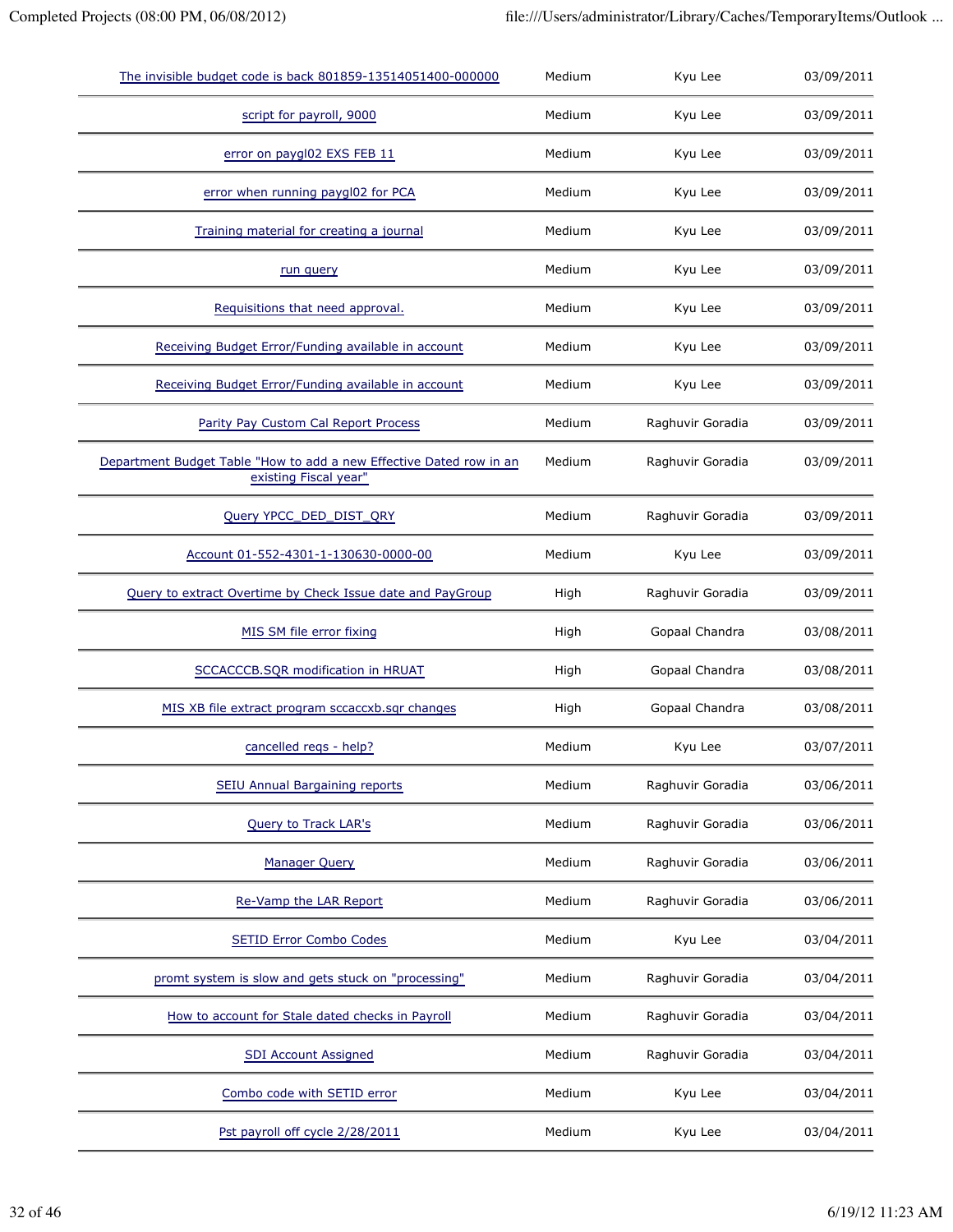| Report on regs on each fund                                                          | Medium | Kyu Lee                                                    | 03/04/2011 |
|--------------------------------------------------------------------------------------|--------|------------------------------------------------------------|------------|
| <b>PeopleSoft Access</b>                                                             | Medium | Kyu Lee                                                    | 03/03/2011 |
| 2000055813 approved before Merritt Business Manager                                  | Medium | Kyu Lee                                                    | 03/02/2011 |
| student refund checks not printed                                                    | Medium | Dominique Benavides, Kyu Lee                               | 03/02/2011 |
| exempt filing status employees report request                                        | Medium | Raghuvir Goradia                                           | 03/02/2011 |
| 2000057421 in pending cancellation                                                   | Medium | Kyu Lee                                                    | 03/02/2011 |
| Error Message-keeps repeating. I am unable to run my monthly reports and<br>queries. | Medium | Raghuvir Goradia                                           | 03/02/2011 |
| Deduction code report                                                                | Medium | Kyu Lee                                                    | 03/02/2011 |
| SR 3-2689553051: time out with sponsor refunds link                                  | Medium | Ramarao Anumula, Dominique<br>Benavides, Minh Lam, Kyu Lee | 03/02/2011 |
| View all doesn't show in Milan's Journal Line page                                   | Medium | Kyu Lee                                                    | 03/01/2011 |
| Prorata Paysheet create - deductions from EE records?                                | Medium | Raghuvir Goradia                                           | 02/23/2011 |
| Requisition                                                                          | Medium | Kyu Lee                                                    | 02/17/2011 |
| Push Reg to Purchasing                                                               | Medium | Kyu Lee                                                    | 02/17/2011 |
| Requisition 2-57174                                                                  | Medium | Kyu Lee                                                    | 02/17/2011 |
| disencumber funds                                                                    | Medium | Kyu Lee                                                    | 02/17/2011 |
| disencumber funds                                                                    | Medium | Kyu Lee                                                    | 02/17/2011 |
| cancel encombrance                                                                   | Medium | Kyu Lee                                                    | 02/17/2011 |
| Requisition 2-57174 issue=1911                                                       | Medium | Kyu Lee                                                    | 02/17/2011 |
| help with report running in promt                                                    | High   | Kyu Lee                                                    | 02/17/2011 |
| REP for Feb 2011 is showing FHL RCL OCT 10                                           | Medium | Raghuvir Goradia                                           | 02/16/2011 |
| <b>FT Instructors</b>                                                                | Medium | Raghuvir Goradia                                           | 02/16/2011 |
| Report - YTD hours worked by hourly employees for all paid in PS                     | Medium | Raghuvir Goradia                                           | 02/16/2011 |
| *** URGENT *** PRA Request CA Public Records Law                                     | Medium | Raghuvir Goradia                                           | 02/16/2011 |
| <b>ERROR</b>                                                                         | Medium | Kyu Lee                                                    | 02/15/2011 |
| Reg ID 2000056687                                                                    | Medium | Kyu Lee                                                    | 02/15/2011 |
| Please cancel requisition!                                                           | Medium | Kyu Lee                                                    | 02/15/2011 |
| <b>APPMNT Journal break down</b>                                                     | Medium | Kyu Lee                                                    | 02/11/2011 |
| Cancel rpo                                                                           | Medium | Kyu Lee                                                    | 02/11/2011 |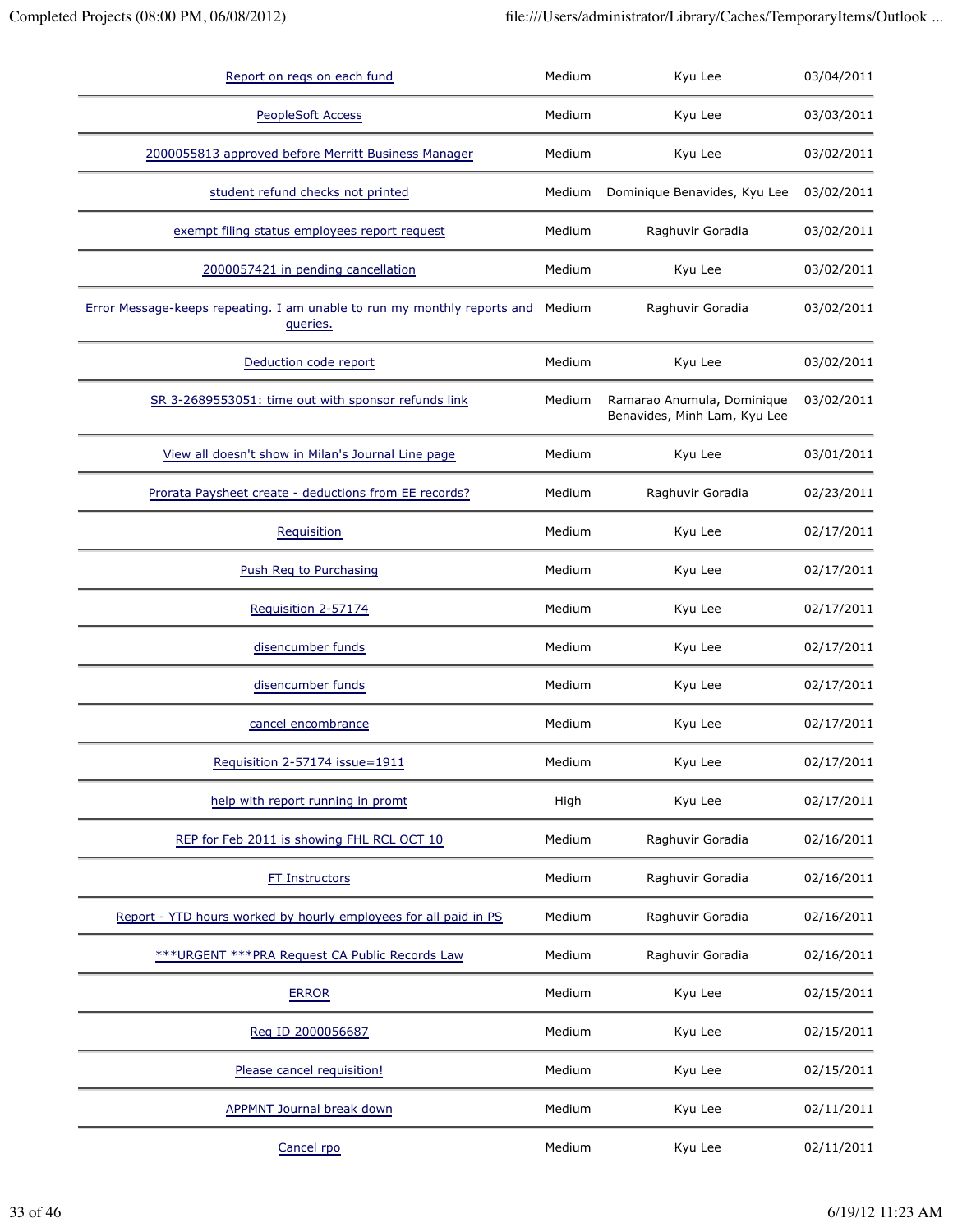| <b>PROMPT</b> acess                                                                 | Medium | Kyu Lee                      | 02/10/2011 |
|-------------------------------------------------------------------------------------|--------|------------------------------|------------|
| Req. to canc.                                                                       | Medium | Kyu Lee                      | 02/10/2011 |
| access to copy journal to Judy H. Yu                                                | Medium | Kyu Lee                      | 02/10/2011 |
| REQ 2000056287 not forwarding to manager's worklist                                 | Medium | Kyu Lee                      | 02/10/2011 |
| Regs Not Forwarding to Manager's Worklist                                           | Medium | Kyu Lee                      | 02/09/2011 |
| <b>Budget Code Error</b>                                                            | Medium | Kyu Lee                      | 02/09/2011 |
| need help with a requisition error.                                                 | Medium | Kyu Lee                      | 02/09/2011 |
| <b>TAX960FD.sqr processes to Error</b>                                              | High   | Raghuvir Goradia             | 02/09/2011 |
| <b>BCC's cashier's office</b>                                                       | Medium | Raghuvir Goradia             | 02/08/2011 |
| Employee doesn't show up on Reitree Report                                          | Medium | Raghuvir Goradia             | 02/08/2011 |
| 2000056170 cancel request                                                           | Medium | Kyu Lee                      | 02/07/2011 |
| <b>SF Journal Schedule</b>                                                          | Medium | Kyu Lee                      | 02/07/2011 |
| need more access to review paycheck                                                 | Medium | Kyu Lee                      | 02/07/2011 |
| PO 3000052228 Budget Error                                                          | Medium | Kyu Lee                      | 02/07/2011 |
| Please print Employer copies 2010 W2 forms                                          | Medium | Raghuvir Goradia             | 02/07/2011 |
| Rapid Entry Paysheet (REP)                                                          | Medium | Raghuvir Goradia             | 02/07/2011 |
| problem with view log/ trace - PS                                                   | Medium | Raghuvir Goradia             | 02/07/2011 |
| Deduction Balances for an Employee                                                  | Medium | Raghuvir Goradia             | 02/07/2011 |
| Delete old REP for ADM 2006                                                         | Medium | Raghuvir Goradia             | 02/07/2011 |
| December Payroll Post                                                               | Medium | Kyu Lee                      | 01/31/2011 |
| worklist notices                                                                    | Medium | Kyu Lee                      | 01/31/2011 |
| need query written if there isn't already one - rush                                | Medium | Kyu Lee                      | 01/31/2011 |
| 2010 1098T                                                                          | High   | Dominique Benavides, Kyu Lee | 01/31/2011 |
| 2010 1099 Process                                                                   | High   | Kyu Lee                      | 01/31/2011 |
| <b>Fringe benefit Mapping</b>                                                       | Urgent | Kyu Lee                      | 01/31/2011 |
| Object codes needing set up for requisitions                                        | Medium | Kyu Lee                      | 01/28/2011 |
| Requisition 2000056114 not sourced                                                  | Medium | Kyu Lee                      | 01/28/2011 |
| Kyu Lee: request to change a project line from 0000 to 2379 on a requisition Medium |        | Kyu Lee                      | 01/28/2011 |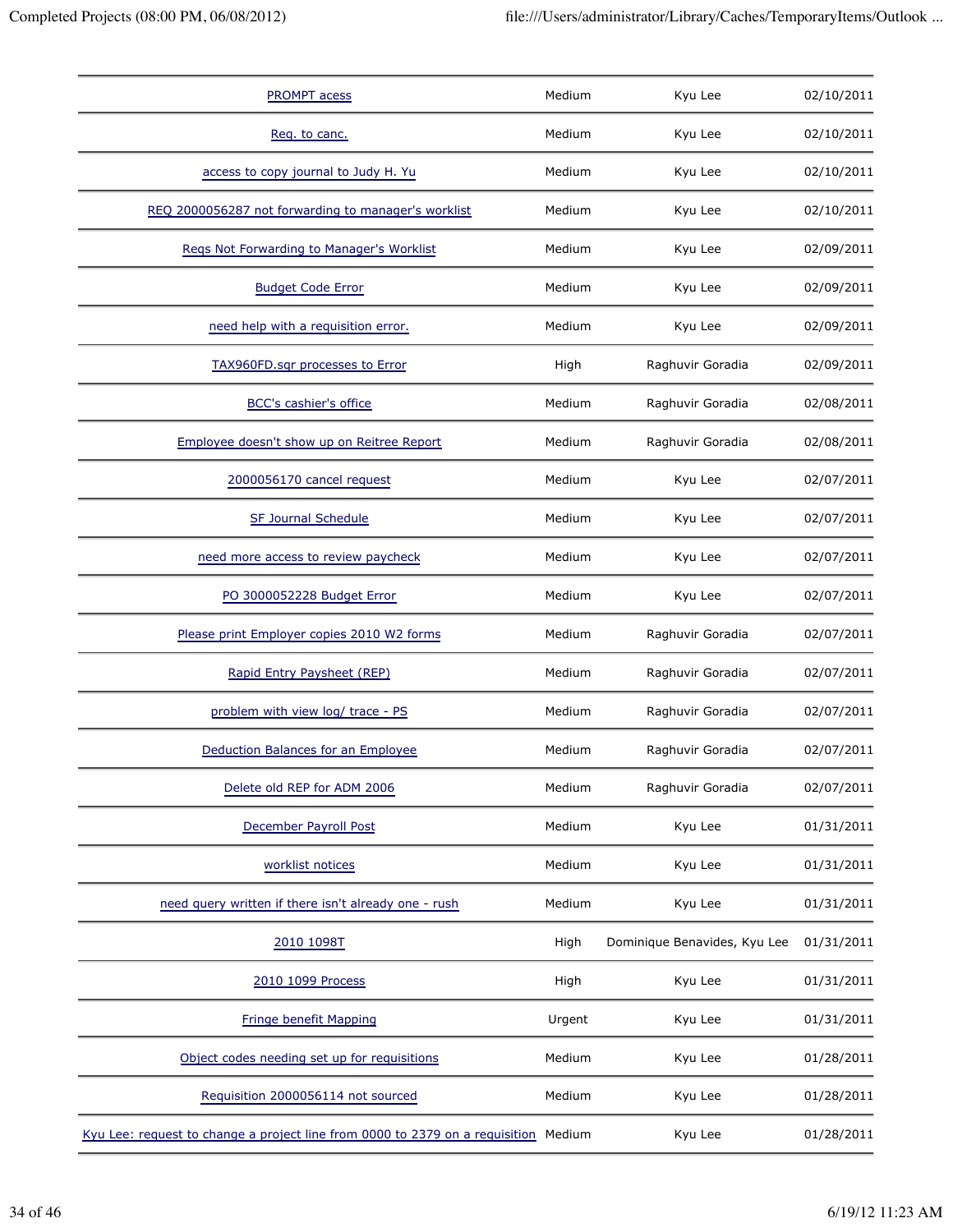| I continue to get notices of requisitions to process               | Medium | Kyu Lee                      | 01/28/2011 |
|--------------------------------------------------------------------|--------|------------------------------|------------|
| Cancel PO #3000051277                                              | Medium | Kyu Lee                      | 01/27/2011 |
| Please cancel PO 3000051626                                        | Medium | Kyu Lee                      | 01/27/2011 |
| SF 26936, 26940, and 26935 not printed                             | Medium | Dominique Benavides, Kyu Lee | 01/26/2011 |
| <b>PeopleSoft Tables</b>                                           | Medium | Kyu Lee                      | 01/24/2011 |
| <b>Access to Prompt</b>                                            | Medium | Kyu Lee                      | 01/24/2011 |
| Cancellation of Requisition & P.O.                                 | Medium | Kyu Lee                      | 01/24/2011 |
| Research how to populate Budget amount in Dept Budget Earnings     | High   | Kyu Lee                      | 01/24/2011 |
| <b>Student Aging report</b>                                        | High   | Dominique Benavides, Kyu Lee | 01/21/2011 |
| Requisition workflow from Merritt                                  | Medium | Kyu Lee                      | 01/20/2011 |
| Requisition Workflow from Merritt                                  | Medium | Kyu Lee                      | 01/20/2011 |
| error in processing aging report                                   | Medium | Kyu Lee                      | 01/20/2011 |
| BATCH REFUND SWEEP - TO CLEAN UP INELIGIBLE CREDITS                | Medium | Kyu Lee                      | 01/20/2011 |
| 2011-01-19, BATCH REFUND SWEEP                                     | Medium | Dominique Benavides, Kyu Lee | 01/20/2011 |
| <b>Federal Compliance Testing-Audit</b>                            | Medium | Kyu Lee                      | 01/19/2011 |
| Payroll combination code rule violation for December 2010 Payroll  | Medium | Kyu Lee                      | 01/19/2011 |
| Locate report FIN0037                                              | Medium | Kyu Lee                      | 01/18/2011 |
| Error message on PROMPT when cancelling stale dated checks         | Medium | Kyu Lee                      | 01/18/2011 |
| <b>Chartfields Reports</b>                                         | Medium | Kyu Lee                      | 01/18/2011 |
| <b>October Payroll Post</b>                                        | Urgent | Kyu Lee                      | 01/18/2011 |
| VEN#725250, reissue 1099. Request to change vendor status- Wansley | Medium | Kyu Lee                      | 01/14/2011 |
| requisition                                                        | Medium | Kyu Lee                      | 01/14/2011 |
| <b>Requisition Split coding</b>                                    | Medium | Kyu Lee                      | 01/14/2011 |
| <b>CANCEL VOUCHER 71310</b>                                        | Medium | Kyu Lee                      | 01/13/2011 |
| 2000056529 budget error                                            | Medium | Kyu Lee                      | 01/13/2011 |
| req's needing po's                                                 | Medium | Kyu Lee                      | 01/13/2011 |
| Requisition                                                        | Medium | Kyu Lee                      | 01/13/2011 |
| req# 2000056477 is not sourced                                     | Medium | Kyu Lee                      | 01/12/2011 |
| Purchase Order Details Report                                      | Medium | Kyu Lee                      | 01/12/2011 |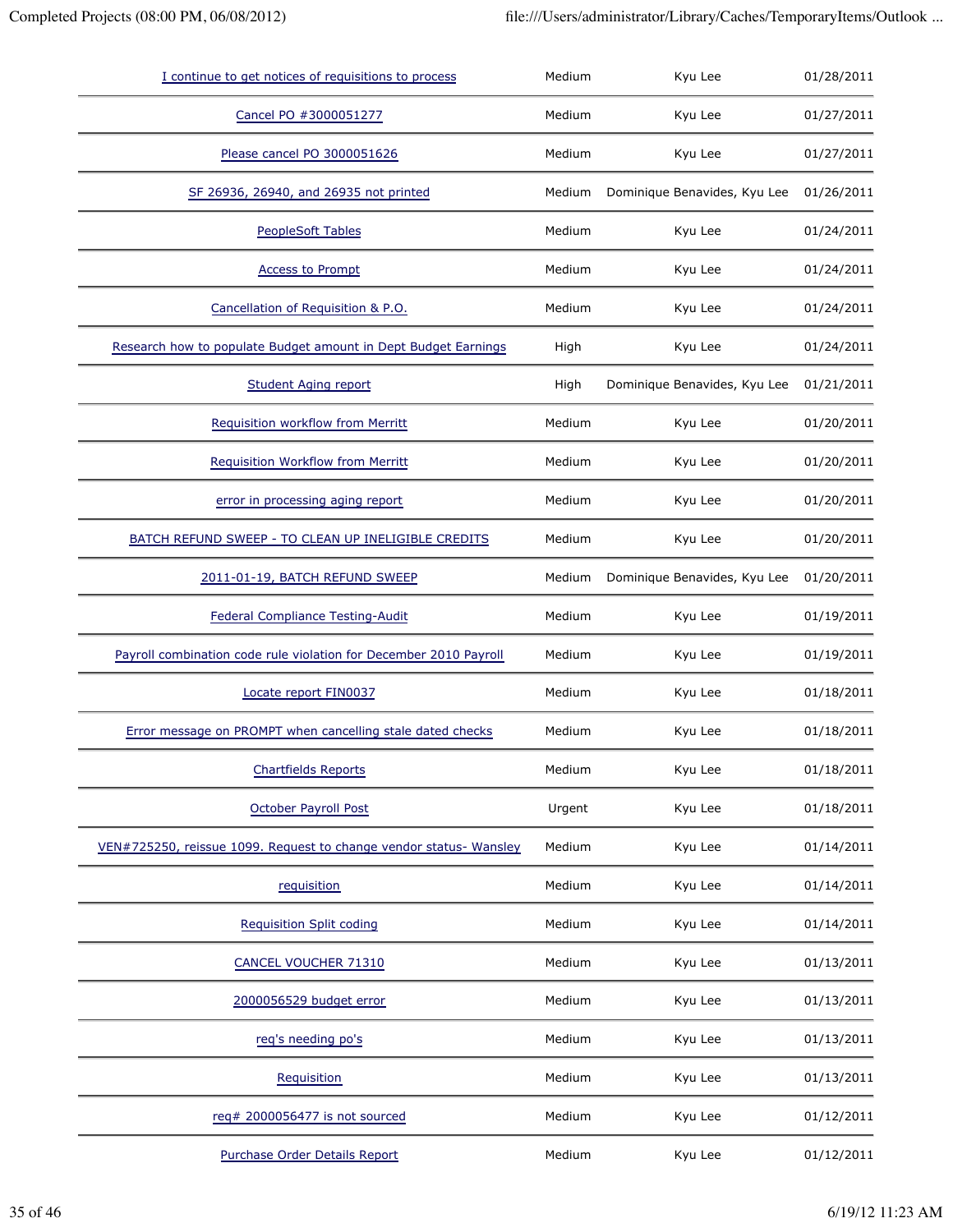| <b>Requisition for Business Card</b>                                                  | Medium | Kyu Lee | 01/12/2011 |
|---------------------------------------------------------------------------------------|--------|---------|------------|
| November Payroll Post                                                                 | Medium | Kyu Lee | 01/12/2011 |
| Trying to cancel 3000051192                                                           | Medium | Kyu Lee | 01/12/2011 |
| Prompt access                                                                         | Medium | Kyu Lee | 01/11/2011 |
| Sourcing Regs to PO                                                                   | Medium | Kyu Lee | 01/11/2011 |
| PO# 3-41248                                                                           | Medium | Kyu Lee | 01/11/2011 |
| Urgent!!!! PO 3000050647 One Work Place has a budget error                            | Medium | Kyu Lee | 01/11/2011 |
| <b>Requsition Help</b>                                                                | Medium | Kyu Lee | 01/06/2011 |
| Requisition                                                                           | Medium | Kyu Lee | 01/06/2011 |
| REQUISITION#2-5699                                                                    | Medium | Kyu Lee | 01/06/2011 |
| PO# 3-52106                                                                           | Medium | Kyu Lee | 01/06/2011 |
| <b>Year End Process</b>                                                               | Medium | Kyu Lee | 01/06/2011 |
| 1st Level Approval for Req# 2-56514                                                   | Medium | Kyu Lee | 01/05/2011 |
| <b>Promt-Finance Access</b>                                                           | Medium | Kyu Lee | 01/04/2011 |
| equisition 2000054222.                                                                | Medium | Kyu Lee | 01/04/2011 |
| Cancel Reg 2000056171                                                                 | Medium | Kyu Lee | 01/04/2011 |
| reg #55930, Source PO                                                                 | Urgent | Kyu Lee | 12/16/2010 |
| Vendor 604147 prints with duplicated address                                          | Medium | Kyu Lee | 12/14/2010 |
| Voucher 70297 / PO 50386                                                              | Medium | Kyu Lee | 12/14/2010 |
| Issues with saving information in Promt, Budget Process times out.                    | Medium | Kyu Lee | 12/14/2010 |
| My PROMT account for preparing requisitions                                           | Medium | Kyu Lee | 12/13/2010 |
| I am constantly receiving this error message when trying to save requisitions. Medium |        | Kyu Lee | 12/13/2010 |
| Purchasing redicament                                                                 | Medium | Kyu Lee | 12/13/2010 |
| Reg 55985                                                                             | Medium | Kyu Lee | 12/13/2010 |
| PO 3000050665                                                                         | Medium | Kyu Lee | 12/13/2010 |
| payroll journal entry                                                                 | Medium | Kyu Lee | 12/09/2010 |
| <b>URGENT- # 55287</b>                                                                | Medium | Kyu Lee | 12/09/2010 |
| <b>HRPAY Detail report</b>                                                            | Medium | Kyu Lee | 12/08/2010 |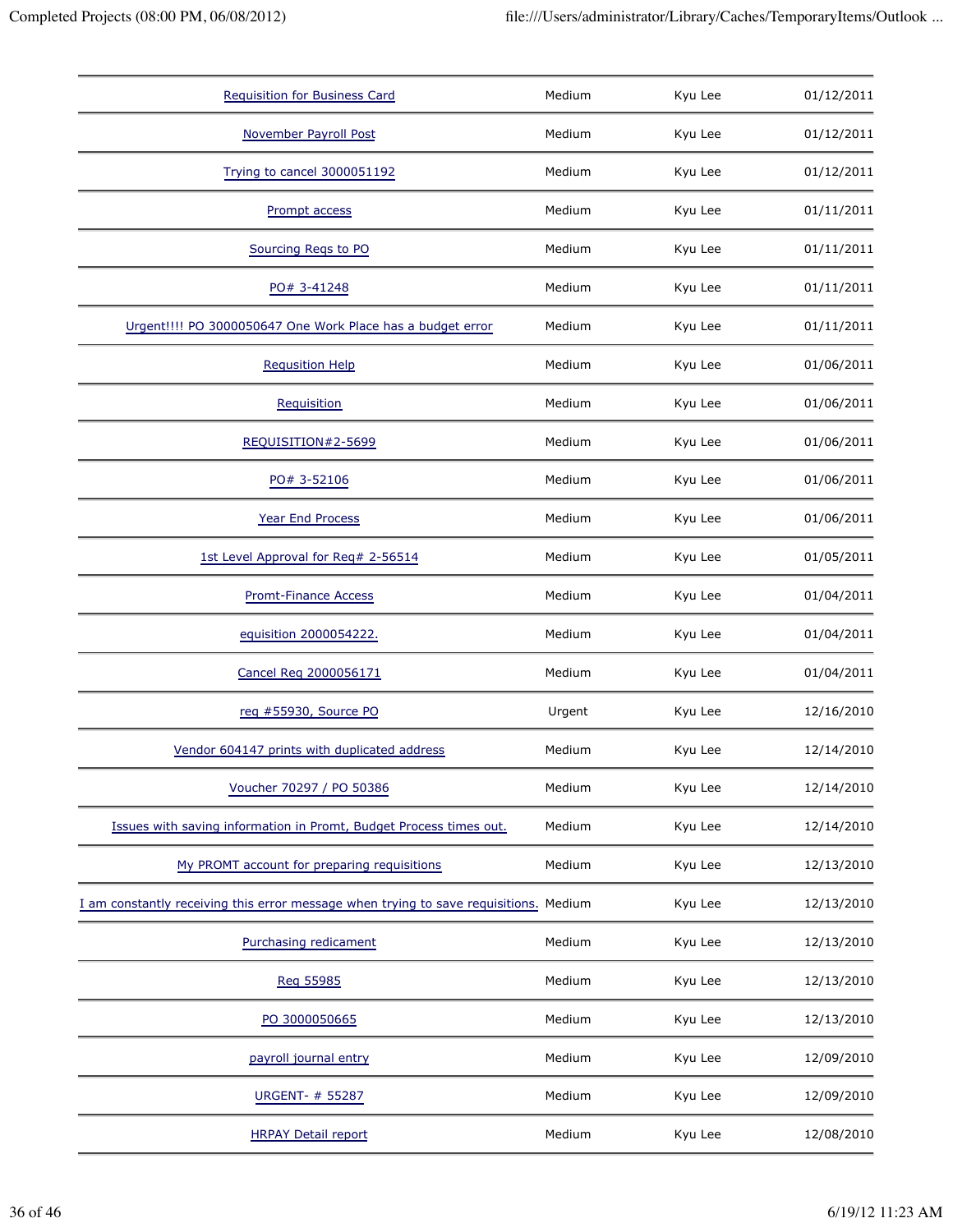| access upgrades for Marie Kobase & MaryBeth Benvenutti                                                 | Medium | Kyu Lee                   | 12/08/2010 |
|--------------------------------------------------------------------------------------------------------|--------|---------------------------|------------|
| <b>APVCHR</b> journal breakdown                                                                        | Medium | Kyu Lee                   | 12/06/2010 |
| <b>PROMT</b>                                                                                           | Medium | Kyu Lee                   | 12/06/2010 |
| Cancelled Req. #2-55607                                                                                | Medium | Kyu Lee                   | 12/02/2010 |
| Hotel Shattcuk's invoice - REq#2-55808                                                                 | Medium | Kyu Lee                   | 12/02/2010 |
| <b>Access For Prom</b>                                                                                 | Medium | Kyu Lee                   | 12/02/2010 |
| Load benefit journal                                                                                   | Medium | Kyu Lee                   | 12/01/2010 |
| Run PCC_PY_DATA_ACCT_NO_ENC                                                                            | Medium | Kyu Lee                   | 12/01/2010 |
| missing prompt data from 11/05/10                                                                      | Medium | Raghuvir Goradia          | 11/30/2010 |
| PeopleSoft Payroll Processing Accomodations                                                            | Medium | Raghuvir Goradia          | 11/30/2010 |
| PeopleSoft Access - priority for Michelle Lenh                                                         | Medium | Raghuvir Goradia, Kit Hui | 11/30/2010 |
| POs don't budget check                                                                                 | Medium | Kyu Lee                   | 11/29/2010 |
| Mike Lenehan's notification issue                                                                      | Medium | Kyu Lee                   | 11/23/2010 |
| budget upload                                                                                          | Medium | Kyu Lee                   | 11/22/2010 |
| Requisition 2000055309, KK sync                                                                        | Medium | Kyu Lee                   | 11/22/2010 |
| Unable to save requisitions in PROMT                                                                   | Medium | Kyu Lee                   | 11/22/2010 |
| Reg#2-54275                                                                                            | Medium | Kyu Lee                   | 11/22/2010 |
| Voucher 69570                                                                                          | Medium | Kyu Lee                   | 11/16/2010 |
| 1099 correction                                                                                        | Medium | Kyu Lee                   | 11/16/2010 |
| <b>Department Chair Access</b>                                                                         | Medium | Kyu Lee                   | 11/05/2010 |
| <b>UPLOAD BUDGET JOURNAL</b>                                                                           | Medium | Kyu Lee                   | 11/04/2010 |
| Reg#2-54629                                                                                            | Medium | Kyu Lee                   | 11/02/2010 |
| FW: Budget error Req # 2000051880/ PO # 3000050585                                                     | Medium | Kyu Lee                   | 11/02/2010 |
| payroll adjustments                                                                                    | Medium | Kyu Lee                   | 11/02/2010 |
| teach us how to upload journal entries - Kyu needs someone one else to do it Medium                    |        | Kyu Lee                   | 11/02/2010 |
| Reversal voucher access                                                                                | Medium | Kyu Lee                   | 11/02/2010 |
| The Assignment process doesn't show DSPS and EOPS Students to be<br>scheduled for Appointments process | Urgent | Raghuvir Goradia          | 10/28/2010 |
| new codings                                                                                            | Medium | Kyu Lee                   | 10/27/2010 |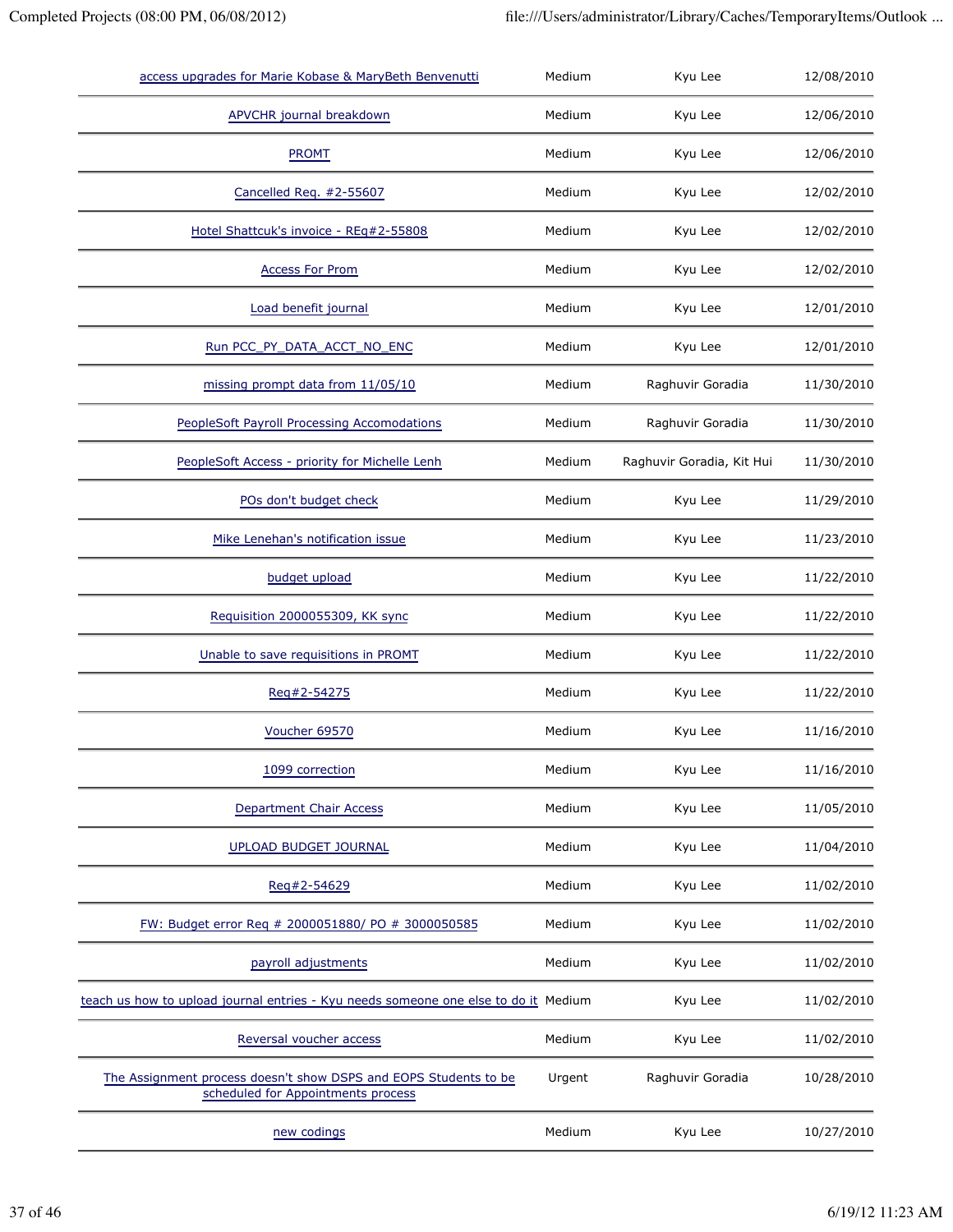| Payment Information drill down access for Kanika Paris                  | Medium | Kyu Lee                      | 10/27/2010 |
|-------------------------------------------------------------------------|--------|------------------------------|------------|
| Budget Error for Measure A Form #710 for PO 3000049199                  | Medium | Kyu Lee                      | 10/27/2010 |
| Software Analyst hiring committee meeting                               | Medium | Kyu Lee                      | 10/27/2010 |
| <b>Chair Person Access</b>                                              | Medium | Kit Hui, Kyu Lee             | 10/27/2010 |
| Past Due June, July, Aug and Sept pmt Bay Area News Group Acct #2053193 | Medium | Kyu Lee                      | 10/27/2010 |
| prelim ProRata, combo pre-audit                                         | Medium | Kyu Lee                      | 10/27/2010 |
| expense data for Brandon                                                | Medium | Kyu Lee                      | 10/27/2010 |
| Payroll Combo error                                                     | Medium | Kyu Lee                      | 10/27/2010 |
| Develop an App engine to update code for taxes in payroll               | Urgent | Kyu Lee                      | 10/27/2010 |
| Combo Code error                                                        | Medium | Kyu Lee                      | 10/26/2010 |
| run a query for me                                                      | Medium | Kyu Lee                      | 10/26/2010 |
| journals where I clicked bypass budget check                            | Medium | Kyu Lee                      | 10/26/2010 |
| Requisition #54995                                                      | Medium | Kyu Lee                      | 10/26/2010 |
| 2000053177, Pre-encumbrance                                             | Medium | Kyu Lee                      | 10/26/2010 |
| <b>Security Clearance Clarification</b>                                 | Medium | Kyu Lee                      | 10/21/2010 |
| Journal List                                                            | Medium | Kyu Lee                      | 10/21/2010 |
| Voucher# 00067508                                                       | Medium | Kyu Lee                      | 10/21/2010 |
| upgrade Sui Song's finance access                                       | Medium | Kyu Lee                      | 10/21/2010 |
| <b>GL</b> interface                                                     | Medium | Dominique Benavides, Kyu Lee | 10/21/2010 |
| Combo code error                                                        | Medium | Kyu Lee                      | 10/21/2010 |
| <b>Un-Encumber Funds</b>                                                | Medium | Kyu Lee                      | 10/21/2010 |
| <b>Procurement Reconciliation</b>                                       | Medium | Kyu Lee                      | 10/21/2010 |
| <b>BTR</b> approvals                                                    | Medium | Kyu Lee                      | 10/21/2010 |
| Chartfield combination error on project 2358                            | Medium | Kyu Lee                      | 10/20/2010 |
| PO 50198 / Reg 53626 / Sam Clar                                         | Medium | Kyu Lee                      | 10/20/2010 |
| access to data warehouse                                                | Medium | Kyu Lee                      | 10/20/2010 |
| Access to Run Query                                                     | Medium | Kyu Lee                      | 10/19/2010 |
| <b>Req Cancelation</b>                                                  | Medium | Kyu Lee                      | 10/19/2010 |
| Pls Cancel Regs. 51607 and 52918 in my queue                            | Medium | Kyu Lee                      | 10/19/2010 |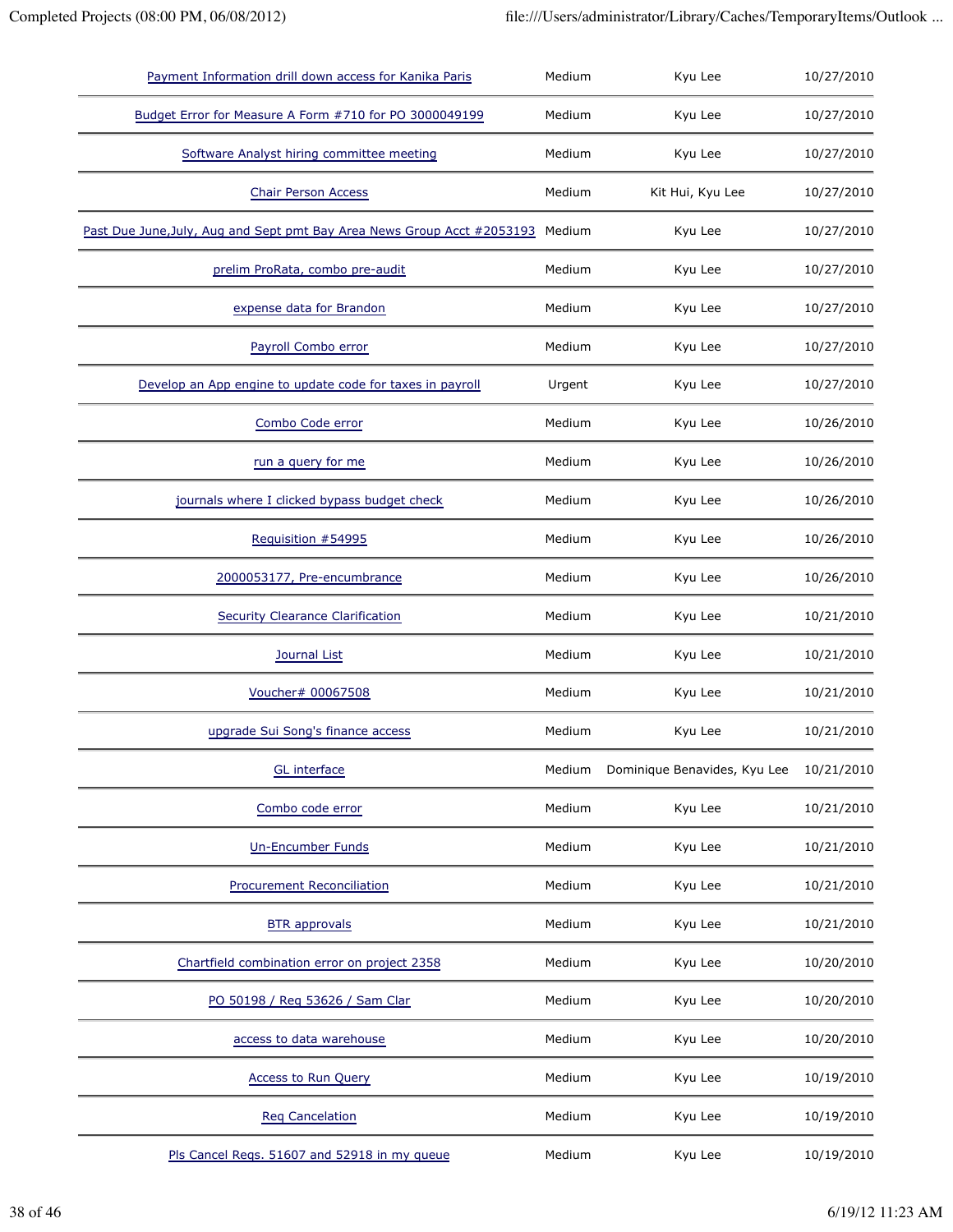| 2000053842 budget issue                                                 | Medium | Kyu Lee             | 10/19/2010 |
|-------------------------------------------------------------------------|--------|---------------------|------------|
| department budget changes                                               | Medium | Kyu Lee             | 10/19/2010 |
| access journals for Dominique Benavides                                 | Medium | Kyu Lee             | 10/18/2010 |
| Report Request from Vincent Koo                                         | Medium | Kyu Lee             | 10/18/2010 |
| Ed Services/ IT Staff Meeting                                           | Medium | Kyu Lee             | 10/15/2010 |
| nVision mod for Susan Rinne                                             | Medium | Kyu Lee             | 10/15/2010 |
| <b>Budget Transfer access to David Betts</b>                            | Medium | Kyu Lee             | 10/11/2010 |
| Query Results - COE Upload vs HRPAY Revised 9.22.2010                   | Medium | Kyu Lee             | 10/11/2010 |
| invalid chartfield                                                      | Medium | Kyu Lee             | 10/11/2010 |
| <b>Requisition Problem</b>                                              | Medium | Kyu Lee             | 10/11/2010 |
| 2009-2010 payroll adjustments Need                                      | Medium | Kyu Lee             | 10/11/2010 |
| Remove Budget Transfer from all but Ron Gerhard and Marybeth Benvenutti | Medium | Kyu Lee             | 10/05/2010 |
| <b>Budget Transfer report link</b>                                      | Medium | Kyu Lee             | 10/05/2010 |
| <b>Budget Overview Access</b>                                           | Medium | Kyu Lee             | 10/04/2010 |
| REQ 200054477                                                           | Medium | Kyu Lee             | 10/04/2010 |
| over charge tuition \$12,815.60 (fall 2009)                             | Medium | Dominique Benavides | 10/04/2010 |
| RCL employee paycheck                                                   | Medium | Raghuvir Goradia    | 09/30/2010 |
| PCT 10009496 Payroll adjustment                                         | Medium | Kyu Lee             | 09/27/2010 |
| new obj code/string- Journal won't post 20991                           | Medium | Kyu Lee             | 09/24/2010 |
| Printer near copy machine                                               | Medium | Kyu Lee             | 09/24/2010 |
| journal entry 20679                                                     | Medium | Kyu Lee             | 09/24/2010 |
| <b>Credit Card Transaction report</b>                                   | Medium | Kyu Lee             | 09/24/2010 |
| Chartfield combination error on project 2358                            | Medium | Kyu Lee             | 09/24/2010 |
| Reg. #2000053427 - Status Unknown                                       | Medium | Kyu Lee             | 09/24/2010 |
| <b>Open Accounts</b>                                                    | Medium | Kyu Lee             | 09/24/2010 |
|                                                                         |        |                     |            |
| <b>IMPORTANT FW: cancelling requisitions</b>                            | Medium | Kyu Lee             | 09/23/2010 |
| Payment details for FCMAT                                               | Medium | Kyu Lee             | 09/23/2010 |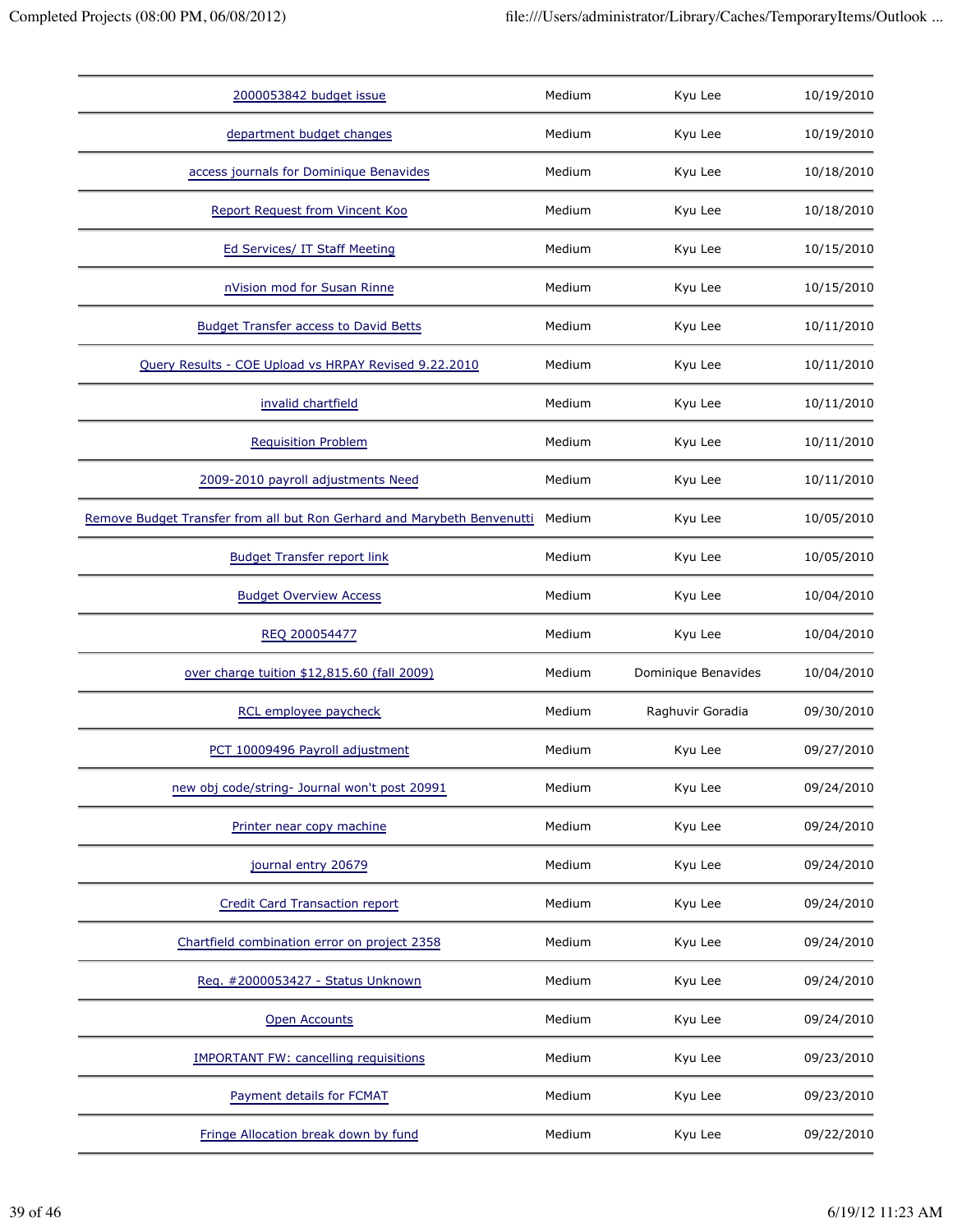| PD_PAYROLL_BY_ACCOUNT, query issue                      | Medium | Kyu Lee                      | 09/21/2010 |
|---------------------------------------------------------|--------|------------------------------|------------|
| <b>PROMT Training</b>                                   | Medium | Raghuvir Goradia, Kyu Lee    | 09/20/2010 |
| Berkeley studetn refund                                 | Medium | Dominique Benavides, Kyu Lee | 09/20/2010 |
| Account code SETID issue                                | High   | Kyu Lee                      | 09/20/2010 |
| <b>Budget upload in Finance</b>                         | High   | Kyu Lee                      | 09/20/2010 |
| Which codes to Use                                      | Medium | Raghuvir Goradia             | 09/17/2010 |
| <b>PERS Reporting</b>                                   | Medium | Raghuvir Goradia             | 09/17/2010 |
| Positive Pay Report                                     | Medium | Raghuvir Goradia             | 09/17/2010 |
| cannot save a requisition                               | Medium | Kyu Lee                      | 09/17/2010 |
| FY budget expenditure report, by vendor, by year-       | Medium | Kyu Lee                      | 09/17/2010 |
| Daily cycle for stale dated checks                      | Medium | Kyu Lee                      | 09/17/2010 |
| Checks print error                                      | Medium | Dominique Benavides, Kyu Lee | 09/17/2010 |
| missing voucher                                         | Medium | Dominique Benavides, Kyu Lee | 09/17/2010 |
| Error Msg in PROMT/No Budget Exists                     | Medium | Kyu Lee                      | 09/16/2010 |
| Second copy of an invoice                               | Medium | Kyu Lee                      | 09/15/2010 |
| Req. #53152                                             | Medium | Kyu Lee                      | 09/15/2010 |
| <b>REQ 53312</b>                                        | Medium | Kyu Lee                      | 09/15/2010 |
| Department SYNC in HR                                   | Medium | Kyu Lee                      | 09/14/2010 |
| Payroll details of Alexis, FY 2010                      | Medium | Kyu Lee                      | 09/13/2010 |
| access to finance data warehouse queries                | Medium | Kyu Lee                      | 09/13/2010 |
| Kaiser file sort                                        | Medium | Kyu Lee                      | 09/13/2010 |
| unposted g/l posted commitment controll                 | Medium | Kyu Lee                      | 09/13/2010 |
| Approval of Requistions and Invoices                    | Medium | Kyu Lee                      | 09/13/2010 |
| Req. #53152                                             | Medium | Kyu Lee                      | 09/13/2010 |
| Payroll with errors                                     | Medium | Kyu Lee                      | 09/13/2010 |
| Salary Adjustment: 2009-10 CalWORKs Budget- Project 993 | Medium | Kyu Lee                      | 09/10/2010 |
| <b>Print Receipts</b>                                   | Medium | Dominique Benavides          | 09/10/2010 |
| Requisition not showing in manager's queue              | Medium | Kyu Lee                      | 09/10/2010 |
| A/P Worklist Queue                                      | Medium | Kyu Lee                      | 09/10/2010 |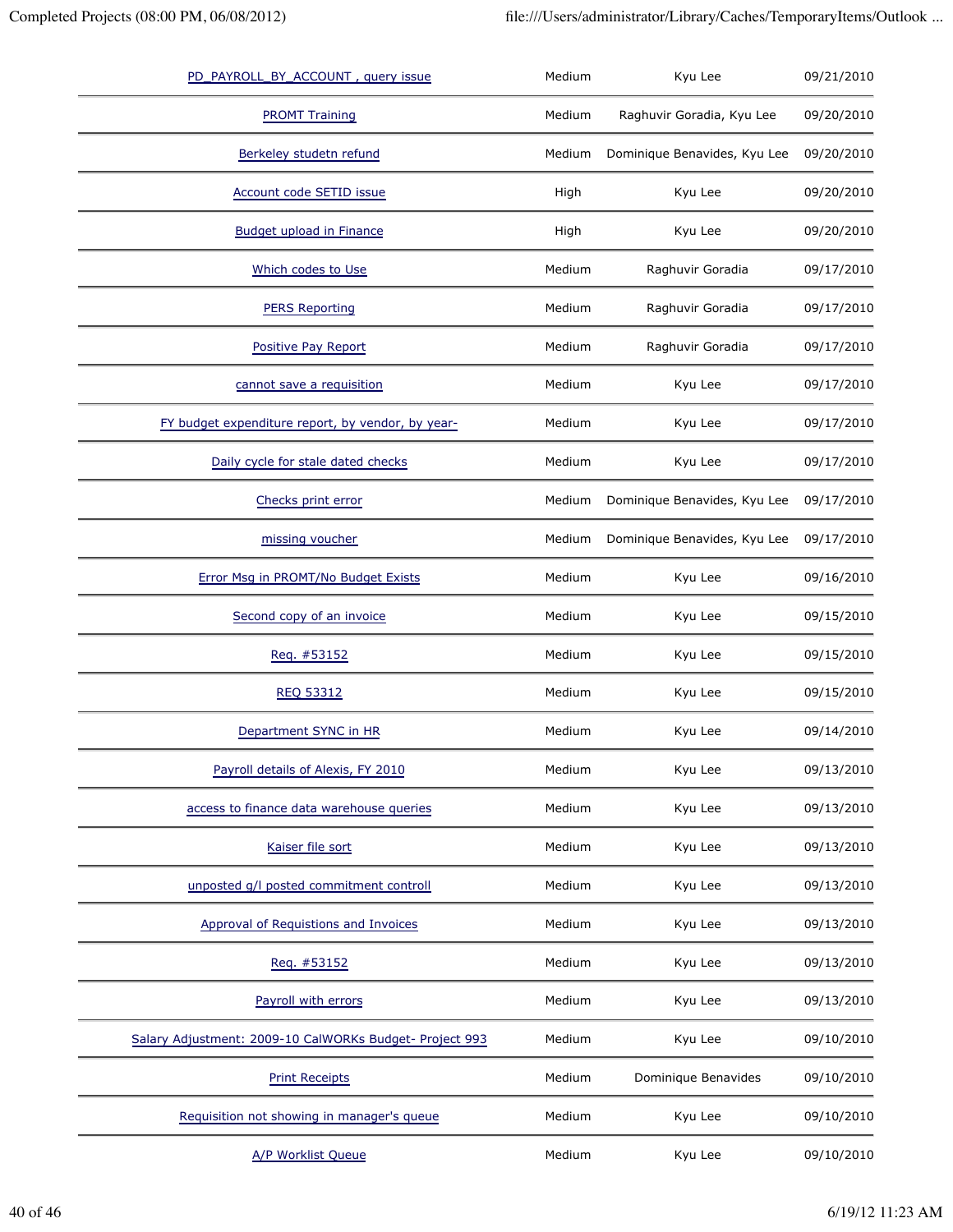| Budget load Fund 63                                                  | Medium | Kyu Lee          | 09/09/2010 |
|----------------------------------------------------------------------|--------|------------------|------------|
| <b>Budget load Fund 68</b>                                           | Medium | Kyu Lee          | 09/09/2010 |
| Manager's Approval for Requisitions Cost Center 133                  | Medium | Kyu Lee          | 09/09/2010 |
| cost center 126 second level approval                                | Medium | Kyu Lee          | 09/08/2010 |
| Finance enhancements list                                            | Medium | Kyu Lee          | 09/07/2010 |
| List of employees have access to Journal Edit                        | Medium | Kyu Lee          | 09/07/2010 |
| Remove Ava's and Mike lenahan's journal edit access.                 | Medium | Kyu Lee          | 09/07/2010 |
| journal 17221                                                        | Medium | Kyu Lee          | 09/07/2010 |
| Salary query                                                         | Medium | Kyu Lee          | 09/07/2010 |
| PO not sourced                                                       | Medium | Kyu Lee          | 09/07/2010 |
| Revenue budget load                                                  | High   | Kyu Lee          | 09/07/2010 |
| Import revenue fund 11                                               | Medium | Kyu Lee          | 09/03/2010 |
| <b>Budget Transfer journal report</b>                                | Medium | Kyu Lee          | 09/03/2010 |
| Post journals reviewed                                               | Medium | Kyu Lee          | 09/03/2010 |
| 9161 can't see SA                                                    | Medium | Kyu Lee          | 09/03/2010 |
| <b>Financial Aid couty process</b>                                   | Medium | Kyu Lee          | 09/03/2010 |
| Payroll adjustment, emplid 10000550                                  | Medium | Kyu Lee          | 09/03/2010 |
| AP weekly run                                                        | Medium | Kyu Lee          | 09/02/2010 |
| Budget code needs to be corrected on Department Budget in HR         | Urgent | Kyu Lee          | 09/02/2010 |
| AP Year End process                                                  | Urgent | Kyu Lee          | 09/02/2010 |
| Requisition Problems When Arthur Rosete Prepares CC:231 Requisitions | Medium | Kyu Lee          | 09/01/2010 |
| Chartfield combination error on project 2358                         | Medium | Kyu Lee          | 09/01/2010 |
| Add Date of Hire to Current Query for Evaluations                    | Medium | Raghuvir Goradia | 09/01/2010 |
| <b>LTD Deduction</b>                                                 | Medium | Raghuvir Goradia | 09/01/2010 |
| give Ofelia access to copy journal                                   | Medium | Kyu Lee          | 09/01/2010 |
| Requisition Approval History Route                                   | Medium | Kyu Lee          | 09/01/2010 |
| Merritt gets old signature                                           | Medium | Kyu Lee          | 09/01/2010 |
| Margaret Keeley's access and train                                   | Medium | Kyu Lee          | 09/01/2010 |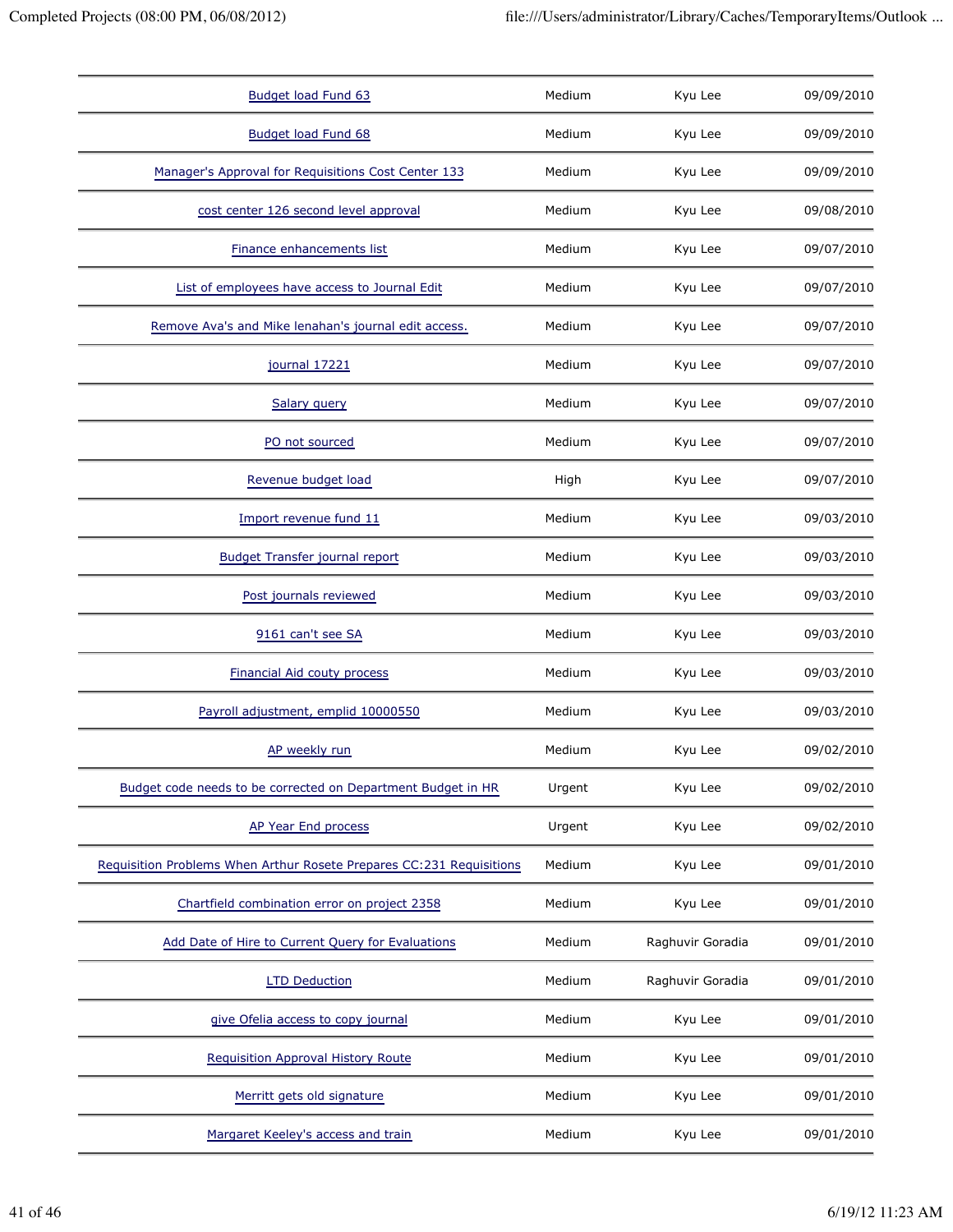| <b>Promt is Slow</b>                                                                                       | Medium | Raghuvir Goradia | 08/31/2010 |
|------------------------------------------------------------------------------------------------------------|--------|------------------|------------|
| AP voucher year end report                                                                                 | Medium | Kyu Lee          | 08/27/2010 |
| Meeting with Marybeth, Susan                                                                               | Medium | Kyu Lee          | 08/27/2010 |
| Cost Center 251 - new VPI Dr. Rebecca J. Kenney at College of Alameda                                      | Medium | Kyu Lee          | 08/27/2010 |
| Cancel a REQ                                                                                               | Medium | Kyu Lee          | 08/27/2010 |
| Payment detail report                                                                                      | Medium | Kyu Lee          | 08/25/2010 |
| Schedule Journal generator for SF to GL                                                                    | Medium | Kyu Lee          | 08/25/2010 |
| Jannett Jackson's worklist                                                                                 | Medium | Kyu Lee          | 08/25/2010 |
| Cash Balance deduction doesn't show on Payroll Register or Review Paycheck Medium<br>for employee 10003847 |        | Raghuvir Goradia | 08/25/2010 |
| Req. 53312                                                                                                 | Medium | Kyu Lee          | 08/24/2010 |
| Delete voucher                                                                                             | Medium | Kyu Lee          | 08/24/2010 |
| Payroll Adjustment for Ayele Lemma                                                                         | Medium | Kyu Lee          | 08/24/2010 |
| <b>Trust Fund check printing issue</b>                                                                     | Medium | Kyu Lee          | 08/24/2010 |
| Department 255 workflow route                                                                              | Medium | Kyu Lee          | 08/24/2010 |
| Cannot Locate Leave Plan in PeopleSoft                                                                     | Medium | Raghuvir Goradia | 08/23/2010 |
| Workflow route change for Jacob NG                                                                         | Medium | Kyu Lee          | 08/20/2010 |
| 2010 Payroll Accurual journal import                                                                       | Medium | Kyu Lee          | 08/20/2010 |
| Police Department transactions break down                                                                  | Medium | Kyu Lee          | 08/20/2010 |
| Student Refund checks didn't print                                                                         | Medium | Kyu Lee          | 08/20/2010 |
| Meeting with Finance                                                                                       | Medium | Kyu Lee          | 08/20/2010 |
| PO list by Reg requestor                                                                                   | Medium | Kyu Lee          | 08/19/2010 |
| Trust fund check - Berkeley's new signature not implemented                                                | Medium | Kyu Lee          | 08/19/2010 |
| Merritt Trust Fund check printed with incorrect signature                                                  | Medium | Kyu Lee          | 08/19/2010 |
| query for Non PO cancellation and voids for FY 09-10                                                       | Medium | Kyu Lee          | 08/19/2010 |
| Payroll Error Message                                                                                      | Medium | Raghuvir Goradia | 08/18/2010 |
| <b>Access</b>                                                                                              | Medium | Kyu Lee          | 08/17/2010 |
| Data Warehouse                                                                                             | Medium | Kyu Lee          | 08/17/2010 |
| Open Purchase Orders to date                                                                               | Medium | Kyu Lee          | 08/17/2010 |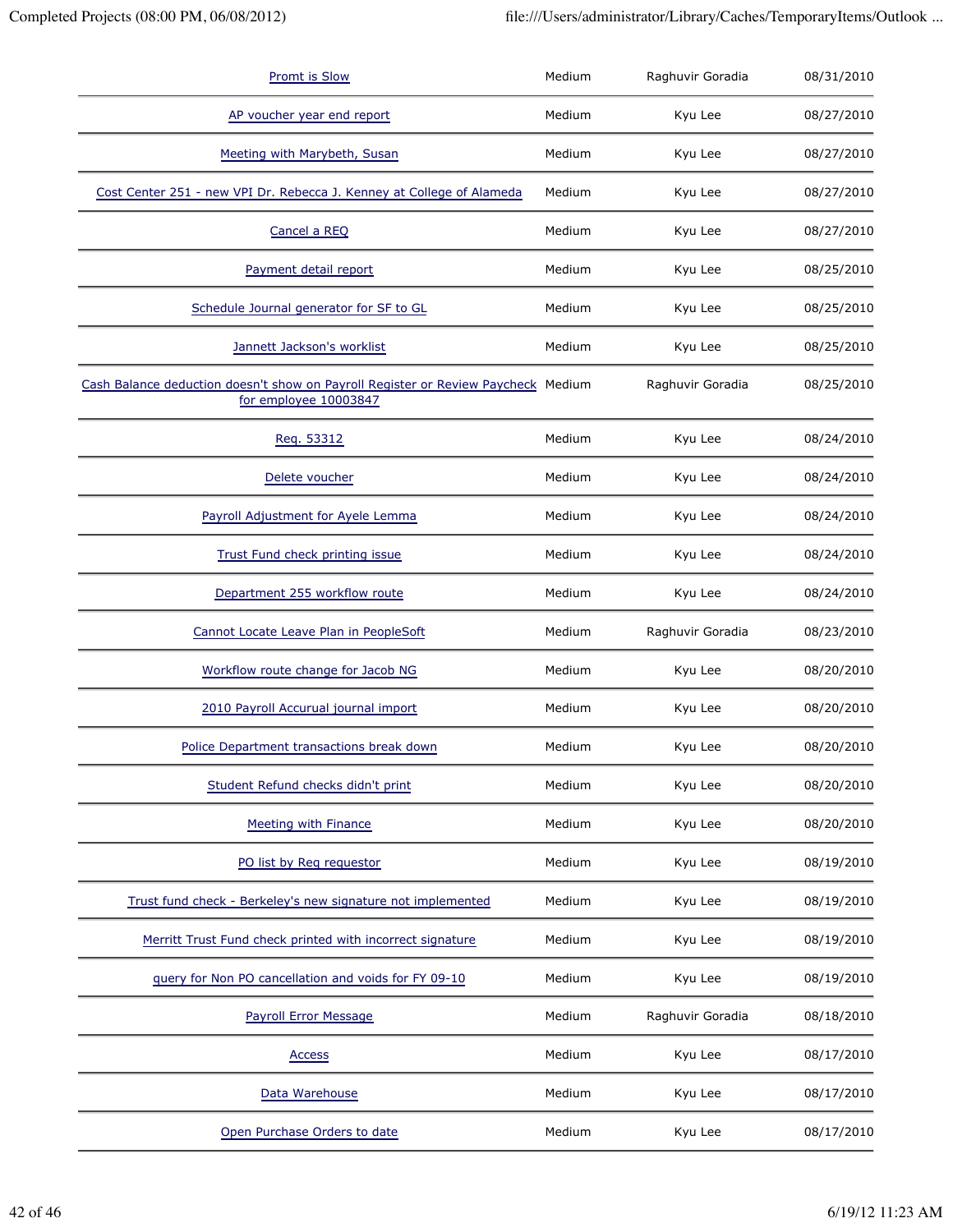| <b>AP Weekly Cycle</b>                                                  | Medium | Kyu Lee                      | 08/17/2010 |
|-------------------------------------------------------------------------|--------|------------------------------|------------|
| Fringe Allocation Journal repost                                        | Medium | Kyu Lee                      | 08/17/2010 |
| benefit journals                                                        | Medium | Kyu Lee                      | 08/17/2010 |
| <b>Salary Query</b>                                                     | Medium | Kyu Lee                      | 08/17/2010 |
| Please Cancel Req. it can no longer be filled                           | Medium | Kyu Lee                      | 08/17/2010 |
| error on benefit reversal                                               | Medium | Kyu Lee                      | 08/17/2010 |
| payment was applied to financial adj                                    | Medium | Dominique Benavides          | 08/17/2010 |
| Close PO                                                                | Medium | Kyu Lee                      | 08/16/2010 |
| <b>PERS</b>                                                             | Medium | Raghuvir Goradia             | 08/16/2010 |
| Apprentice wage setup                                                   | Medium | Raghuvir Goradia             | 08/16/2010 |
| Can't Logon CS Resources                                                | Medium | Kit Hui, Kyu Lee             | 08/16/2010 |
| RCA pay group                                                           | Medium | Raghuvir Goradia             | 08/13/2010 |
| <b>Financial Aid Couty file</b>                                         | Medium | Dominique Benavides, Kyu Lee | 08/13/2010 |
| AP daily process for the previous year                                  | Medium | Kyu Lee                      | 08/12/2010 |
| access for Dettie DelRosario                                            | Medium | Kyu Lee                      | 08/12/2010 |
| access to build combination rules                                       | Medium | Kyu Lee                      | 08/12/2010 |
| Details of APCLS journals                                               | Medium | Kyu Lee                      | 08/12/2010 |
| 1101, 2102 don't match between KK and GL for Period 8,9,10 2010         | Medium | Kyu Lee                      | 08/12/2010 |
| Payroll Error report                                                    | Urgent | Kyu Lee                      | 08/12/2010 |
| P11, 2010-06 didn't come over                                           | Urgent | Kyu Lee                      | 08/12/2010 |
| AP daily cycle, Print check and copy                                    | Medium | Kyu Lee                      | 08/11/2010 |
| List of Journals with Budget header status V and header status with 'V' | Medium | Kyu Lee                      | 08/11/2010 |
| student refund checks                                                   | Medium | Dominique Benavides, Kyu Lee | 08/10/2010 |
| Payroll adjustment coding issue                                         | Medium | Kyu Lee                      | 08/10/2010 |
| Close PO                                                                | Medium | Kyu Lee                      | 08/10/2010 |
| <b>View Work List For Alice Marez</b>                                   | Medium | Kyu Lee                      | 08/10/2010 |
| close PO 3000046534 Cambium Complete and Paid                           | Medium | Kyu Lee                      | 08/10/2010 |
| <b>Fringe Allocation</b>                                                | Medium | Kyu Lee                      | 08/09/2010 |
| close PO 44618 and PO 44787                                             | Medium | Kyu Lee                      | 08/06/2010 |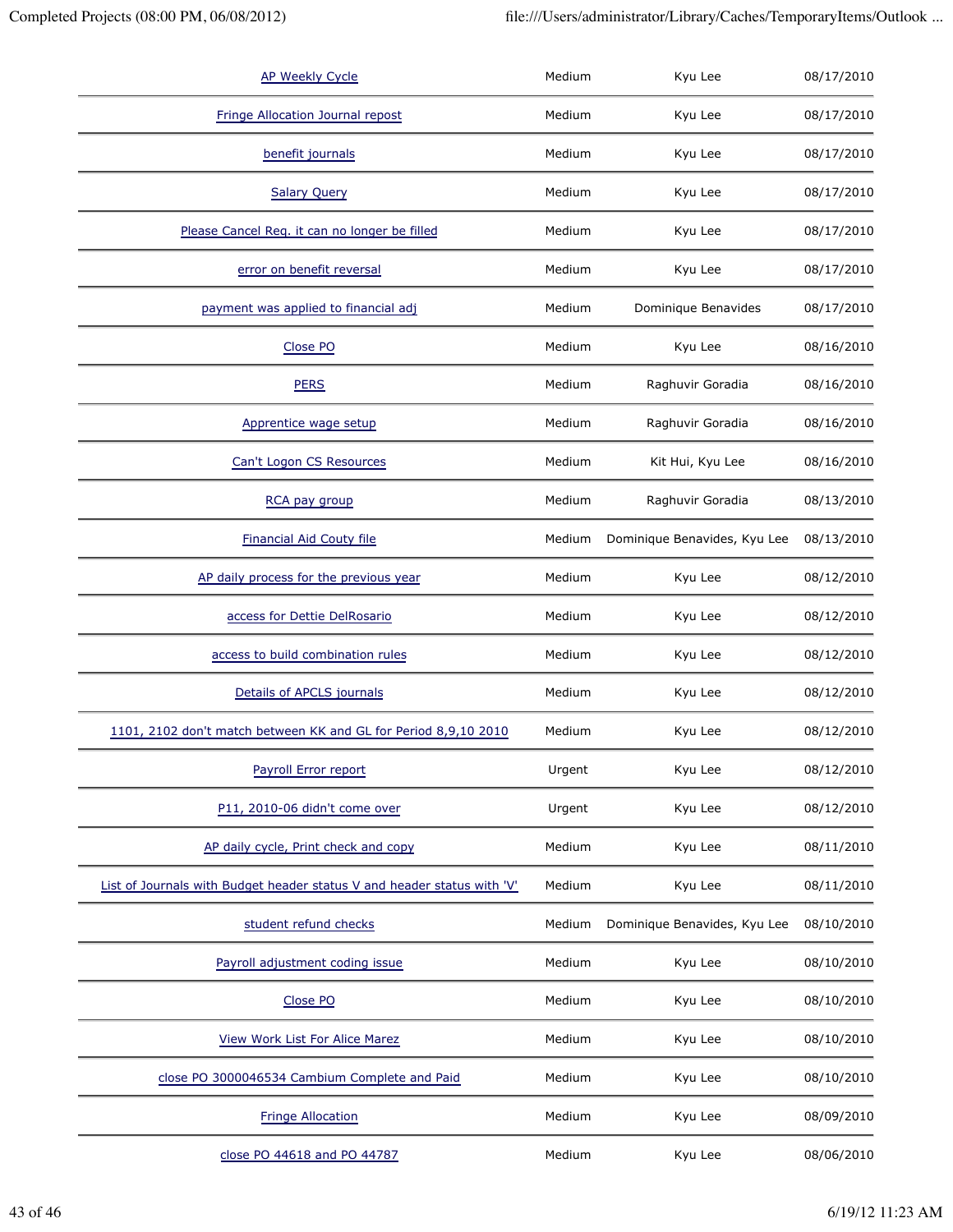|                                                                | Medium |                  |            |
|----------------------------------------------------------------|--------|------------------|------------|
| Apple file July 2010                                           |        | Raghuvir Goradia | 08/06/2010 |
| LGV Issue on June 30 PayCheck                                  | Medium | Raghuvir Goradia | 08/04/2010 |
| RCL Off-Cycle Addtional Pay what Deductions needs to be taken? | Medium | Raghuvir Goradia | 08/04/2010 |
| Retirement Plan for Employee 10001003                          | Medium | Raghuvir Goradia | 08/04/2010 |
| guery for misc payroll ded                                     | Medium | Raghuvir Goradia | 08/04/2010 |
| Access to Savings Plans on Base benefits (set up page)         | Medium | Raghuvir Goradia | 08/04/2010 |
| How to generate check register to send to county               | Medium | Raghuvir Goradia | 08/04/2010 |
| <b>SETID Error</b>                                             | Medium | Kyu Lee          | 08/04/2010 |
| Open Period Mass Update                                        | Medium | Kyu Lee          | 08/03/2010 |
| Req# 2-53194                                                   | Medium | Kyu Lee          | 08/03/2010 |
| Person with error, Payroll adjustment                          | Medium | Kyu Lee          | 08/03/2010 |
| work list                                                      | Medium | Kyu Lee          | 08/02/2010 |
| <b>Alvin Owens HR Access</b>                                   | Medium | Kyu Lee          | 07/30/2010 |
| <b>Voucher Finalize</b>                                        | Medium | Kyu Lee          | 07/30/2010 |
| Promt/PeopleSoft                                               | Medium | Kyu Lee          | 07/29/2010 |
| Payroll Adjustment 10004932                                    | Medium | Kyu Lee          | 07/29/2010 |
| VOUCHER 67230,67243                                            | Medium | Kyu Lee          | 07/29/2010 |
| Changing P.O. project numbers to 0938                          | Medium | Kyu Lee          | 07/29/2010 |
| Manager Query ISSUE=413 PROJ=17                                | Medium | Raghuvir Goradia | 07/29/2010 |
| rolling positions in finance                                   | Medium | Raghuvir Goradia | 07/29/2010 |
| Payroll Adjustment 10004861                                    | Medium | Kyu Lee          | 07/29/2010 |
| <b>PROMT Access for Atlas</b>                                  | Medium | Kyu Lee          | 07/29/2010 |
| Promt/PeopleSoft                                               | High   | Raghuvir Goradia | 07/29/2010 |
| Payment Status for Jason Zalinski Reg 45775 PO 42155           | Medium | Kyu Lee          | 07/28/2010 |
| Reg 53111                                                      | Medium | Kyu Lee          | 07/28/2010 |
| Vouchers created in the new fiscal year                        | Medium | Kyu Lee          | 07/27/2010 |
| Budget OverView Access to Horace Graham                        | Medium | Kyu Lee          | 07/27/2010 |
| RE: Reg 52704 / PO 48608 / John Pang                           | Medium | Kyu Lee          | 07/27/2010 |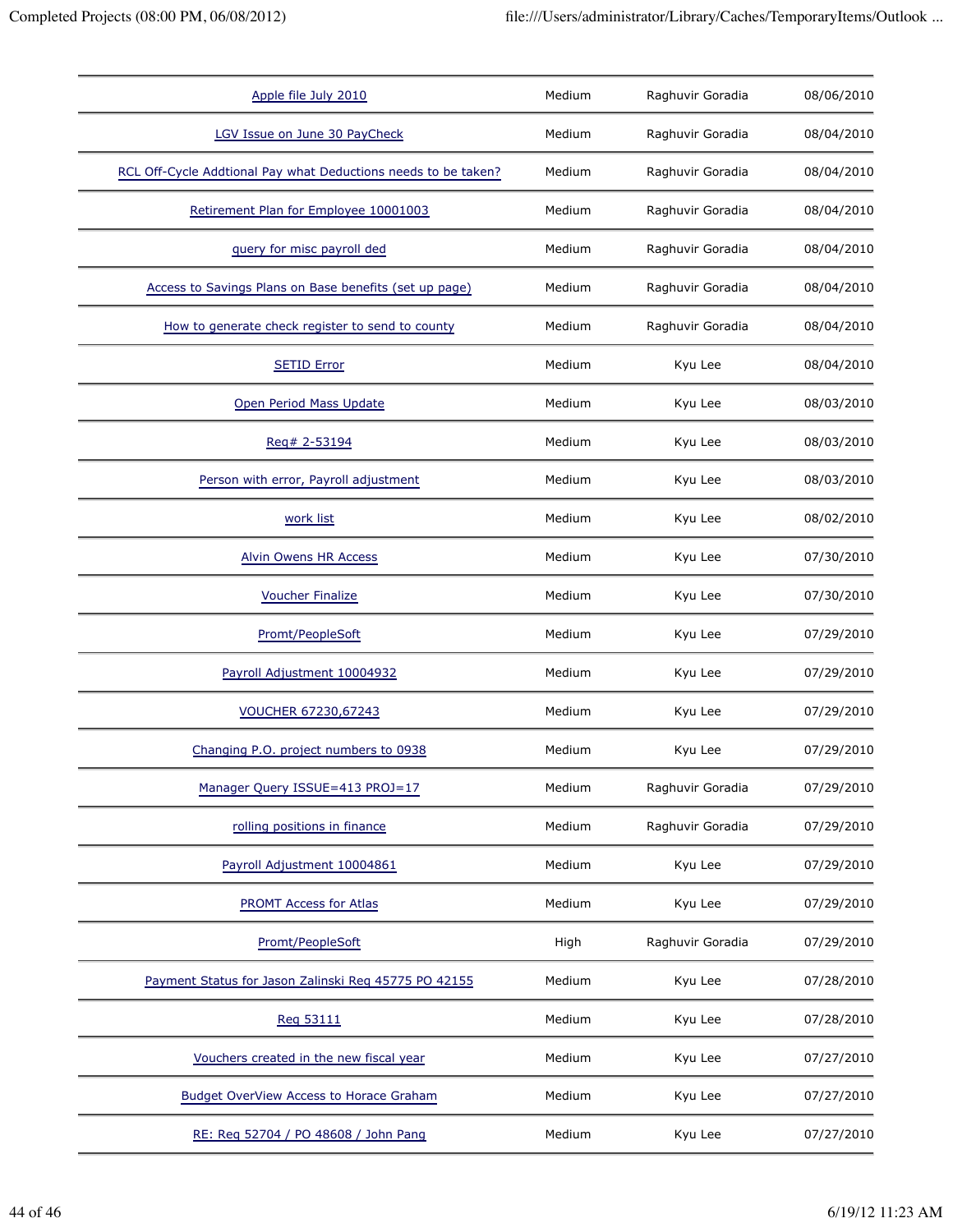| req#2000048893, please push fund back to the acct.   | Medium | Kyu Lee          | 07/27/2010 |
|------------------------------------------------------|--------|------------------|------------|
| Reversal Voucher for 00058869                        | Medium | Kyu Lee          | 07/26/2010 |
| Test environment for Vu                              | Medium | Kyu Lee          | 07/26/2010 |
| Budget Transfer Access to Ron Perez and Linda Garcia | Medium | Kyu Lee          | 07/26/2010 |
| Reopen 3-46243, 3-46242, 3-46244, & 3-46239          | Medium | Kyu Lee          | 07/26/2010 |
| budget check override for PO                         | Medium | Kyu Lee          | 07/23/2010 |
| <b>New Manager Training Session Binder</b>           | Medium | Kyu Lee          | 07/23/2010 |
| Stale dated checks processed with regular cycle      | Medium | Kyu Lee          | 07/23/2010 |
| Marie Hampton, the new buyer's PROMT profile         | Medium | Kyu Lee          | 07/22/2010 |
| reg 52931 denied                                     | Medium | Kyu Lee          | 07/21/2010 |
| Alexander, Alexis payroll adjustment                 | Medium | Kyu Lee          | 07/21/2010 |
| Requisition still shows error after budget override  | Medium | Kyu Lee          | 07/21/2010 |
| Promt/PeopleSoft                                     | Medium | Kyu Lee          | 07/21/2010 |
| Use Tax Percentage                                   | Medium | Kyu Lee          | 07/21/2010 |
| P.O. is not generated                                | Medium | Kyu Lee          | 07/08/2010 |
| Promt/PeopleSoft                                     | Low    | Raghuvir Goradia | 07/01/2010 |
| Promt/PeopleSoft                                     | Medium | Raghuvir Goradia | 07/01/2010 |
| Make a selection                                     | Medium | Kyu Lee          | 06/28/2010 |
| Make a selection                                     | Low    | Kyu Lee          | 06/24/2010 |
| Promt/PeopleSoft                                     | Low    | Kyu Lee          | 06/24/2010 |
| Make a selection                                     | Low    | Kyu Lee          | 06/24/2010 |
| Promt/PeopleSoft                                     | Low    | Kyu Lee          | 06/24/2010 |
| Promt/PeopleSoft                                     | Medium | Kyu Lee          | 06/24/2010 |
| Promt/PeopleSoft                                     | Medium | Kyu Lee          | 06/24/2010 |
| Promt/PeopleSoft                                     | Medium | Kyu Lee          | 06/23/2010 |
| Promt/PeopleSoft                                     | Medium | Kyu Lee          | 06/23/2010 |
| Promt/PeopleSoft                                     | Low    | Kyu Lee          | 06/22/2010 |
| Promt/PeopleSoft                                     | Medium | Kyu Lee          | 06/22/2010 |
| Promt/PeopleSoft                                     | High   | Kyu Lee          | 06/22/2010 |